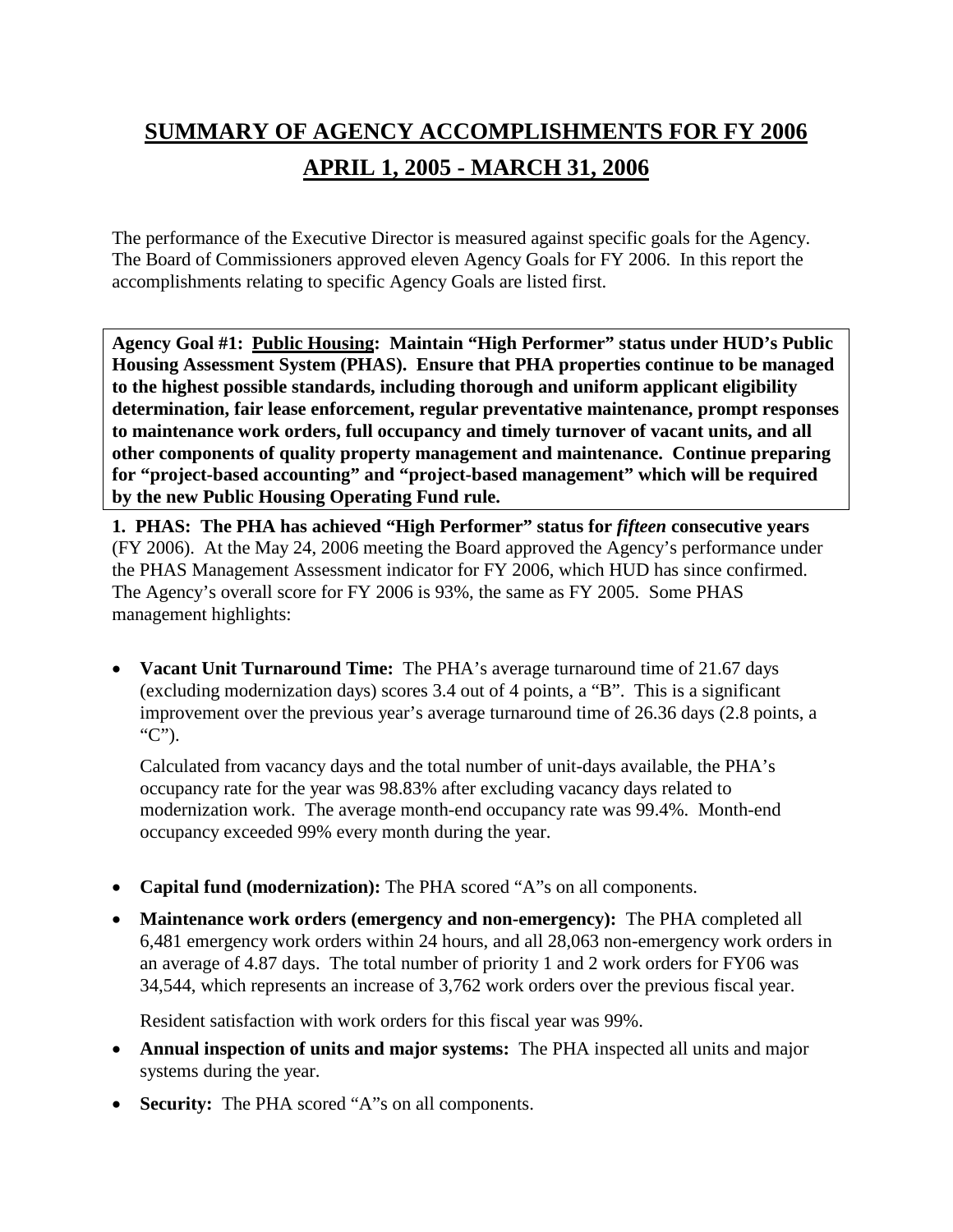- **Economic self-sufficiency:** The PHA scored "A"s on all components.
- **Physical inspections:** The PHA scored 83% on the PHAS-PASS Physical Inspections for FY 2005 and FY 2006, based on inspections that were actually conducted midway through FY 2006 (September –October 2005). (At staff's urging, REAC waived the last two physical inspections of McDonough Homes and Roosevelt Homes, since they still had not been scheduled in February 2006). By scoring above 80 for FY 2005, the PHA earned the PASS "performance incentive" so the same physical inspection scores were used for FY 2006, with no further inspections required.
- **Resident satisfaction surveys (RASS):** Staff coordinated required advance notice to residents from February through April 2006. The RASS score for FY 2006 was 92% the same as the previous year.
- **Quality Assurance: The High Performer designation for the public housing program should provide assurance to the Board and the public that the PHA is well run and its staff remain committed to the mission of helping families and individuals with low incomes achieve greater stability and self reliance by providing safe, affordable, quality housing and links to community services. Staff at all levels of the PHA deserves credit for this remarkable record of sustained performance!**

## **1A. More details on PHAS indicators:**

## **Vacant Unit Turnaround Time:**

- o Overall turnaround time (including modernization vacancies) decreased from an average of 30 days in 2005 to an average of 25.6 days (15% reduction).
- o Turnaround time in hi-rise units decreased from an average of 24.3 days to 24 days.
- o Turnaround time in family units decreased from an average of 36.4 days to an average of 28 days.
- o A real focus on turnaround time within the Scattered Sites team resulted in great improvements. In 2006 the turnaround time was 46.15 days. This includes all of the contractor unit modernization time as well as Maintenance and Resident Services time. In 2005 the Scattered Sites turnaround time was 60.44,and in 2004 it was 81.75.
- o During the FY the Maintenance Department turned over 805 units for re-rental, in an average of 5.29 days. The average preparation hours were 23.37.
- o The family area maintenance staff painted 120 units during this fiscal year, which exceeds the required amount. Hi-rise maintenance staff painted 461 units. Maintenance Managers or Maintenance Supervisors perform an inspection of every vacant unit to ensure that completed units meet the Agency's unit preparation standards prior to being turned over as ready for re-rental.

**Public housing admissions and occupancy:** Maintain a public housing occupancy level of 99%, maintaining the highest PHAS "A" rating while continuing to perform thorough and uniform screening of all public housing applicants. Review and adapt policies and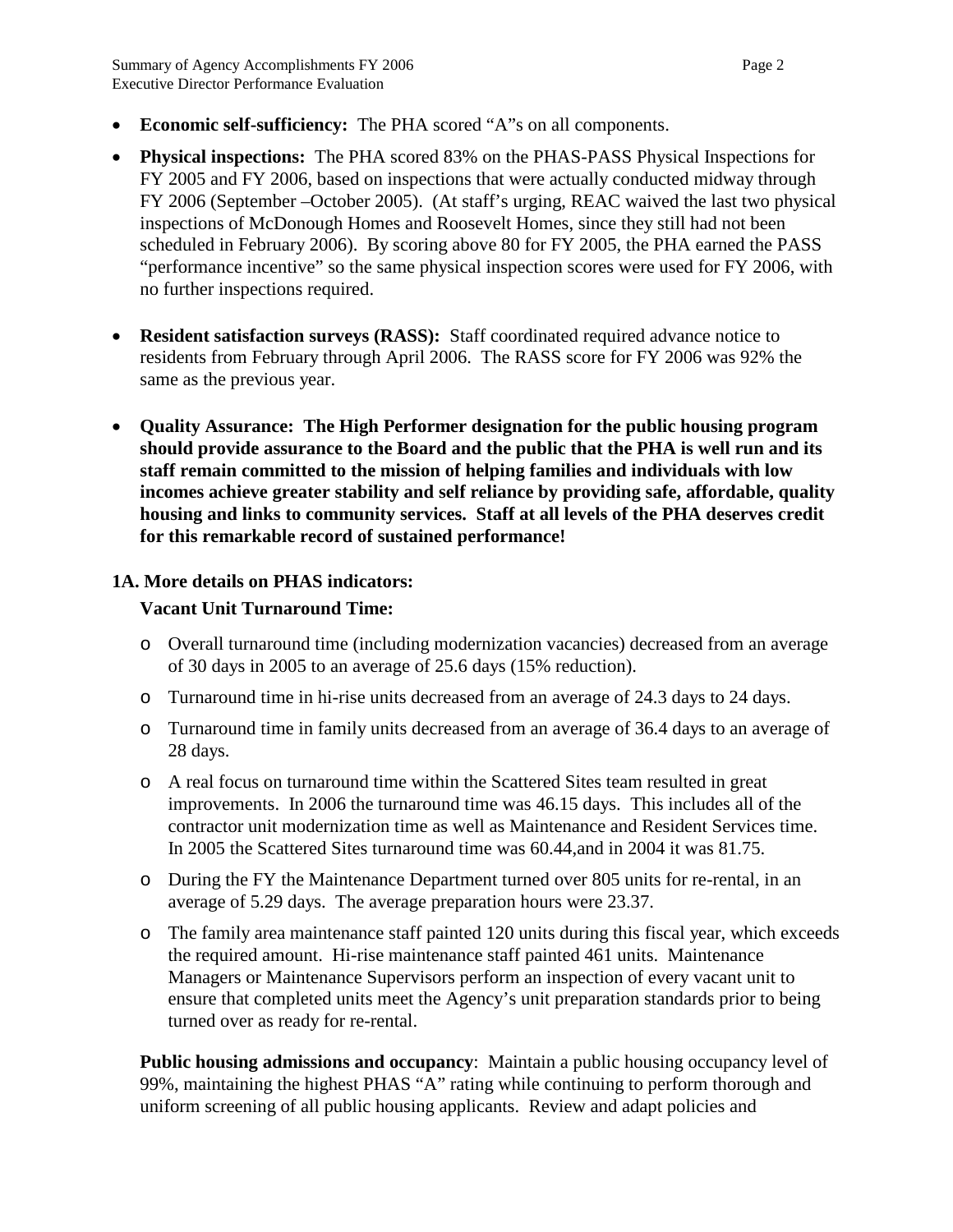procedures to ensure a system of ongoing efficient, consistent and fair screening practices.

- o The PHA completed FY 06 with an overall combined family/hi-rise occupancy rate of 99.4 %. Each of the twelve months had overall occupancy levels greater than 99%. The average occupancy rate for the family units was 99.1% up from 98.8% the prior year; the average hi-rise occupancy rate was 99.6%. compared to 99.7% the prior year.
- o A total of 834 leases were signed in FY 06, a number that includes both waiting list applicants (642); the remaining 192 leases were with families and individuals who were transferred within public housing properties.
- o All 396 families who leased in family developments attended an Admission Orientation program. A three hour program conducted by family management staff. These sessions review lease and PHA requirements as well as introduce the families to the array of services available to them.
- o All 448 hi-rise tenants were invited to attend a New Resident Orientation at their new home. These session serve a purpose similar to the Admission Orientation sessions do in family developments. New tenants are also encouraged to meet with a resident of their building who serves as a Resident Orientor.
- o 1,075 files were reviewed for approval. Sixty percent (642) of the public housing applications that were processed during the last fiscal year were approved. Forty percent (433) were denied. This is a change from the prior year where the approval/denial ratio was 50-50.
- o The total number of units offered in FY 2006 was 1,293. Of that number 454 or 35% were turned down the initial time they were shown. This is an increase from the prior year where the turndown percentage was 26%. Hi-Rise turndown rates ranged from 15% at Iowa to 46% at Wabasha. The range in family developments was 27% at Scattered Sites/Duplexes to 38% at Roosevelt. 41% of the turndowns were because applicants either didn't like the unit or its location. Another 23% stated they were not ready to move at the time of the offer.
- o We continue to place the highest priority on thorough screening of all applicants.
- o Rental Office staff continued their file review process of submitting files that did not meet clear cut admission or denial standards to the Round Table group. This allows for input into the decision-making process from representatives of the various Management sites. A log was put into place to track the outcome of public housing denial hearings. As part of a review of terminations of tenancy for FY '06 both of these processes were evaluated with regard to their relationship to lease terminations. There was not a strong association between lease terminations and round table admissions.
- o For a portion of the fiscal year, new applicants who did not meet the housing history criteria, but who were otherwise eligible, were offered the opportunity to attend a training program. The pilot program was ended toward the end of the fiscal year. It was determined that while the training was nice, it did not serve as an adequate substitution for housing history.

**Public housing lease enforcement**: Work with residents and others to achieve compliance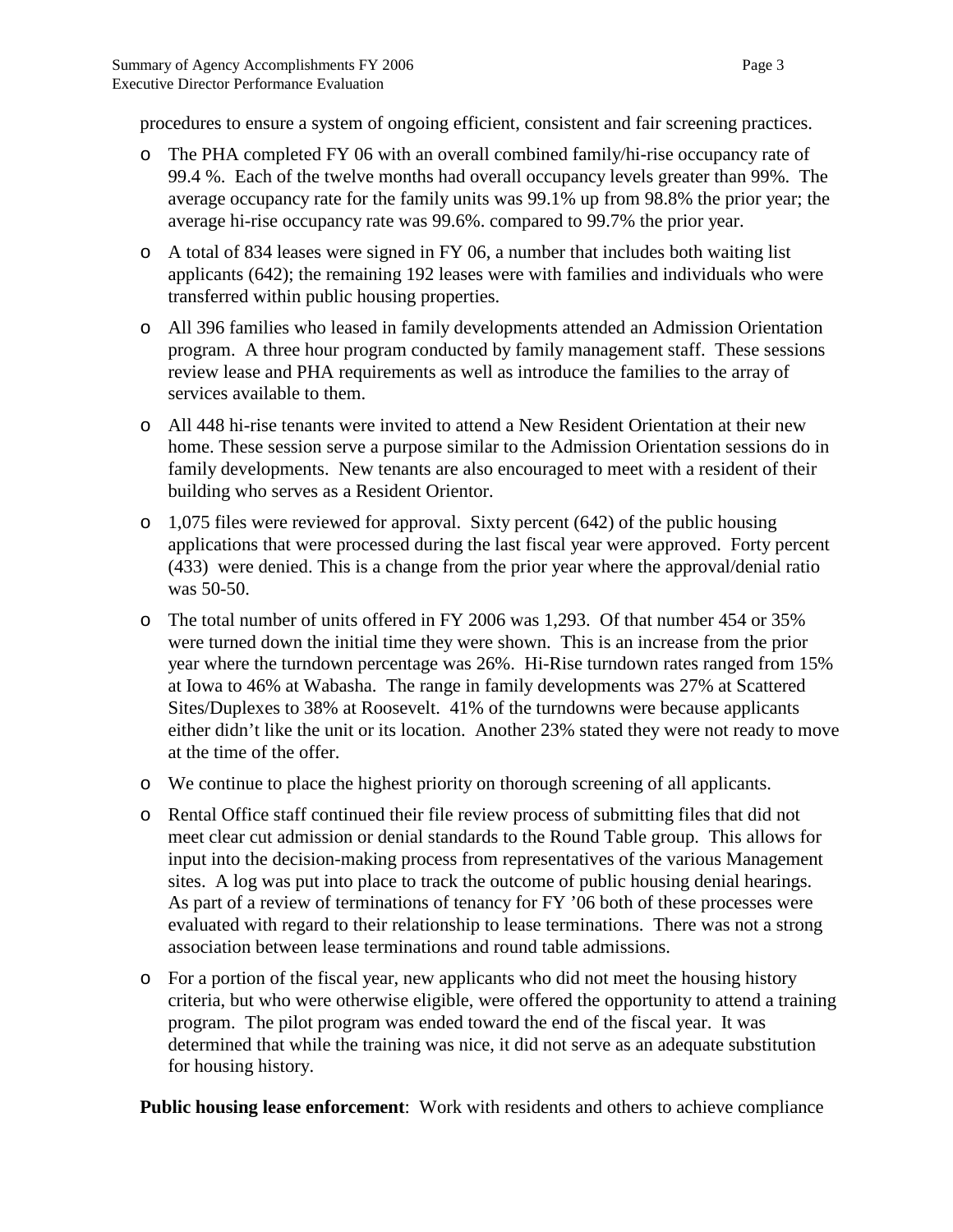with all provisions of the resident lease. Work with staff to assure consistent, effective and well-documented follow-up on all lease compliance issues. Consistently implement lease termination actions if lease compliance cannot be achieved by resident. Maintain lease terminations database.

- o Management staff initiated 236 termination actions, resulting in 115 vacates. This is a significant increase of prior year totals. It represents about 2.5% percent of all households living in public housing during the year, compared to 1.7% in FY 2005 A comprehensive analysis of the termination data was conducted to see if there were any key factors contributing to this increase. The reasons were varied, however the analysis did prove very instructive for management. In hi-rises, most of the increases in terminations are for chronic late rent payments, disturbances and unauthorized persons. In family housing, the increases are primarily in terminations for fraud and for illegal activity.
- o Management staff planned and participated in training/review of the lease termination process.
- o Continued mandatory scattered site training for all new admissions and for family site transfer families.
- o Continued mandatory admission orientation program for all family development residents.
- o For consistency purposes all lease terminations are reviewed by the Principal manager as well as the Agency Attorney.
- o Examples of changed/enhanced procedures are:
	- New procedures were put in place to better coordinate lease signings for the hi-rise units;
	- We revised and improved tools to track status on CHSP processing;
	- Rent calculations for new applicant files were centralized;
	- The Scattered Site unit offering policy was streamlined (Board approval  $12/21/2005$ );
	- Change in purchasing procedure allowed management staff to give contract painter authorization to proceed as soon as draft PO is signed.
	- All sites showed selected units before vacant unit prep is completed;
	- Decrease in lead time to schedule joint maintenance/management vacate inspections
	- Management decreased amount of time for resident to decide whether to take a unit and the number of attempts to set up a showing before moving to next applicant.
	- Worked more closely with Maintenance on handoff of units.

**Public housing rent collections**: Continue proper collection procedures for both current and vacated residents, coordinating efforts with the Finance Department to ensure that collection losses meet the PHAS "A" rating of less than one percent of total dwelling unit rental income. Maintain emphasis on timely rent payment through enforcement of chronic late rent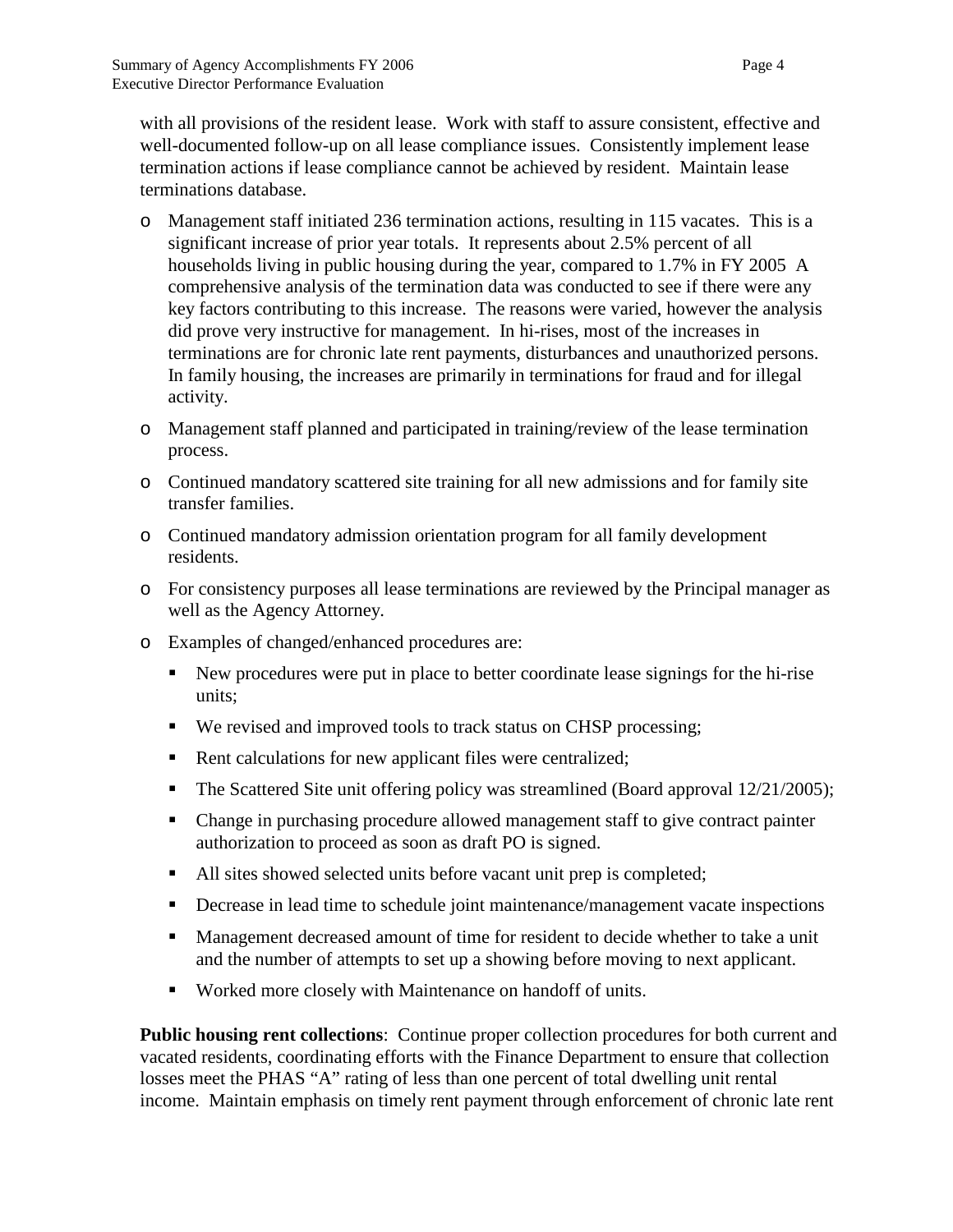policy.

- o Total uncollected rent averaged 0.20% for the FY05.
- o Staff initiated 71 terminations for chronic late rent payment (4 times in a 12 month period), resulting in 30 vacates and 41 stipulations; some stipulations resulted in vacates due to violation of stipulations.
- o 13 residents vacated due to nonpayment of rent terminations.
- o Report of unpaid sales and service charges was revised to include even small amounts delinquent and appropriate staff follow up on unpaid amounts delinquent 3 months or more. At year end, only 17 accounts with a total of \$1,224.00 in Sales and Services Charges were delinquent by three months or more.
- o Importance of timely payment of rent has been emphasized stronger than ever in new resident orientation programs.
- o At the end of the year just 4 accounts had delinquent security deposits payment agreements.

## **Work Orders**

- o The Maintenance Department further expanded its use of the work order system by initiating work orders for all preventive maintenance performed during the fiscal year. This serves as a marker, much the same as the Resident Services annual inspection work order. This is just one more use of the system, which provides the Agency with a more rounded picture of our units.
- o In addition, since the merger of Technical Services and Maintenance, Maintenance Contracts staff is also using the work order system to communicate resident issues (priority 50) to Resident Services staff. This particular use of the work order system has proven to be one of the most effective in tracking problem units.

**Marketing:** Maintain marketing initiatives to increase public awareness, ensure an adequate waiting list of qualified applicants for all bedroom sizes and increase unit acceptance. Utilize the waiting list as well as other available data and resources to identify potential under representation of specific applicant groups.

- o Marketing efforts for FY '06 were focused on potential hi-rise applicants. Staff from the Rental Office worked in conjunction with CHSP staff to increase the number of elderly and program eligible applicants. Rental Office staff, with the assistance of Hi-Rise Management staff, updated and re-designed the individual hi-rise brochures.
- o Family management staff met to discuss marketing techniques and brainstorm ways to decrease turndowns.
- o We ran advertisements in Minnesota Senior Housing Directory, Senior Times, Senior Housing Guide, Care Options Newsletter and Care Options Senior-Care Guidebook. All three of these publications have sections specific to assisted living programs where CHSP was featured.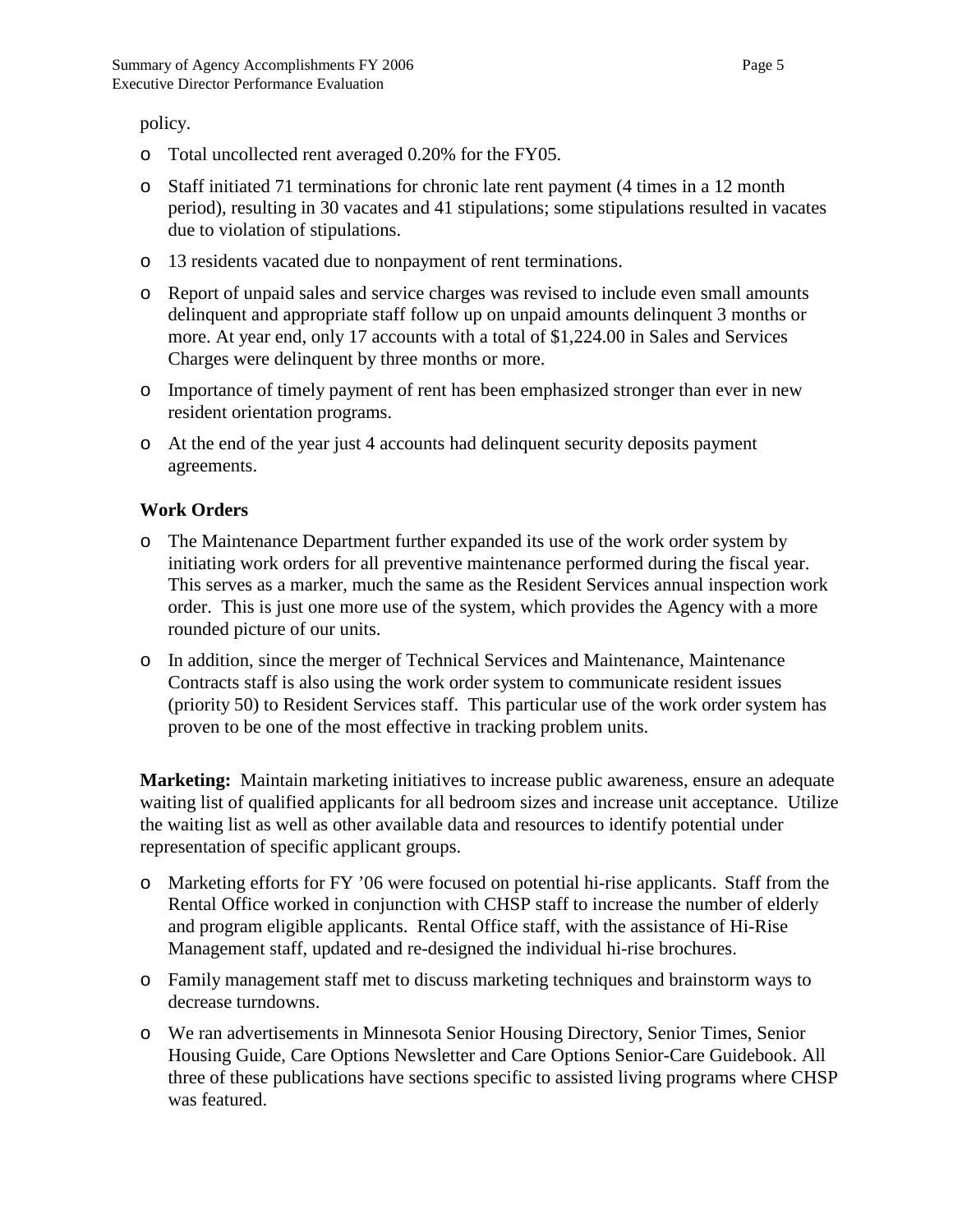- o We ran a marketing special offering one month free rent for existing resident that sign up for CHSP (with 6-month contract).
- o Displayed flyers and brochures in nursing homes. Various staff represented the PHA at several informational fairs sponsored by social service providers.
- o There were outreach efforts to participants in the Wilder Roof Project, the St. Paul Schools' Career Skills Day and the Apollo Resource Center, a division of People Inc. Less formal exchanges of information continued between the PHA staff and Ramsey County social service providers as well as staff from Mental Health Resources and Safe Alternatives.

**Preventive maintenance and housekeeping inspections**: Maintenance staff under the leadership of Hank Petro performed annual preventive maintenance inspections (PM) on all 4,280 dwelling units and buildings, to conform to PHAS requirements and to meet Uniform Physical Conditions Standards (UPCS). Resident Services staff under the direction of Lyle Schumann, Connie Toavs, and Nina Semmelroth led annual housekeeping inspection efforts as follows:

- o Recruited and trained a new group of resident housekeeping trainers.
- o In family developments, 123 residents initially failed the annual inspection, 25 required monthly monitoring to ach ieve compliance and 4 leases were terminated due to noncompliance after many efforts to assist with lease compliance.
- o Mt. Airy management staff conducted monthly "hands on" classes on yard care, including referrals from all family sites and scattered sites.
- o Managers conducted weekly checks of yards and exteriors and monitored resident efforts to correct yard care issues.
- o Preventive Maintenance inspections were performed on all dwelling units (hi-rise and family areas) during the past fiscal year. All noted deficiencies were repaired at the time of the inspection. Maintenance supervisory staff continue to re-inspect 10% of all units to ensure the quality of our preventive maintenance inspection process is maintained.
- o Maintenance Contracts staff had all City required testing performed during this fiscal year. The inspections include, elevators, fire alarms, sprinkler systems, nurse call alarms, community center and room commercial kitchen hoods, fire extinguishers, emergency generators, flue gas analysis, and fire suppression system.
- o As a result of an agreement with the Fire Department, Maintenance staff performed 39,607 dwelling unit smoke detector tests.
- o Maintenance continues to use the Priority 90 (work order priority used to designate future budget items) system to communicate future budget needs. During this fiscal year Maintenance Contracts was successful, as a result of additional funding, in closing 168 high priority 90 work orders. These were primarily building envelope issues, such as roofs, windows, siding, exhaust vents and driveways. Further communication of property needs takes place during Scattered Site and Maintenance staff meetings, which include representatives from Maintenance Contracts. Maintenance staff hold quarterly budget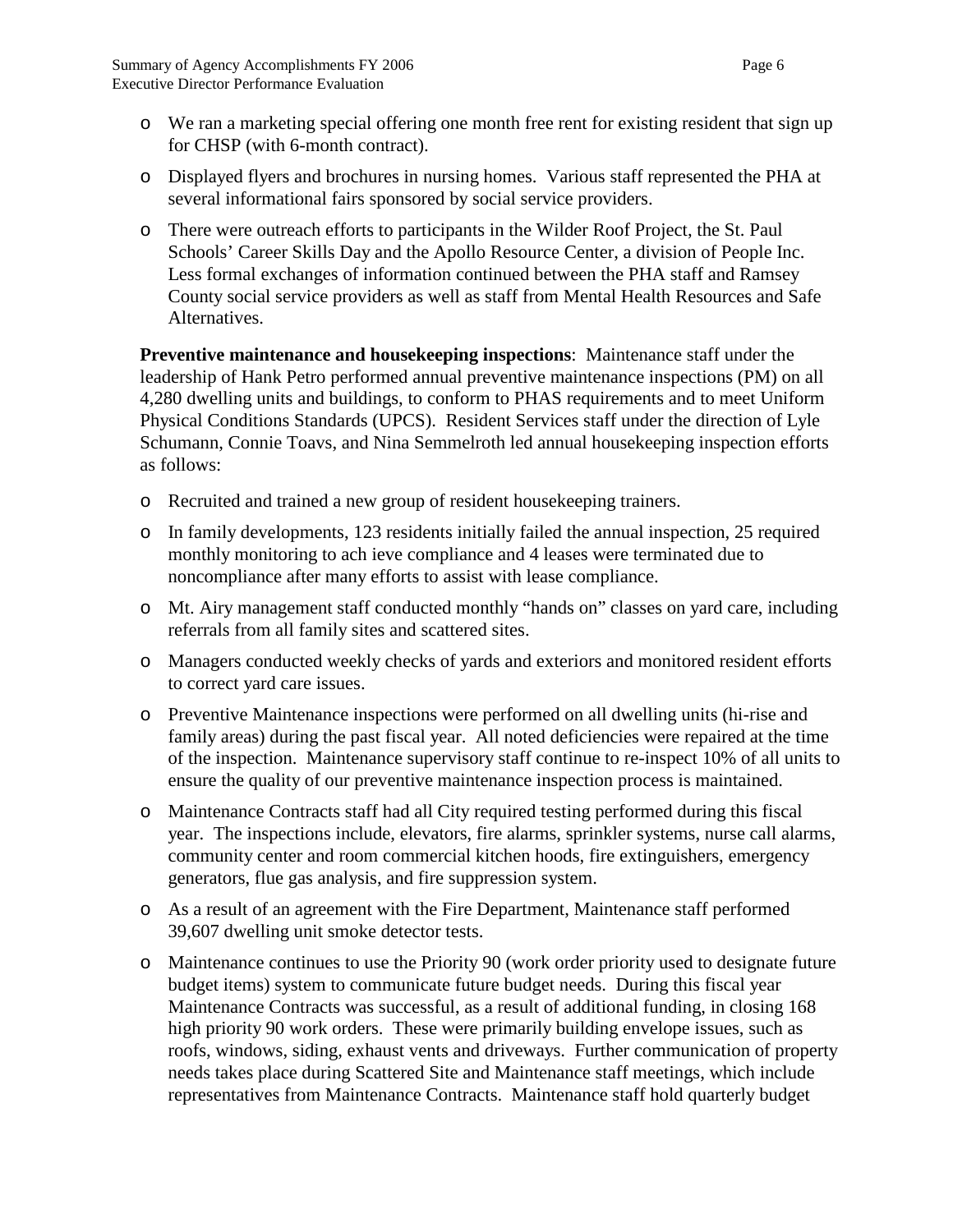meetings with other departments where priorities and future needs are also discussed.

**Agency Goal #2: Maintain "High Performer" status under HUD's Section 8 Management Assessment Program (SEMAP). Continue successful strategies to maintain high voucher utilization. Successfully implement and administer current agreements for Project-Based Assistance (PBA). Continue to advocate for full voucher funding and program reform.**

**2. SEMAP High Performer status: The PHA achieved "High Performer" status again for FY 2006** (now fifth consecutive years), as reported to the Board most recently on May 24, 2006. **The Agency's SEMAP score for FY 2006 was 97%** (compared to 100% for FY 2005 and 96% for FY 2004). Under the direction of Lyle Schumann and Rita Ander, staff worked diligently to accomplish these goals, including:

- The PHA averaged a unit lease up rate of 98.72% and a budget utilization rate of 99.60% in FY 2006 (on a budget of \$35,200,000).
- During FY 2006 the PHA applied for additional vouchers through the Mainstream Program for People with Disabilities. HUD awarded ten new vouchers (award letter April 20, 2006).

## **2 A. Other voucher production statistics:**

- Conducted 38 regular briefings; 67 port-in briefings; and 59 PBA briefings
- Issued 625 vouchers (includes PBA and port-ins), (505 vouchers in FY 05).
- Processed 544 new admissions (505 in FY 05).
- Conducted 11,743 housing inspections  $(8,474 \text{ in FY } 05)$ .
- Completed 2,964 annual re-exams (3,237 in FY 05) and completed 3,136 interim reexams (7,4797 in FY 05).
- Processed 318 portability move-ins (243 in FY 05).
- Processed 238 portability move-outs (291 in FY 05).
- Processed 375 end participations (405 in FY 05); and processed 32 FSS enrollment/end participations (10 in FY 05).
- Conducted 87 hearings (85 in FY 05).
- Special Allocations:
	- o RAFS funding canceled, program diminishing through attrition
	- o Welfare To Work: Funding cancelled, program diminishing through attrition.
	- o Mary Hall average utilization of 96%
	- o Mainstream Disability Vouchers average utilization of 93% (this program affected by non-issuance of vouchers for 13 months).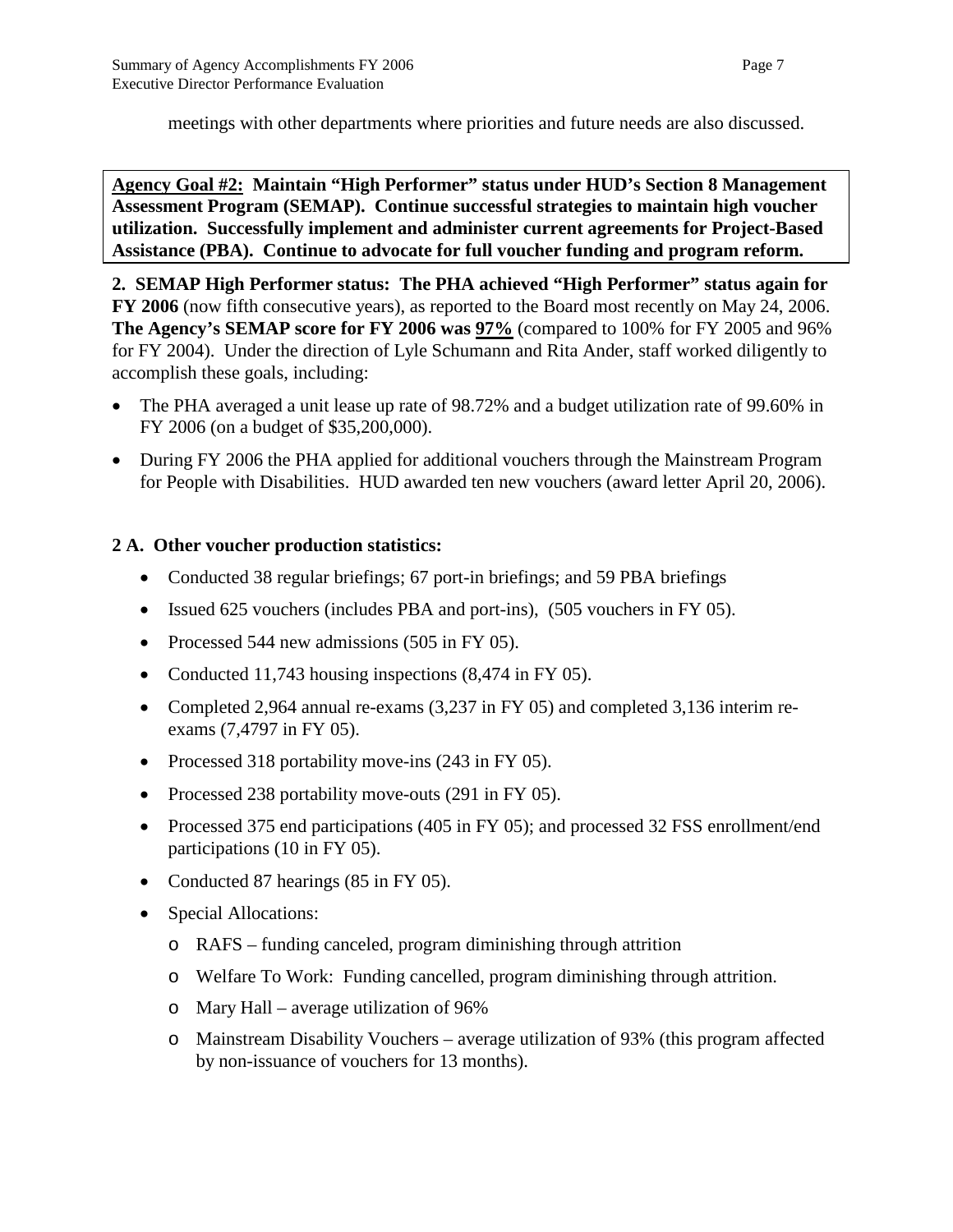- o Sibley Towers 27 preservation vouchers, 99% utilization by January 1, 2006 deadline (one tenant ineligible)
- Quality Control:
	- o Continue to run and review internal Elite/Crystal reports to identify and prevent SEMAP errors. Run PIC SEMAP reports at least bi-monthly to monitor scores and correct problems.
- **2 B. Section 8 FFY05 Funding:** Research, develop and implement strategies in response to funding reduction as outlined in HUD notice. Continue to work closely with the Minnesota Housing Finance Agency, elected officials, other PHAs, and PHA organizations to advocate for appropriate funding and needed program reform.
- Continued to hold monthly Financial Management meetings with Executive and Finance staff. During the past fiscal year we assisted in the development. Staff assisted with a request for reconsideration of our "snap-shot" time frame for renewal funding. This resulted in a supplemental \$586,234 in Housing Assistance Funding.
- At then end of the year after all income and expenses were reviewed the program ended up \$2,500 in the red. This on an Administrative Budget of \$2.5 million dollars. The program ended the year with a administrative reserve balance of just under \$550,000
- Continue to be active in the funding issue discussion working with other Metro PHAs as well as being very active in MN NAHRO. Providing training on cost cutting techniques, rent reasonableness, and financial management.
- Met a number of times with MHFA to review the funding challenges and to discuss the project to end long-term homelessness.
- Continue to manage the HAP budget extremely effectively. Average HAP costs are at levels we were experiencing in early 2004.

The PHA provided significant assistance in helping with Hurricane Katrina relief efforts. With the Board's approval (9/28/2005) we loaned two Section 8 staff to the Houston PHA for 30 days to assist with processing families made homeless by the hurricane. The PHA absorbed the costs associated with this assistance (approximately \$18,000).

**Agency Goal #3: Capital Improvements: Continue renovating public housing properties and making capital improvements which promote fire safety and life safety. Maintain high quality and timely design, bidding and construction. Continue to actively involve residents, staff and the community in planning capital improvements.**

## **3. Program administration, fund obligation and expenditure:**

• The 2003 CFP application was submitted as a part of the Agency Plan in December of 2002. HUD issued the 2003 CFP allocations in two parts. The ACC for the PHA's first part in the amount of \$7,656,440 was 9/17/03. The ACC for the PHA's second part in the amount of \$1,525,900 was 3/4/04. The goals for the 90% obligation and 100% expenditure of the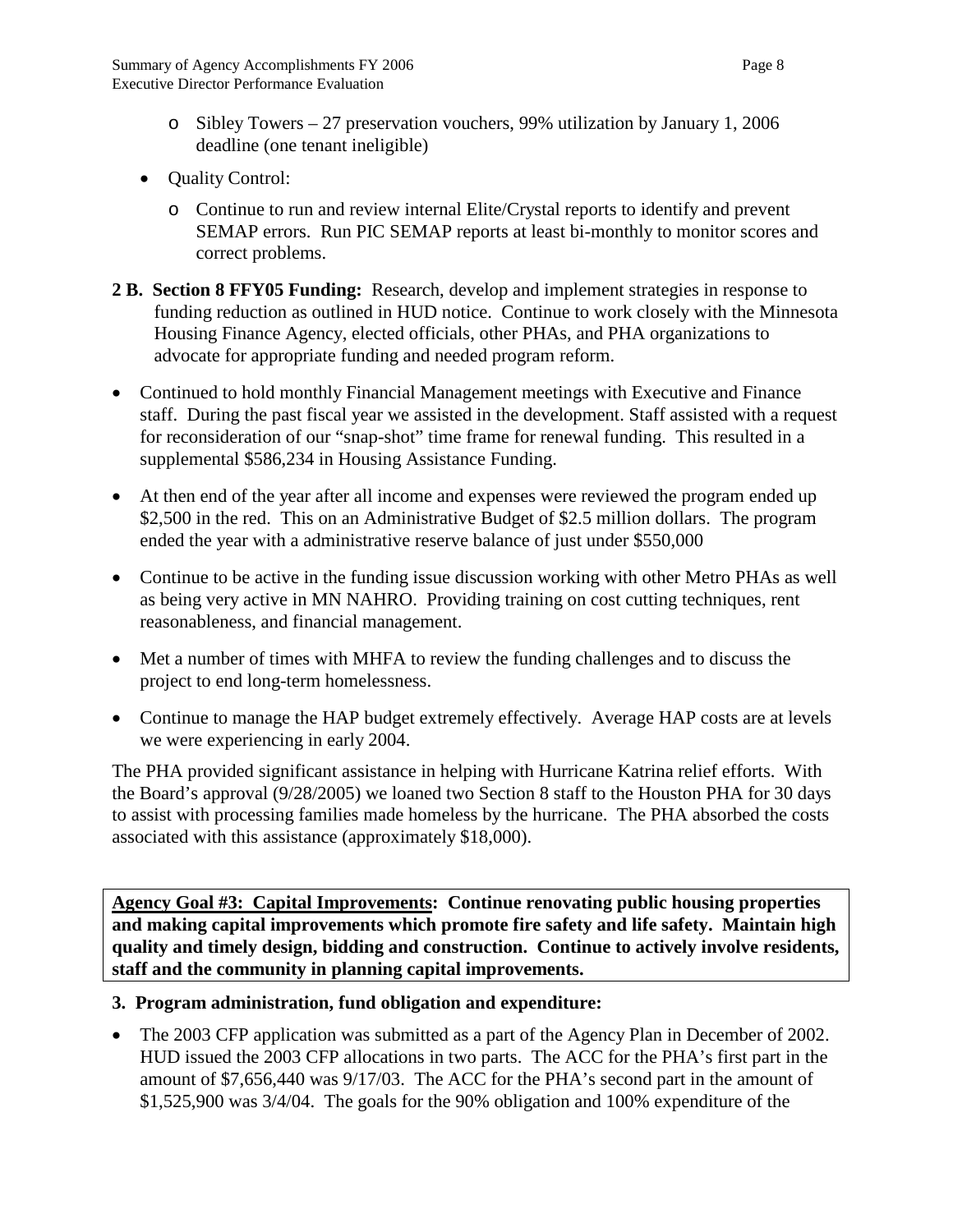PHA's FFY2003 first part funding are 9/16/05 (obligation) and 9/16/07 (expenditure). The goals for the 90% obligation and 100% expenditure of the PHA's FFY2003 second part funding are 3/03/06 (obligation) and 3/03/08 (expenditure). As of 9/30/04 100% of the first part funds were obligated. As of 4/30/05 100% of the second part funds were obligated. As of 4/30/05 99% (\$7,633,214) of the first part funds were expended and 98% (\$1,493,848) of second part funds were expended. Staff should have no trouble meeting HUD's goals for obligation and expenditure.

- The 2004 CFP application was submitted as a part of the Agency Plan in December of 2003. The ACC date was 9/7/04 for \$8,860,374 of funding. The goals for the 90% obligation and 100% expenditure of the PHA's FFY2004 funding are 9/06/06 (obligation) and 9/06/08 (expenditure). As of 2/28/05 58% of the funds were obligated. As of 9/6/06 100% (\$2,611,319) of the 04 funds were expended. Staff should have no trouble meeting HUD's goals for obligation and expenditure.
- The PHA's CFP application for FFY2005 funding was submitted in January of 2005 with the PHA's Annual Agency Plan. The ACC date was August 18, 2005, for the \$8,079,514 of funding. The goals for the 90% obligation and 100% expenditure of the PHA's FFY2005 funding are August 17, 2007 (obligation) and August 17, 2009 (expenditure). As of February 28, 2006, 73% of the FFY2005 CFP funds were obligated. As of February 28, 2006, 24% of the FFY2005 CFP funds were expended. Staff should have no trouble obligating and expending these funds in accordance with HUD guidelines.
- The PHA's application for FFY2006 CFP funding was submitted with the PHA Agency Plan on January 13, 2006. On June 8, 2006 HUD announced that the PHA would receive \$7,116,346 under a distribution of 95% of the CFP grant funds available, with the remaining funds to be disbursed after the list of high performer agencies was released. As a high performer, the PHA should receive the 3% bonus funding, and possibly additional funds from recaptured grants or excess withheld funds.

## **3A. Designing with residents:**

- Residents continue to be involved in the modernization process for McDonough Homes through newsletters, presentations at Resident Council meetings and staff information sessions with residents undergoing temporary relocation.
- Residents were actively involved in the entire planning process for both the McDonough Homes and Central Duplexes modernization. They continue to be involved in meetings during the actual construction of the improvements.
- Maintenance, Maintenance Contracts, Resident Services, Administration and Finance Department staff continued to work together, along with residents, to develop and prioritize funding needs for the Non-Routine Operating and the Capital Fund Budgets.

**3B. Capital fund program coordination:** Coordinate the efficient, high quality and timely design, bidding and construction of modernization projects including major work on Phase II, Part I & II at McDonough Homes (complete by September 2006) and Phase III, Part I & II at McDonough Homes (beginning in September 2006); Phase III and IV on the Central Duplexes;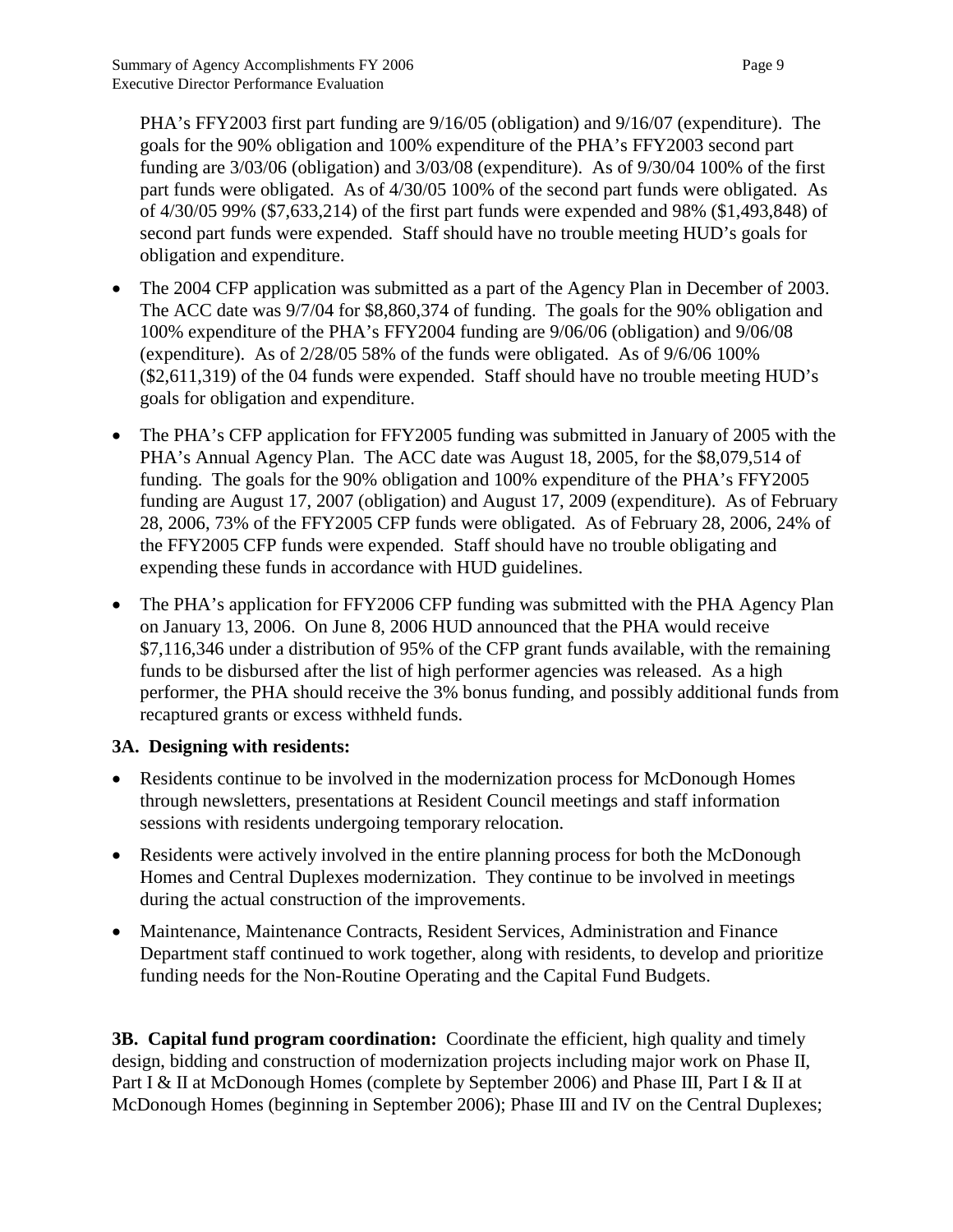installation of fire suppression sprinklers at the Wilson and Dunedin Hi-Rises, modernization of the elevators at Seal Hi-Rise, and installation of a new elevator at the Wabasha Hi-Rise. Develop bid documents and conduct contract administration that result in minimal change orders and high quality work.

- A \$64,599 contract for replacement of the roof on the McDonough Community Center gym was awarded May 18, 2005, to M&S Roofing. All work is complete.
- Phase III of the Central Duplex building exterior and site renovation work at the Iglehart site was awarded June 22, 2005 to Merit Building Co. at a cost of \$193,043. Work on the Iglehart site was delayed by weather but is nearing completion. Staff and the architectural firm of Hokanson, Lunning and Wendy are preparing plans and construction documents for the Phase IV exterior building modernization at the Carroll/St. Albans site.
- Consultants prepared construction documents for installation of fire suppression sprinklers and replacement of the existing fire alarm panels at the Dunedin and Wilson Hi-Rises. A contract for installation of the fire suppression sprinklers at both buildings was awarded to Viking Sprinkler Co. November 23, 2005, at a cost of \$960,000. A contract for replacement of the fire alarm systems at both buildings was awarded to All Tec LLC on November 23, 2005, at a cost of \$279,000. The PHA operating budget is paying for \$640,000 of this work and the 2004 CFP is paying the balance. Work is expected to be complete by mid July of 2006. Staff are currently working with consultants developing the plans for installation of fire suppression sprinklers and replacement of the fire alarm system at the Iowa Hi-Rise.
- The corridors of the Valley Hi-Rise had vinyl wall covering removed and the plaster walls repaired by a variety of contractors. A contract in the amount of \$174,960 was awarded on March 22, 2006, to Hamernicks Decorating for skim coating of the plaster and painting of the plaster corridor walls. All corridor wall repair work is expected to be complete by late August 2006. Other hi-rise common area work included replacement of the Neill Hi-Rise corridor flooring by Hamernicks Decorating at a cost of \$54,485 and replacement of the corridor flooring at the Seal Hi-Rise by Continental Flooring at a cost of \$81,788.
- A contract was awarded to Unicorp on January 25, 2006, for modernization of the elevators at the Seal Hi-Rise at a cost of \$338,900. Work is expected to be completed by December 2006.
- A \$684,700 contract was awarded to Construction Results on February 22, 2006, for the addition of an elevator at the Wabasha Hi-Rise. Work is expected to be complete by December 2006.
- Approximately \$795,000 of 2004 and 2005 CFP funding has been spent at the PHA scattered site homes. Work accomplished with this funding included replacement of windows under a contract awarded to D&J Steele on June 22, 2005 at a cost of \$180,150 and the replacement of roofs under a contract awarded to Totall Contracting on June 22, 2005, at a cost of \$110,117. The balance of the funds were used to accomplish site specific work including kitchen replacement, bathroom renovation, flooring replacement, painting, furnace/water heater replacement, installation of new driveways, etc.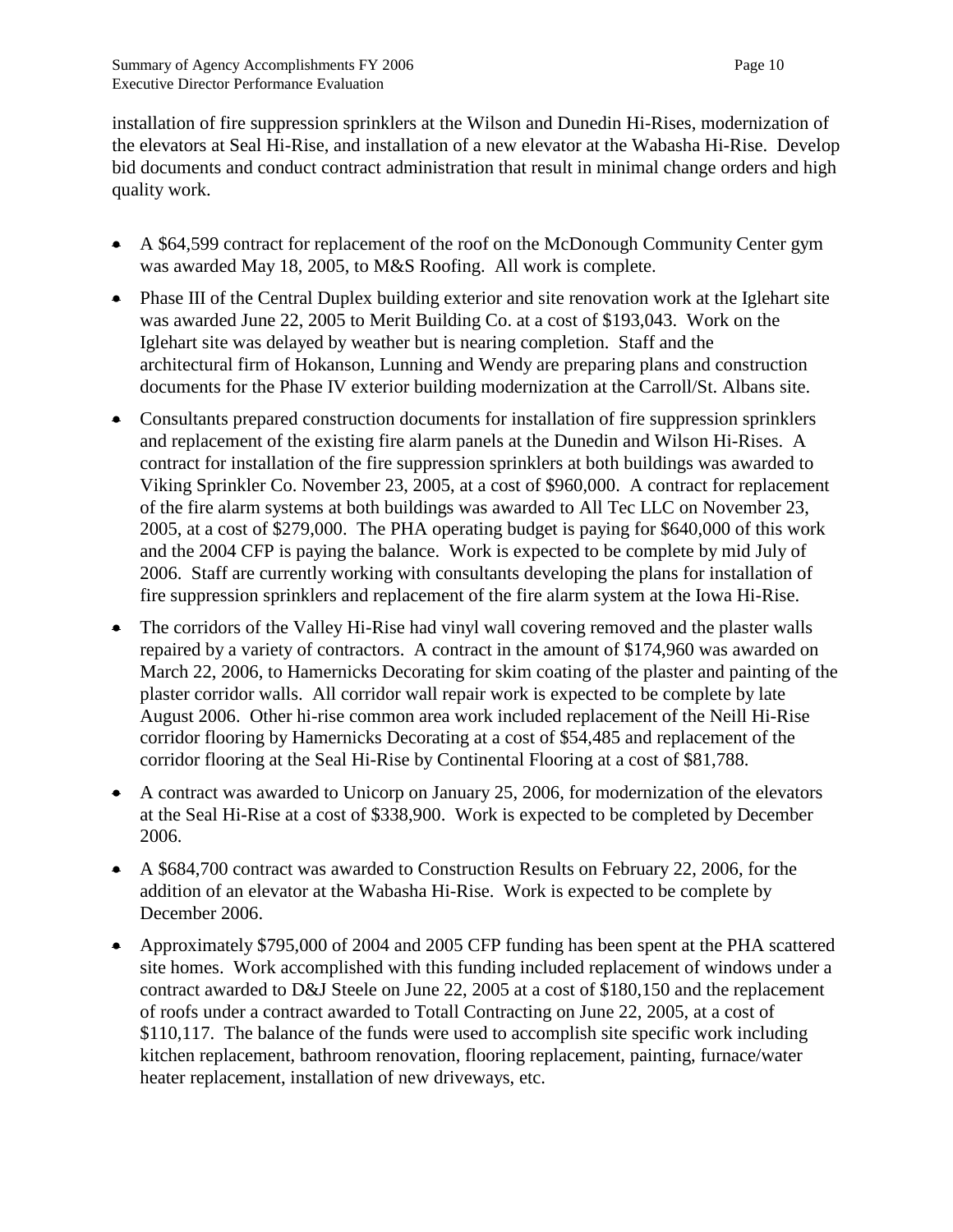• Bid documents and contract administration has resulted in minimal change orders and high quality work.

**3C. Energy conservation:** Incorporate energy and water conserving materials, fixtures and systems in modernization and contracting work wherever feasible. Work with public utilities, other staff, and residents to prioritize improvement needs and to complete audits and improvements, utilizing non-PHA and non-HUD resources where feasible. Take full advantage of Xcel energy conservation and rebate programs. Complete conversion of the Dunedin Hi-Rise to District Energy hot water heat.

- Maintenance Contracts staff working closely with the Chief Operating Engineer, have developed a plan, based on a physical needs assessment for future work as money becomes available.
- Energy and water saving materials, fixtures and systems were incorporated in modernization and contracting work.
- Maintenance Contracts worked with public utilities, other departments and residents to prioritize improvement needs, and to complete audits and improvements, utilizing non-PHA and non-HUD resources where feasible.
- A contract was awarded to NSI Mechanical for the conversion of the Dunedin Hi-Rise to District Energy hot water heat in March of 2005. Work was completed in the fall of 2005. Engineering work for this project was performed by Gada and Associates an MBE firm.

**3D. Procurement:** Staff conducted annual purchasing training for all staff who are authorized to purchase and/or to request a purchase. Staff provided procurement assistance, compliance review and approval, periodic updating of procedures, and on going training to support our decentralized procurement activities. The PHA Purchasing Manual was revised by the Technical Services Procurement Manager (John Wright) and distributed to all staff during the fiscal year.

• All assigned FY06 NROB work was accomplished in a timely manner. Of special note is the extensive list of 130 scattered site addresses where a total of \$500,000 was expended eliminating the backlog of high-priority scattered site roofing, siding, window replacement, driveway replacements and exhaust fan installation work.

**3E. Service contracts and charge accounts:** Continuously seek to improve this process to provide better products and services and more effective communication and coordination between the users of the accounts and the vendors. Work closely with other PHA staff to make sure service contracts and charge accounts are meeting the agency's needs and comply with all aspects of purchasing requirements.

**3F. MBE/WBE participation:** Staff continued efforts at maximizing outreach to provide bidding opportunities to M/W/DBE's: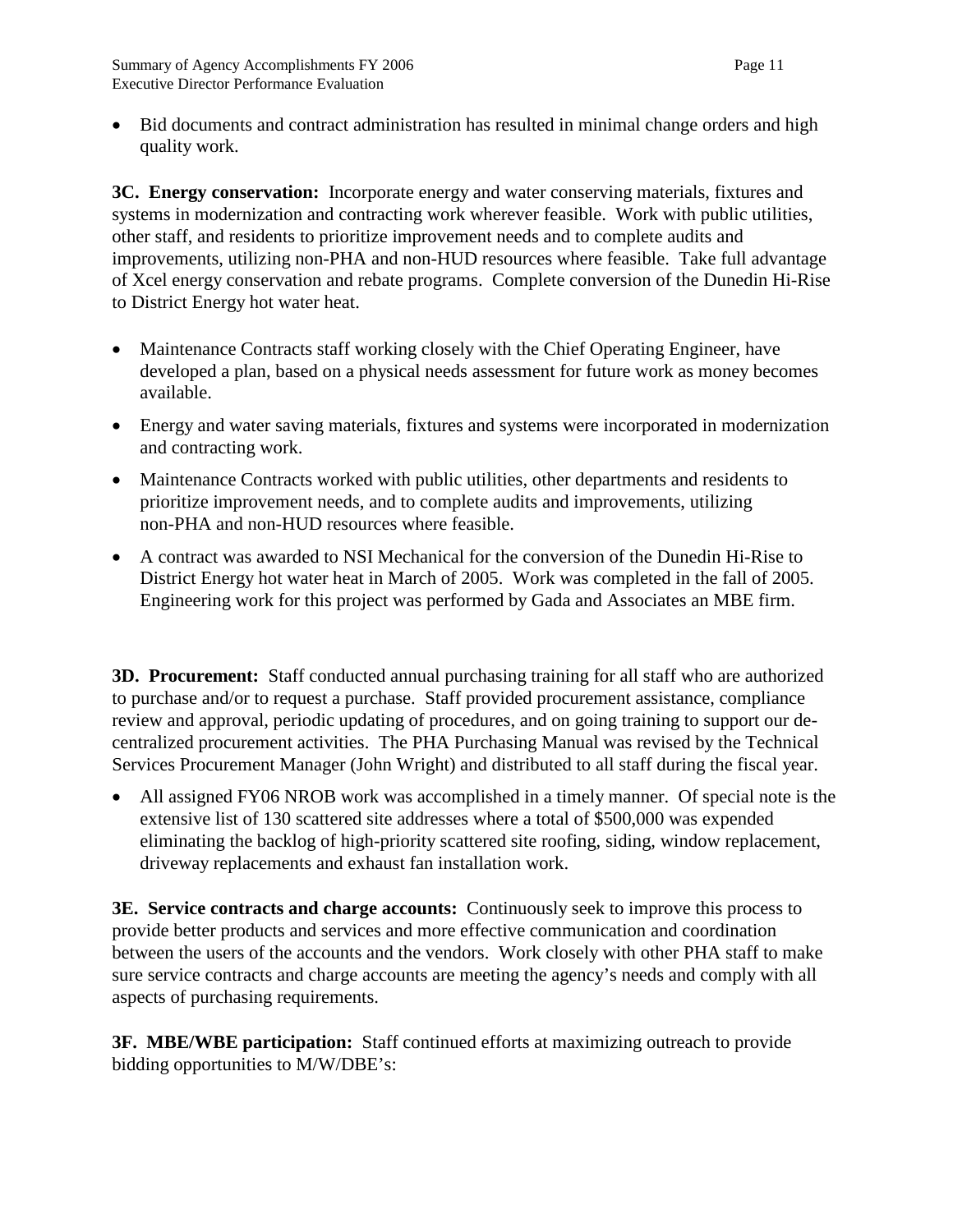- Outreach efforts included: PHA directory of M/W/DBE firms for use by staff and prime contractors, mailing of invitation to bid to M/W/DBE firms, advertising in all known M/W/DBE newspapers, and attending various scheduled events organized by minority contractor organizations including construction exchanges. The PHA is a member of the National Association of Minority Contractors (NAMC). Maintenance Contracts staff regularly attended NAMC meetings and discussed contracting opportunities available at the PHA.
- Progress toward meeting M/W/DBE goals was reported to the Board quarterly. The results through March 2006: Capital Fund Program: MBE participation was 14.4% and W/DBE 16.8%. Operating Budget: MBE participation was 9.7% and W/DBE 6.5 %. Contracts totaled \$1,467,496 to MBE firms and \$1,551,578 to W/DBE firms in FY 06.
- Maintenance Contracts Department and EOD Department continued to review and edit contracting documents to ensure compliance with Affirmative Action laws, policies and goals. Established a working group consisting of EOD and Maintenance Contracts staff to ensure effective and ongoing efforts to maintain and improve Affirmative Action compliance. Met with staff from Minneapolis Public Housing Authority to discuss and identify processes, goals and best practices. Participated in the City of St. Paul Minority Contractor Forum.

**3G. Pest control:** Staff developed and implemented procedures to effectively deal with pest control issues. Each congregate family area dwelling unit was treated 3 times during the past fiscal year. The infestation rate for the hi-rises decreased from 2.5% in CY 2004 to 1.9% in 2005 during two surveys of insect traps taken from each of the 2,554 units (16 hi-rises).

## **Agency Goal #4 - Equal Opportunity and Diversity: Promote and enforce equal employment opportunity and affirmative action. Attract and retain a diverse and qualified work force. Manage workplace diversity by fostering respect for and valuing of diversity.**

During FY 2006 the Agency's first Equal Opportunity Director, julius erolin, left the PHA to take a position with the University of Minnesota. julius developed the role of the new department and advocated tirelessly for equal opportunity and diversity. In September 2005 the PHA hired Sheri L. Russell as the new EOD Director. Sheri is taking EOD to a new level, using her extensive training and experience in equal opportunity law, conflict resolution, prevention of harassment and violence in the workplace, and other diversity-related issues.

## **4A. Equal Employment Opportunity (EEO) Compliance and Affirmative Action.**

- Audited the PHA's policies and procedures regarding EEO compliance. Revised the PHA's Equal Opportunity, Affirmative Action and Fair Housing Policy, Discrimination and Harassment Prevention Policy, and the Discrimination and Harassment Complaint Procedures (Board approval 1/25/2006). Drafted the PHA's Disability Accommodation Policy and Procedures (Board approval 1/25/2006).
- Monitored and analyzed recruitment, hiring and other employment actions for EEO/AA compliance. Reviewed 237 Personnel Action Forms for EEO Compliance. On six occasions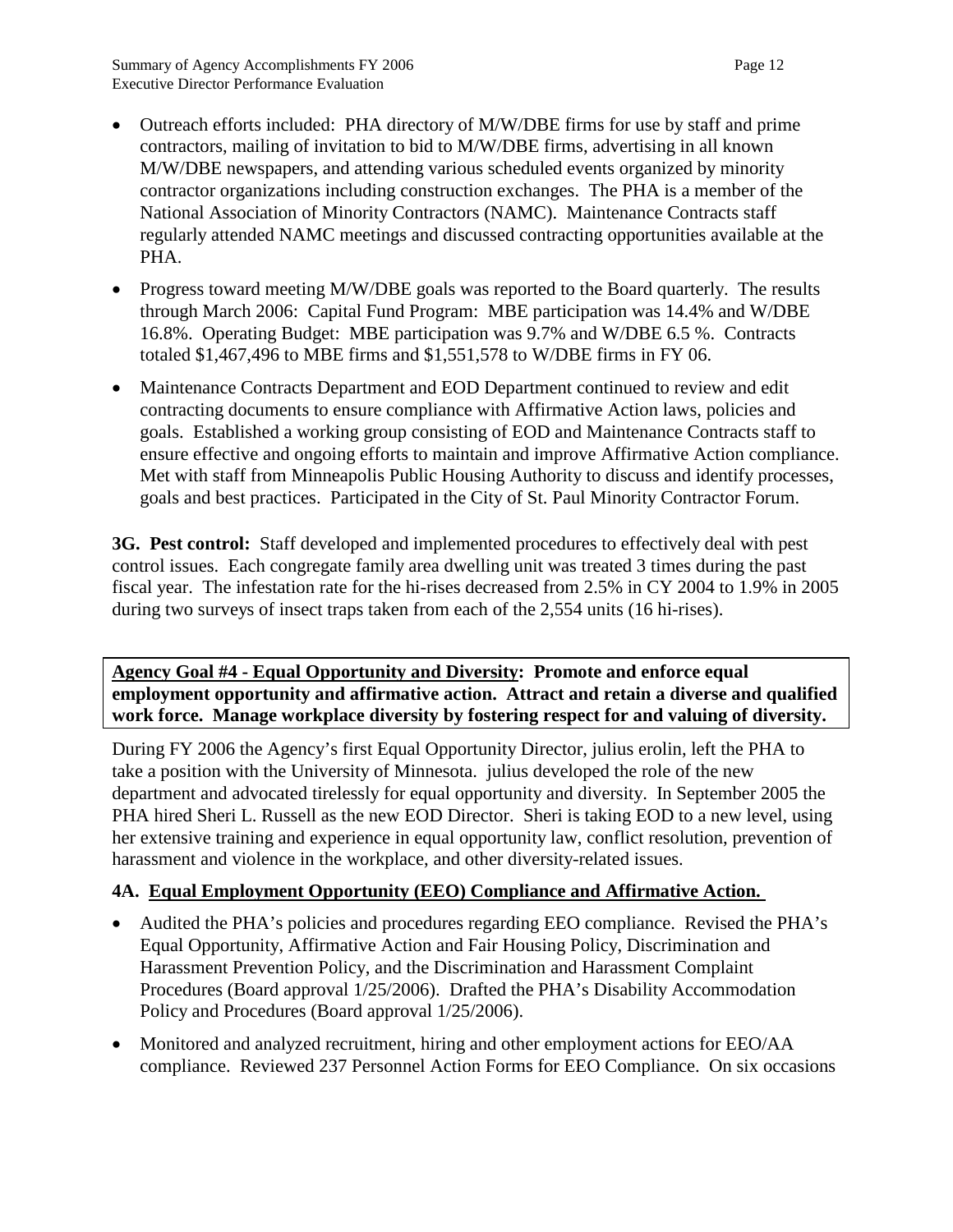EOD requested additional information and documentation prior to supporting the action. Worked with supervisors as needed.

- Reviewed current recruitment and retention efforts. Collaborated with the Human Resources Department (HR) to improve the PHA's applicant scoring process to more accurately identify and score job-related qualifications. Collaborated with HR to refine the PHA's recruitment processes, including posting applications and position descriptions on the PHA's Web Site.
- Conducted 90 consultations where staff provided advice and guidance to PHA directors, supervisors and employees on issues of equal opportunity, affirmative action, discrimination, discriminatory harassment, sexual harassment, workplace violence, domestic violence, and policies and laws related thereto.
- Conducted 32 Informal Resolutions and 4 formal investigations (comprehensive interviews and document review to determine whether the facts supported allegations of discrimination, discriminatory harassment or sexual harassment). EOD discussed its findings and recommendations with the relevant Department Director, the Human Resources Department Director, the Executive Director and legal counsel.
- Managed information and statistical data on all incidents, consultations, informal resolutions and formal complaint investigations, and communicated data to department directors.
- Developed and conducted trainings on discrimination and harassment awareness and prevention, equal opportunity and affirmative action, including comprehensive trainings materials. Conducted 2 New Employee Orientation trainings (1 hour each), and 2 Discrimination and Harassment Prevention for Housing Managers, Assistant Managers and Human Service Coordinators (2.5 hours each).
- Drafted internal EOD guidance memoranda on disability accommodations, confidentiality, staff meetings with EOD and HR, staff issues with disabilities.
- Drafted Notice to Residents regarding discrimination and harassment of and by residents against other residents and/or PHA staff.
- Audited PHA environment for posters, materials, and activities to ensure compliance with PHA's EEO/AA/Fair Housing Policy and Discrimination and Harassment Prevention Policy. To address a lack of messages of diversity, tolerance and community, EOD purchased and distributed diversity and community-building posters for all community centers, community rooms and management offices.
- Counseled and advised PHA supervisors on ways to improve employee recruitment and retention efforts and achieve Affirmative Action Plan goals.
- Collaborated with HR to improve and expand supervisory trainings to improve retention of women, people of color, people with disabilities and qualified veterans.
- Conducted a workplace facilitation with large work-group regarding multiple issues and conflicts between employees, and between employees and the supervisor.
- Conducted one exit interview of outgoing staff in a protected group.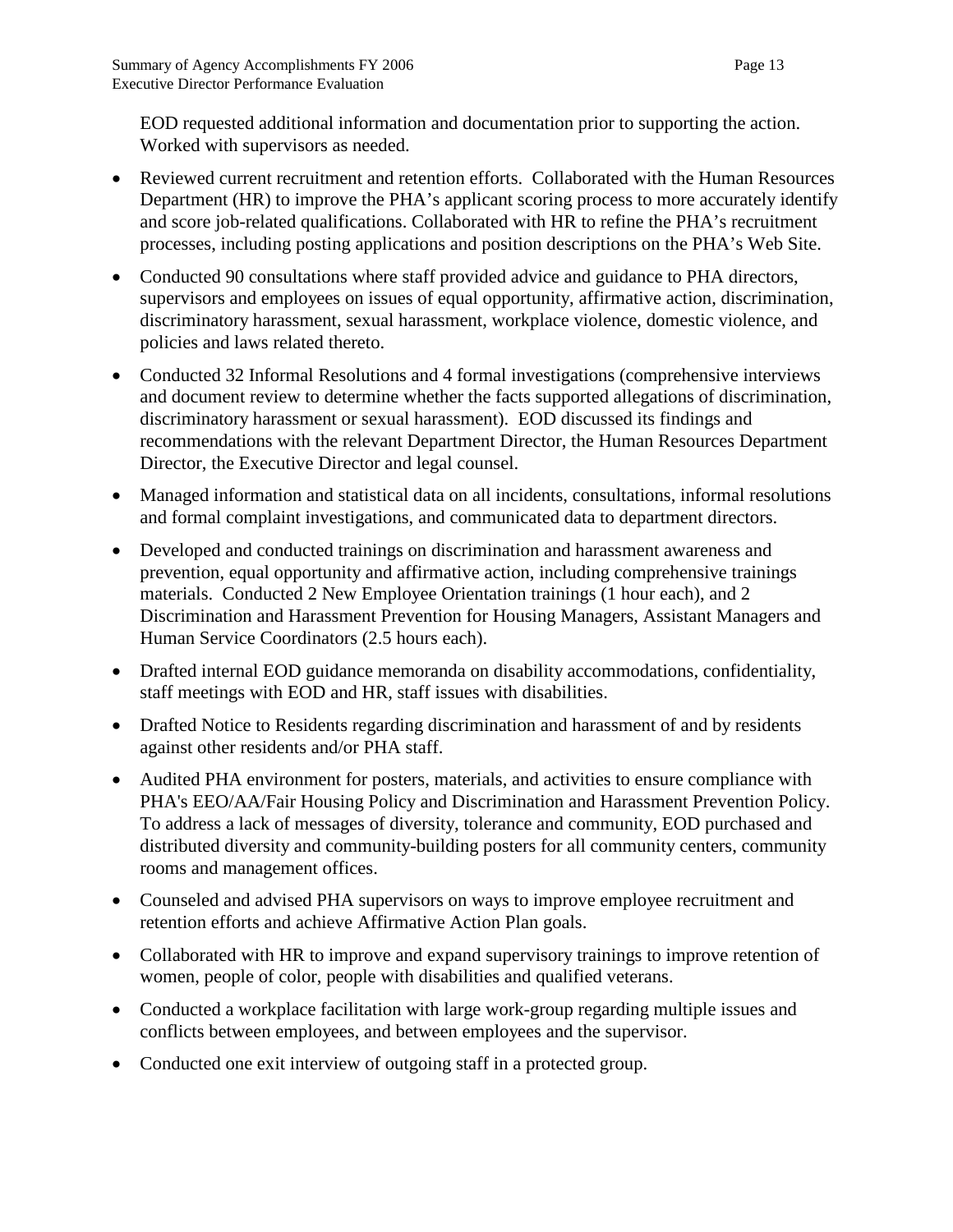• Created and establish forms, documents and processes to improve EOD's consistency, information and complaint management, and to educate employees and residents about discrimination, harassment and EOD's services.

# **4B. Diversity Initiatives**

- Developed and implemented diversity initiative from the executive director and policy levels through aforementioned policy revisions and additions to help create and maintain a workplace environment that respects and values diversity. Communicated these policy changes to staff at monthly staff meetings.
- Facilitated and supported employee resource groups AHANA (African, Hispanic, Asian, Native American) Alliance and GSEN (Gay-Straight Employee Network).
- Collaborate with HR to develop comprehensive trainings for supervisors in EEO-related areas and in cross-cultural competency.
- Provided trainings, speakers, videos, brown-bag lunch discussions and co-sponsored potlucks for PHA staff to acknowledge and celebrate diversity including Black History Month (February), Asian Pacific American Heritage Month (May), Hispanic Heritage Month (October), American Indian Heritage Month (November), Gay and Lesbian Pride Month (June) and Disability Awareness Month (October), and human and civil rights.
- Developed a monthly calendar of diversity information and events for PHA staff and residents.
- Researched and explored "best practices" in managing workplace diversity and analyzing possible application to the Agency.
- Developed and conducted resident diversity trainings, dialogue groups, celebrations and initiatives, such as the Hi-Rise diversity dialogue group; facilitated monthly Resident Diversity Team meetings, and sponsored the annual Resident Diversity Team event. EOD staff regularly work with Housing Managers and Assistant Managers to address diversityrelated issues
- Worked with Resident Councils and Resident Services Department to coordinate and manage elections at community centers.

# **4C. Employee Relations and Conflict Resolution**

- Counseled and advised supervisors on conflict management techniques.
- Worked collaboratively with HR to advise supervisors on resolving employee relations issues and improving individual and group performance.
- Encouraged EOD staff to pursue additional conflict resolution trainings and purchased Fisher & Ury's Getting to Yes, the quintessential text on conflict resolution techniques, for EOD staff.
- Facilitated discussions with employee and supervisor regarding a performance improvement plan, facilitated a discussion between an employee and supervisor regarding performance and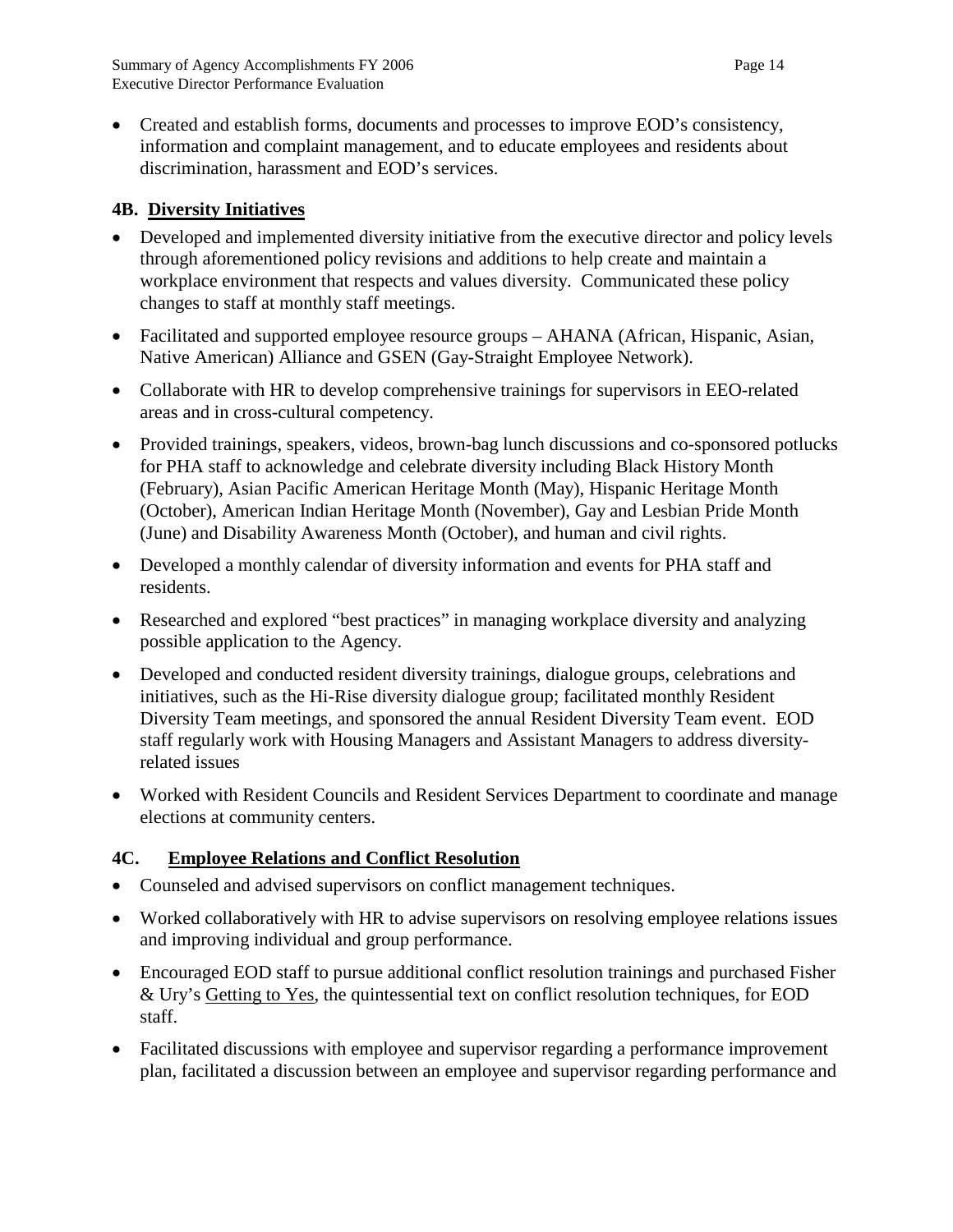discipline, and conducted a work-group facilitation that included 8 individual meetings and 2 large group facilitated sessions (as mentioned above).

• Enhanced communication and collaboration efforts between EOD and other departments to effectively identify issues, brainstorm options, and implement strategies regarding specific employee issues.

**Agency Goal #5 - Employee and Organizational Development: Promote education, growth and advancement of employees through career planning, training opportunities and other resources. Continue internal rethinking strategies to promote organizational development, continuous improvement, and appropriate responses to budget challenges and program changes.**

**5A. Staffing:** All Senior Staff, and especially the Director of Human Resources (Mike McMurray) and the Director of Equal Opportunity and Diversity (Sheri Russell), assisted in performing the following as the PHA continued to attract and retain a qualified workforce:

- Staffing activity was lower than last fiscal year due to lower turnover (10.5%%, down from 12.7%% last fiscal year) and resulting vacancies (20 new hires and 17 promotions, lateral transfers). Recruiting activity including testing and other activities related to hiring (reference checks, scheduling physical examinations, criminal background checks, new employee orientation, etc.) continued. This resulted in the processing of 237 "Notifications of Personnel Action" forms.
- Of the 228 staff members employed by the PHA at the end of FY06, 48% were women and 35.5% were people of color. Both groups work in all levels of the organization.
- Of the 23 staff hired for regular positions, 39% were employees of color (down from 50% last fiscal year) and 43% were women (down from 45% last fiscal year).
- Of the 12 staff members promoted in FY06, 33% were people of color (down from 59% last fiscal year) and 42% were women (up from 35% last fiscal year).
- To aid in the workload because of turnover, 21 67-day temporary employees were hired throughout the fiscal year (29 last fiscal year). This included temporary employees for the seasonal maintenance positions.
- Continued to identify and work with PHA residents whose skills match PHA temporary and on-going employment needs and assist in developing resident economic development initiatives.
- Continued to expend a large percentage of time on a comprehensive applicant-testing program. Approximately 130 internal and external applicants were tested for various positions during the year (on average one to one and one-half hours of HR staff time per applicant).
- Conducted exit interviews with 12 staff that terminated employment with the Agency.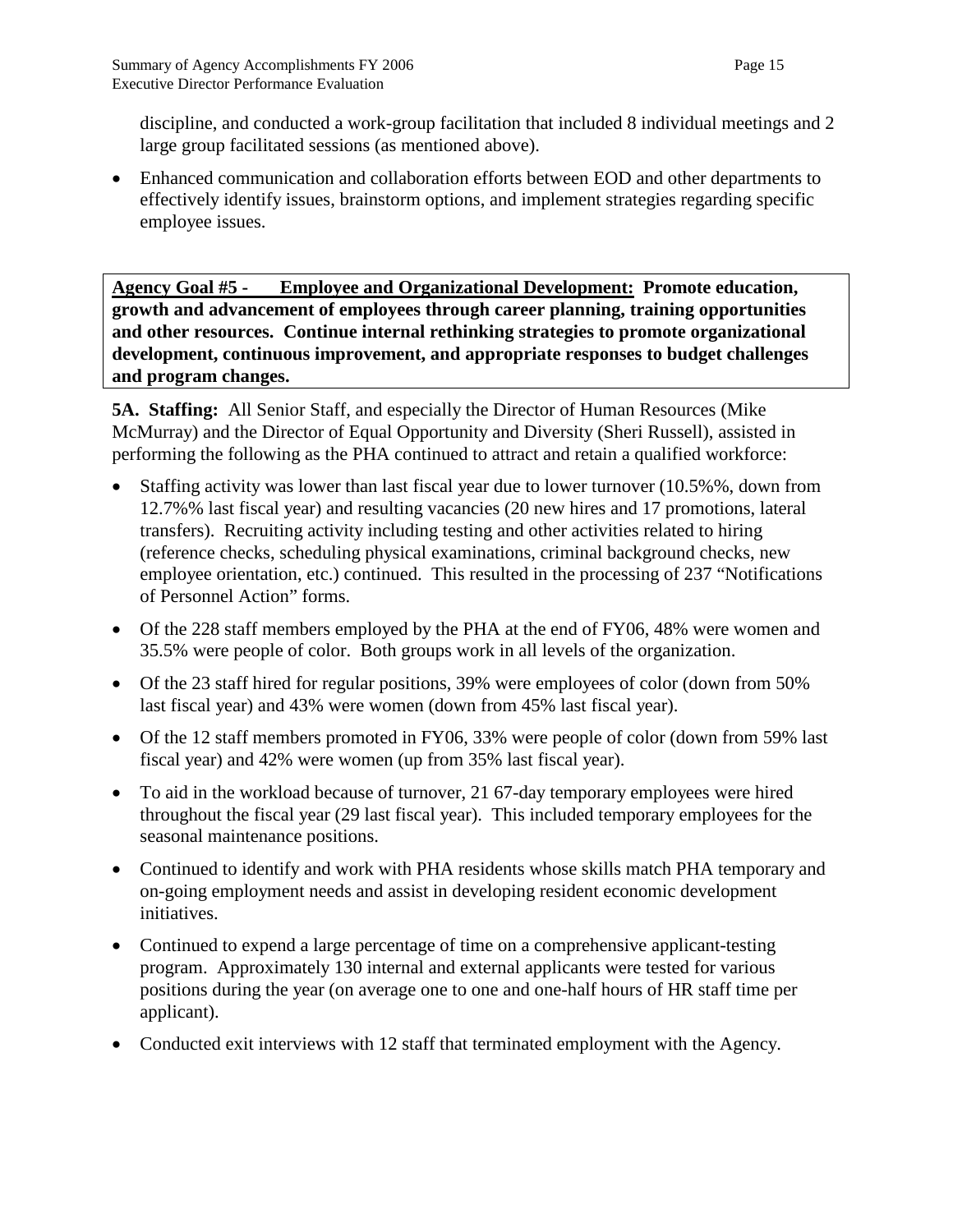**5B. Training and employee career development:** The PHA continued to follow its comprehensive strategy for employee training and career development in FY 06:

- o Performed routine training programs such as individual new employee orientation (met with 41 new employees individually, including 21 regular staff and 20 temporary staff); new employee group orientations (3 sessions for 19 employees); large group orientations including a tour of PHA properties (1 session for 10 employees).
- o Human Resources conducted training programs for all new supervisory/management staff covering employment and personnel issues. Topics included the hiring process at the PHA, coaching/counseling/disciplinary process, leaves of absence including FMLA, and the performance appraisal process.
- o Employee Right to Know training for all new maintenance and CHSP employees.
- o In-house computer training using Prove-It software.
- o Three agency wide training sessions were held (84 employees attended).
	- Time Management
	- Building Effective Work Relationships
	- Managerial Communication

#### **5C. Rethinking the organization:**

- Resident Services and Section 8 staff continued their efforts to update forms and post them on the PHA Intranet, assuring that all staff has access to most recent revisions of forms and lowering costs.
- As a result of "rethinking" meetings and other "continuous improvement" considerations, contract and purchasing responsibilities and staff were assigned to the new Maintenance Contracts unit in the Maintenance Department and the Technical Services Department was eliminated on September 30, 2005 (Board approval 8/24/2005).

#### **5D. Compensation review:**

- Continued to be in compliance with Minnesota Pay Equity Act. Filed the legally required report in January 2006. This report is due every three years.
- With Fox Lawson, re-evaluated three existing positions.
- Worked with Executive Director and Fox Lawson to evaluate job descriptions for two department director positions which have recently undergone significant organizational structure changes.
- Worked with department director and Executive Director to grant a retention salary increase to retain the Budget and Reporting Manager who had received a higher competitive salary offer.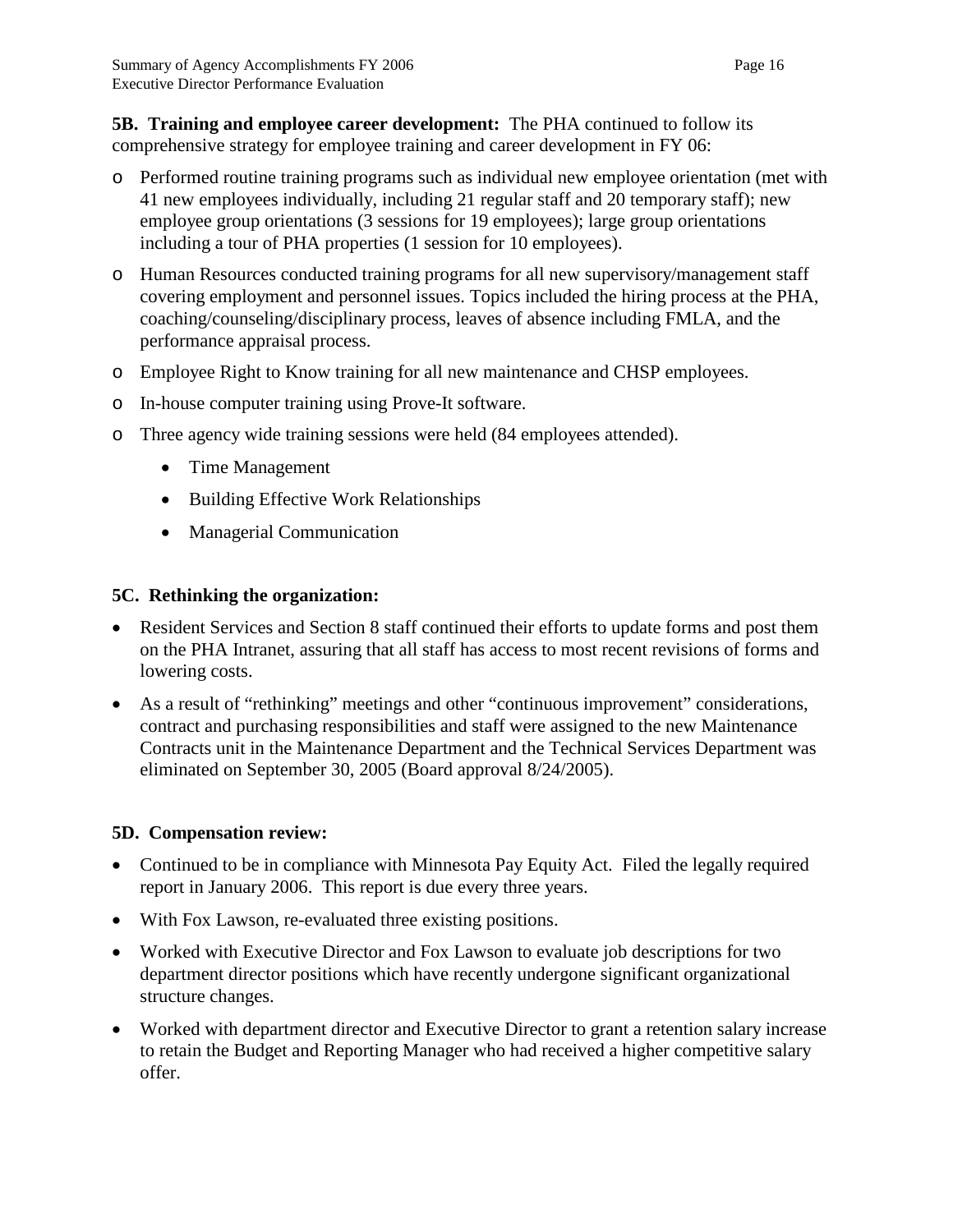• Worked with each department to continue to update job descriptions and performance standards when job duties changed.

**5F. Benefits:** Continued to work with the benefits consultant and continued the employee task force comprised of representatives from each of the Agency's bargaining groups and S&C. Also:

- Worked with Stanton as the benefits consultant.
- Looked at and discussed the internal and external factors that influence the costs of medical insurance.
- Reviewed current medical plan benefits and premium rates and examined our claims history.
- Reviewed current market trends driving the cost of medical care.
- Completed the RFP process on Health and Dental Insurance and Long Term Disability.
- Worked with employee task force to review and rate health and dental insurance proposals. Made selection recommendations to senior management and respective unions. Discussed/negotiated with employee groups the costs for insurances for the first and second year of their policies/contracts.
- Worked with Budget Manager and senior staff to reduce overall costs of employee benefits.
- Notified, recorded and tracked 34 staff and their use of leave time under the Family Medical Leave Act.
- Notified staff and their dependents of their right to continue medical insurance coverage under federal law (COBRA).
- Compiled and sent annual seniority lists for AFSCME and Local 132.
- Met with each new employee to review and enroll in health/dental insurance and pension plan.
- Compensated employees proficient in a second language \$1,000 per year and contracted with vendor to test language proficiency to determine who meets the qualification.
- Annual pension plan participant education sessions were held.
- Pension committee offered up to \$300 to each pension plan participant for professional financial/estate planning.
- In conjunction with pension planning, offered deferred compensation option to employees.
- Conducted health and dental insurance open enrollment period.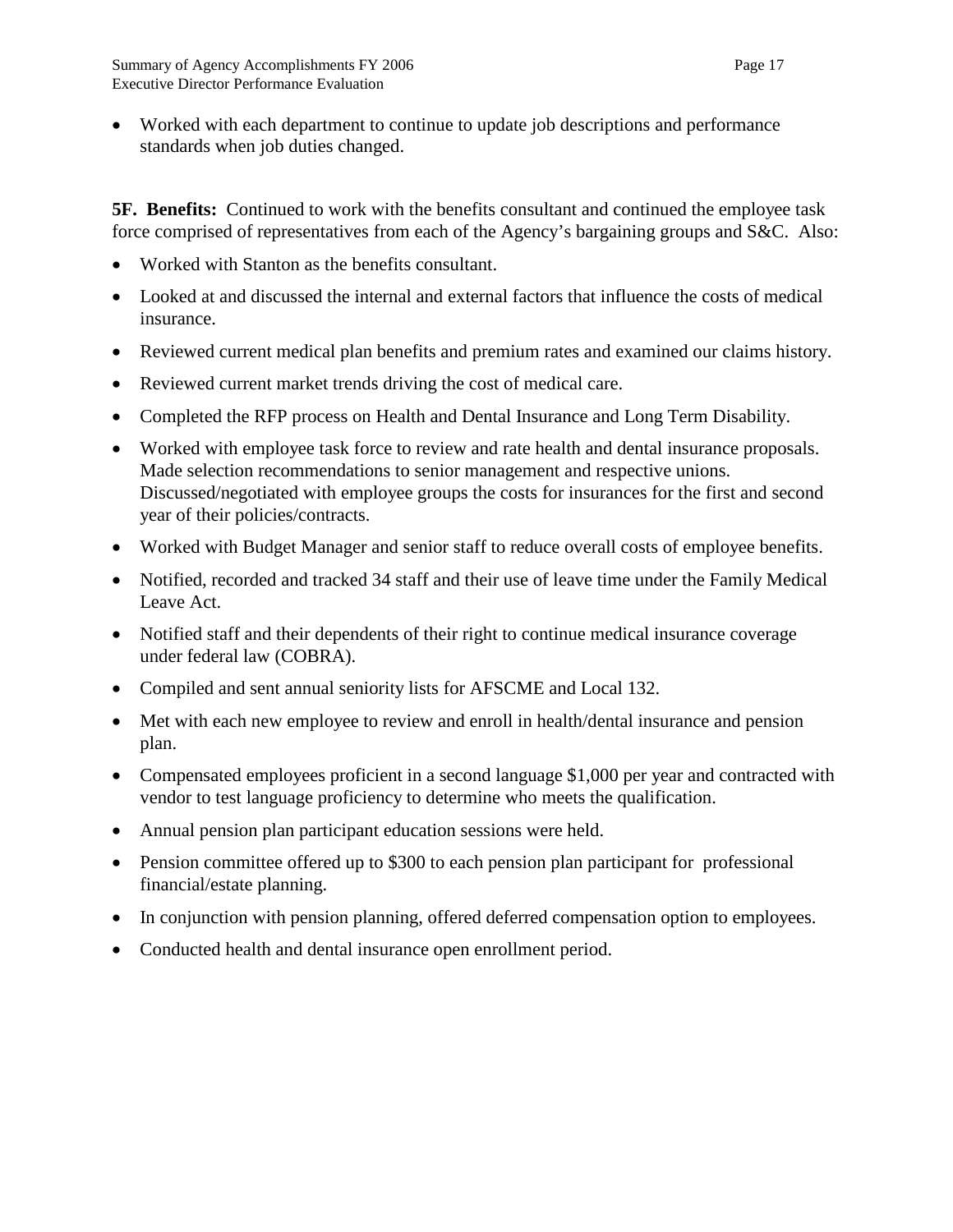**Agency Goal #6: Safety and Security: Maintain safety and security at all PHA housing and work sites for residents, staff and the public. Promote non-violence in all aspects of the PHA's work. Continue and enhance safety efforts such as the ACOP, Officer-in-Residence, Resident Doorwatch and Police Storefront Office programs.**

**6. Workplace Violence Prevention:** Senior staff, and especially EOD staff implemented workplace violence prevention initiatives and coordinated with other departments to identify needs and provide solutions. Staff continued to work together on strategies that support a safe, secure, productive and inclusive work environment.

- Conducted quarterly meetings of the Third Floor Action Team to identify ways to improve the safety, security and work environment for all staff and clients.
- Completed and implemented the Domestic Violence Prevention Policy drafted in August 2005. Worked with Wilder Community Services to develop and coordinate domestic violence prevention training for supervisors and staff. Supervisors worked with EOD and Human Resources to provide support to employees who are victims of domestic violence and to ensure a safe workplace for all staff.
- Worked with front desk supervisors to conduct a safety and security needs assessment for front desk staff, and developed a front desk manual.
- Received an "Outstanding" (maximum points) from HARRG for the PHA's FY 2005 "Work Plan Submission", resulting in an insurance premium savings of \$25,000. This work plan relates to safety and risk management efforts throughout the PHA.
- Implemented a Workplace Violence Policy approved by PHA board in November 2000.
- Developed and provided workplace violence prevention training and educational materials to all PHA staff.
- HR orked with other departments and staff to ensure building safety, security and emergency preparedness. Improve and monitor emergency management and appropriate improvements or modifications to equipment and facilities.
- Investigated and/or addressed 6 incidents of workplace violence.

**6A. Community Safety and Security:** EOD staff, especially Mercy Das-Sulc, worked with PHA staff, St. Paul Police Department, PHA residents and community partners to maintain safety and security for residents and staff.

- Continued to work closely with ACOP, PHA staff and residents to problem-solve around specific operational issues and incidents. Worked to improve communication between PHA managers and ACOP officers, reporting and follow-up, and identification of needs.
- Family management staff worked closely with ACOP officers to monitor problem properties, complete knock-and-talks where drug activity was suspected and to foster positive community/police/management relationships.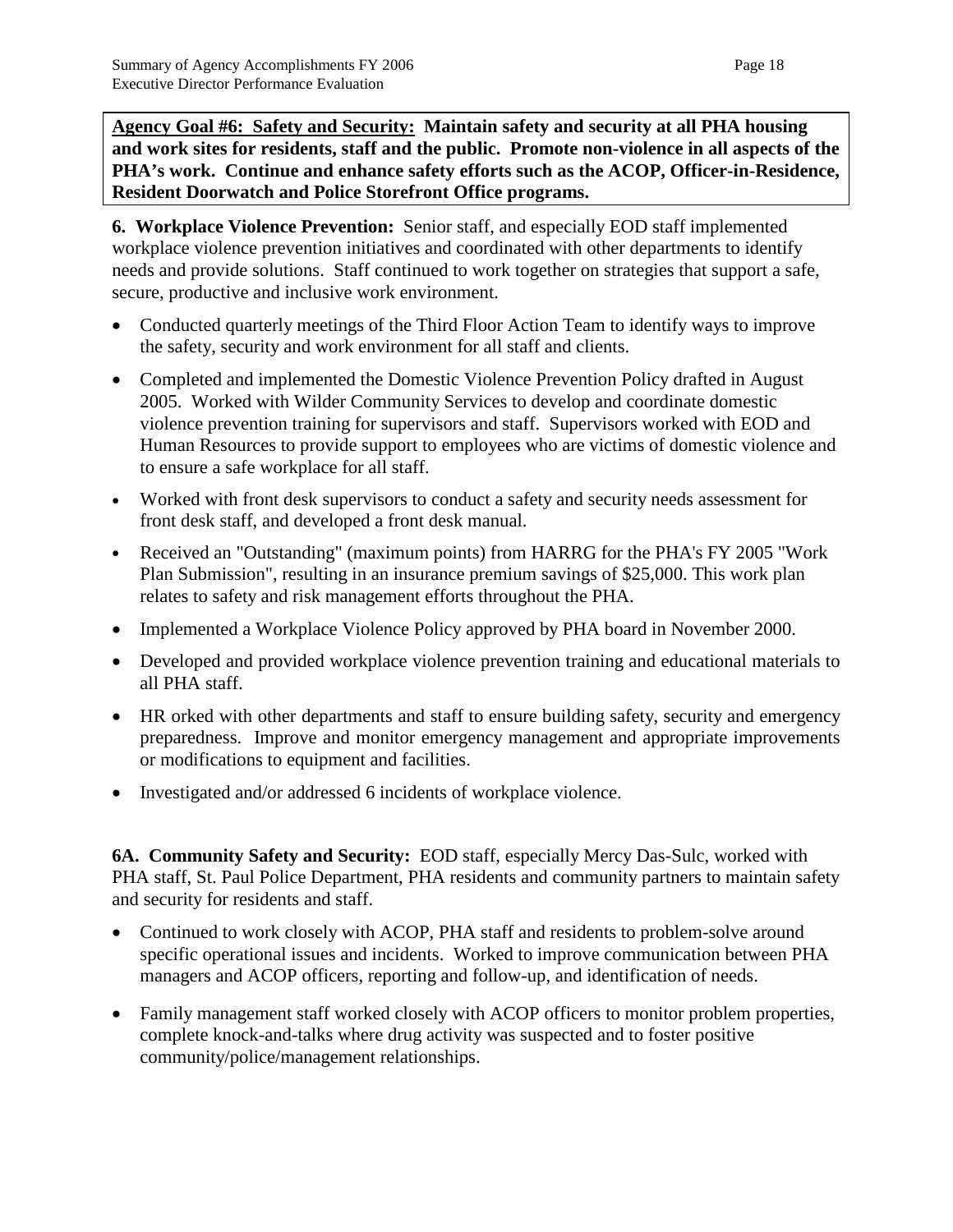- There were 39 "one strike" terminations in public housing for drug-related and/or criminal activity. ACOP action in most of these situations provided the necessary documentation for staff to take action.
- Coordinated presence of ACOP officers at multiple hi-rise and Resident Council sponsored family events, including picnics, special community celebrations, and resident recognition events. Coordinated with ACOP the Dunedin National Night Out activities.
- ACOP supervisor continued to meet bi-monthly with family Managers to discuss mutual concerns.
- ACOP officers attended Resident Council meetings and participated in Admission Orientation Programs for new residents in each family development.
- Coordinated presence of ACOP officers at multiple hi-rise and family events, including picnics, special community celebrations, and resident recognition events.Coordinated the National Night Out ACOP Open House in which over 200 residents, staff and police officers attended.
- Worked with ACOP to coordinate special trainings for PHA staff and residents related to crime prevention and personal safety including Auto Theft Prevention and Sex Offender Notification.
- Weed and Seed Grant.Managed and implemented the Weed and Seed Program at Edgerton including coordination of four crime prevention trainings; a presentation by Family Services on chemical dependency; and purchase of planters, lighting fixtures and cameras to improve security at Edgerton. Participated in monthly community Weed and Seed meetings to discuss community safety concerns and issues. All administrative work was accomplished and timelines met including required reports, budget and contract compliance monitoring, and closeout of the grant.
- Officer-in-Residence (OIR). Successfully worked with St. Paul Police Department and PHA staff to hire officers for the program. All 16 hi-rises had an OIR during most of the year. Provided orientation and assistance to new officers.
- Doorwatch and Storefront Programs. Continued to strengthen safety for residents through the Doorwatch and Storefront Programs. Coordinated the  $2<sup>nd</sup>$  Annual Doorwatch/Storefront Event to provide recognition and training to all volunteers. Worked with individual hi-rises to provide guidance on procedures and expectations and to identify specific needs and issues.
- Maintained and developed ongoing relationships with various police districts to help ensure safety and security in PHA hi-rises. Worked with staff including Mike Driscoll to resolve issues regarding reporting and communication.
- Continued efforts to research other funding opportunities to strengthen safety and security for residents and staff.
- Used Resident Participation Dollars to install and upgrade security camera systems in individual hi-rises and Community Centers.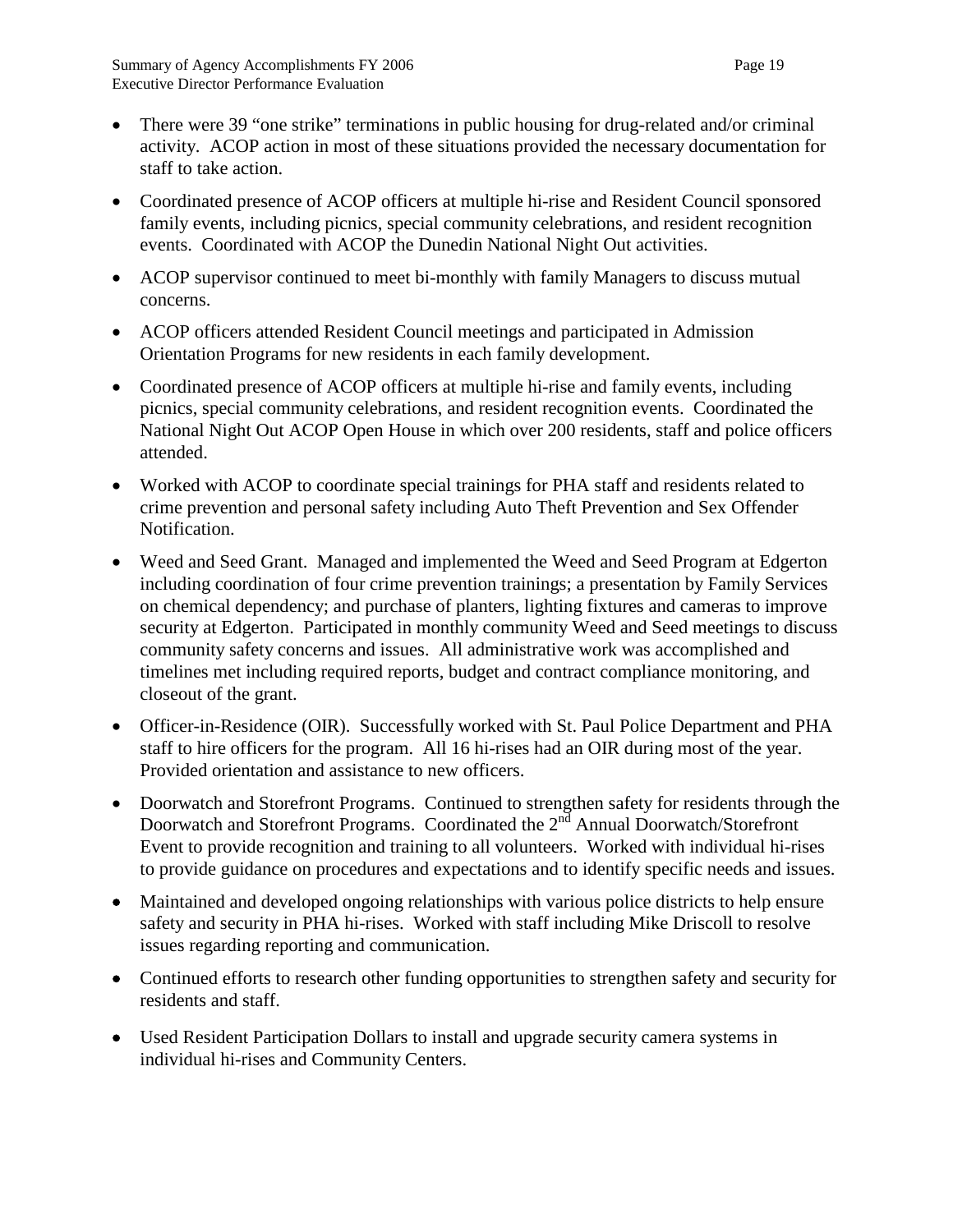## **6B. EOD Resident Safety and Violence Prevention**

- Worked with ACOP officers on a weekly basis to provide safety and security for PHA residents, to facilitate information to and from PHA staff, and to coordinate additional activities and duties.
- Collaborated with Resident Services Department to strengthen ACOP services, the Officerin-Residence Program
- Conducted annual Doorwatch and Storefront Program trainings for resident volunteers.
- Collaborated with other PHA departments to discuss and identify issues regarding a  $2<sup>nd</sup>$  OIR at several PHA Hi-Rises, to implement a  $2<sup>nd</sup>$  OIR at Central Hi-rise, and to transfer existing OIRs to vacant Caretaker units.
- Established an excellent working relationship with the ACOP officers and the St. Paul Police Department to help ensure safety and security in all PHA.
- Collaborated with HR and other PHA staff on the safety committee to improve resident safety.

**Agency Goal #7: PHA Administrative Office: Continue to fully lease and manage the commercial space in the PHA's new Administrative Office building according to sound business practices, to generate reliable non-HUD revenue.**

555 North Wabasha continues to be fully occupied, producing needed non-federal revenues the PHA can use to offset falling federal resources. (Some "interior" office space in the PHA's fourth floor is underutilized due to the elimination of the Technical Services Department. Plans are underway to address this.)

**Agency Goal #8 Fair Housing: Work cooperatively with community representatives and other units of government to ensure non-discrimination in PHA programs and to affirmatively further fair housing objectives. Promote the value of diversity and respect for differences.**

**8. Non-discrimination:** Public Housing and Section 8 staff continued to work cooperatively with community representatives, including SMRLS and the Community Stabilization Project and units of government to ensure non-discrimination in PHA programs and to affirmatively further fair housing objectives. The Equal Opportunity and Diversity (EOD) Department worked with Resident Services managers, other staff and Resident Councils to provide sound guidance, resources, services and programs to enhance efforts related to fair housing and diversity. EOD staff developed and implemented the Hi-Rise Diversity Initiatives aimed at promoting respect of differences among residents. The Diversity Initiatives include training on inclusiveness and community building, cultural celebrations, and assistance and guidance on conflict resolution. EOD staff also coordinated a Fair Housing Month speaker event attended by more than 30 employees.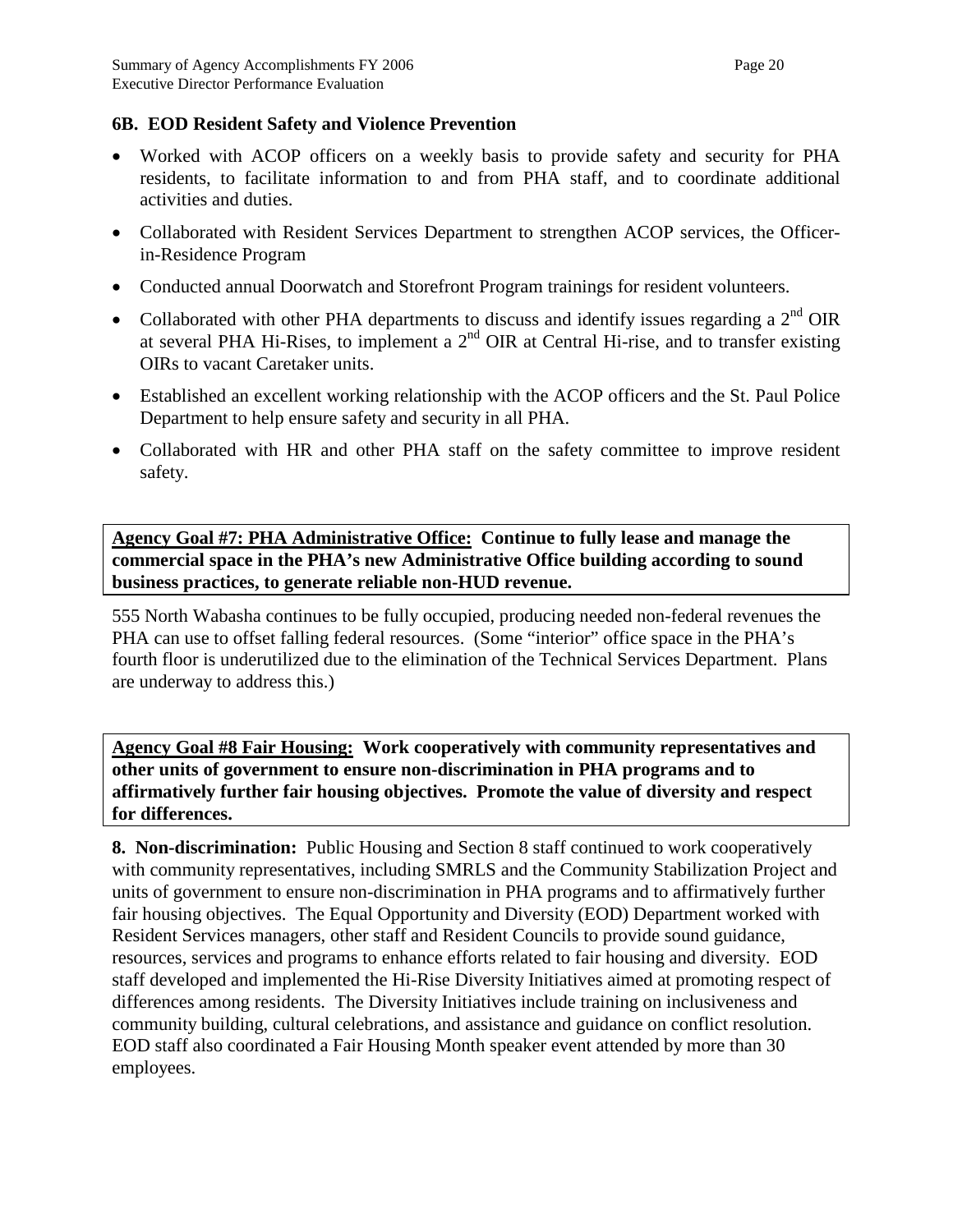Board approved LEP Policy in April 2005; drafts were reviewed by and/or discussed with Resident Advisory Board, SMRLS, Community Stabilization Project.

## **8A. Section 8/Housing Voucher landlord recruitment:**

- Held 6 bi-monthly landlord workshops.
- Conducted general Section 8 training and outreach for Wilder Tenant Training.
- Participated in a panel discussion titled "Rent Assistance Programs: How They Work and What Makes Sense for the Independent Owner" for the MHA Investors Club.
- Continued to work with City Information Sharing Group on problem properties
- Conducted annual, half day Section 8 Property Owner workshop
- Produced quarterly Owner Newsletters designed to keep program owners informed of current Section 8 issues, available resources and educational opportunities.
- Provided landlord referrals to the Ramsey County Public Health Dept for the Demo II HUD Grant.
- Partnered with Metro HRA, Dakota County CDA and Ramsey County Public Health to provide safe work practices training to participating landlords.
- Presented training session at MN NAHRO Conference.

**8B. HousingLink:** Continued to work with HousingLink to better serve PHA voucher holders in locating eligible units and willing owners, recruiting new owners, and enhancing other programs and services provided by HousingLink.

- Executed \$25,000 HousingLink contract for FY 2007
- Met with Housing Link staff to discuss changes for FY 2007 contract.
- Provided HousingLink outreach via brochure mailings in June and December landlord checks.
- Contracted with Housing Link to purchase Private Market Vacancy data for use as database in Rent Reasonableness. This is an important first step in updating our current rent reasonableness system. This current data buts us in the best position possible to evaluate rent levels.

**8C. Reasonable accommodation:** Staff continued to respond to requests for reasonable accommodations from residents and staff.

- Forms were developed and implemented to provide consistent documentation of resident requests and required documentation from medical professionals.
- Staff continued to work individually with the Agency Attorney when dealing with requests for reasonable accommodation. Several trainings and discussions were conducted to assist staff in handling these situations.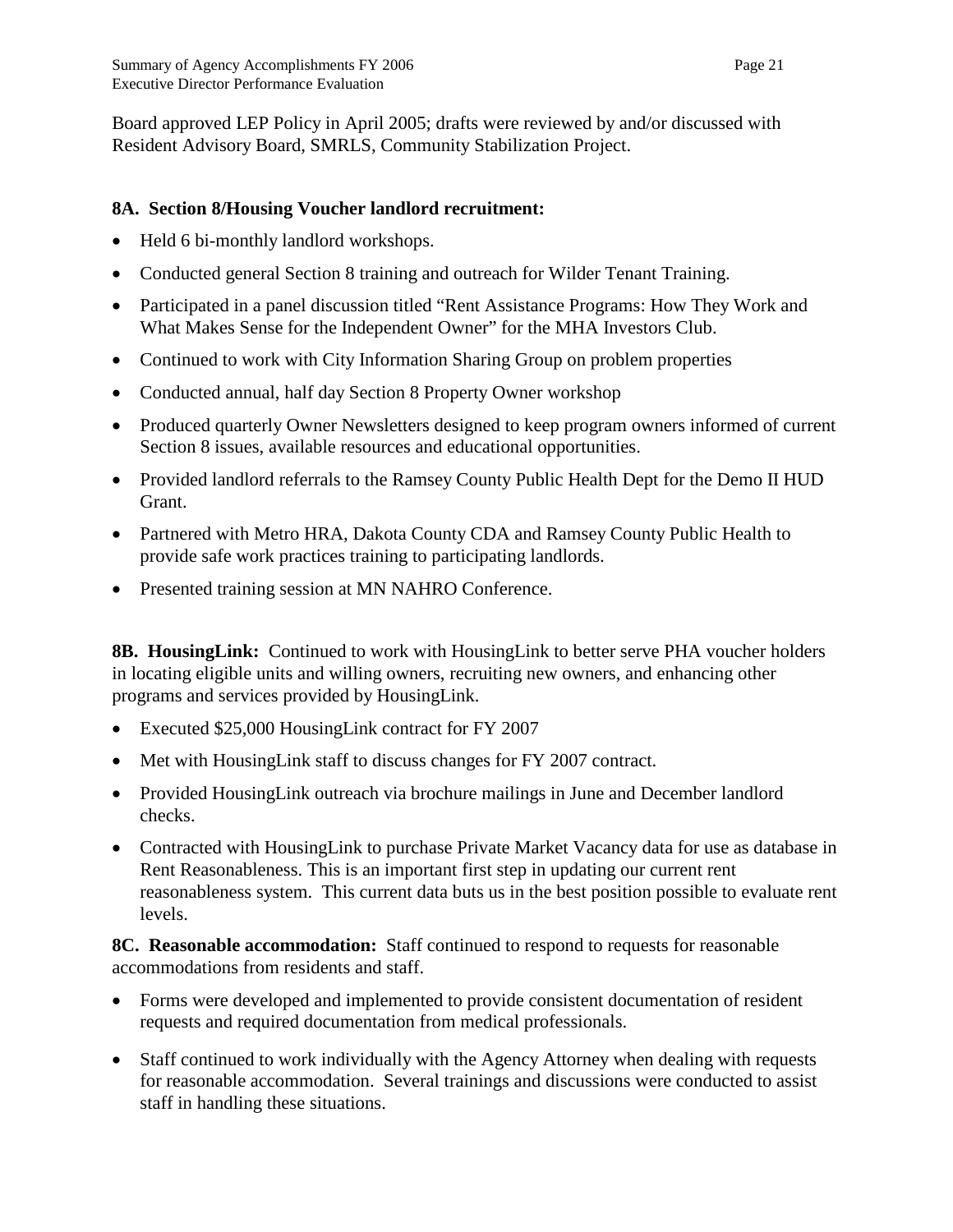### **8D. EOD Fair Housing Work**

- Provided guidance to PHA staff and residents on promoting diversity and respect of differences among residents.
- Continued to develop and implement Hi-Rise Diversity Initiatives, and facilitate the resident diversity advisory group.
- Counseled residents on EEO and Fair Housing compliance, discrimination, sexual harassment and discriminatory harassment issues as needed.
- Worked with residents, staff, employee resource groups, such as AHANA and GSEN, and community partners to provide opportunities for residents to acknowledge and celebrate diversity.
- Prepared informational brochures for Resident Diversity Team.
- Coordinated Resident Diversity Team annual event.
- Provided diversity and community-building posters for all community rooms, centers and management offices.

**Agency Goal #9: Linking Residents to Community Services: Promote links to community services through PHA Community Centers and at other sites to meet the changing needs of PHA residents, focusing on programs and services that enrich residents' lives, promote independence, increase community involvement and support successful tenancies in public housing. Continue CHSP and other assisted living programs.**

**9. Services to residents at community centers:** Staff, especially Housing Managers and Human Service Coordinators worked hard to accomplish the following:

**Community Centers:** Successfully manage four Community Centers in a manner that meets the needs of changing populations, maximizes the number of services that can be offered to family residents and prioritizes space for programs that work with residents with needs identified in the Family Needs Study.

- Staff continues to successfully manage four community centers.
- Staff efforts successfully negotiated with Dispute Resolution Center to move their agency into the Mt. Airy Community Center, making their services more accessible and available to residents.
- Partnership with the Wilder Foundation providing a second year with a Promise Fellow who developed Youth Connections, an after school program at Mt. Airy and Dunedin, and is working to make the program self-sustaining.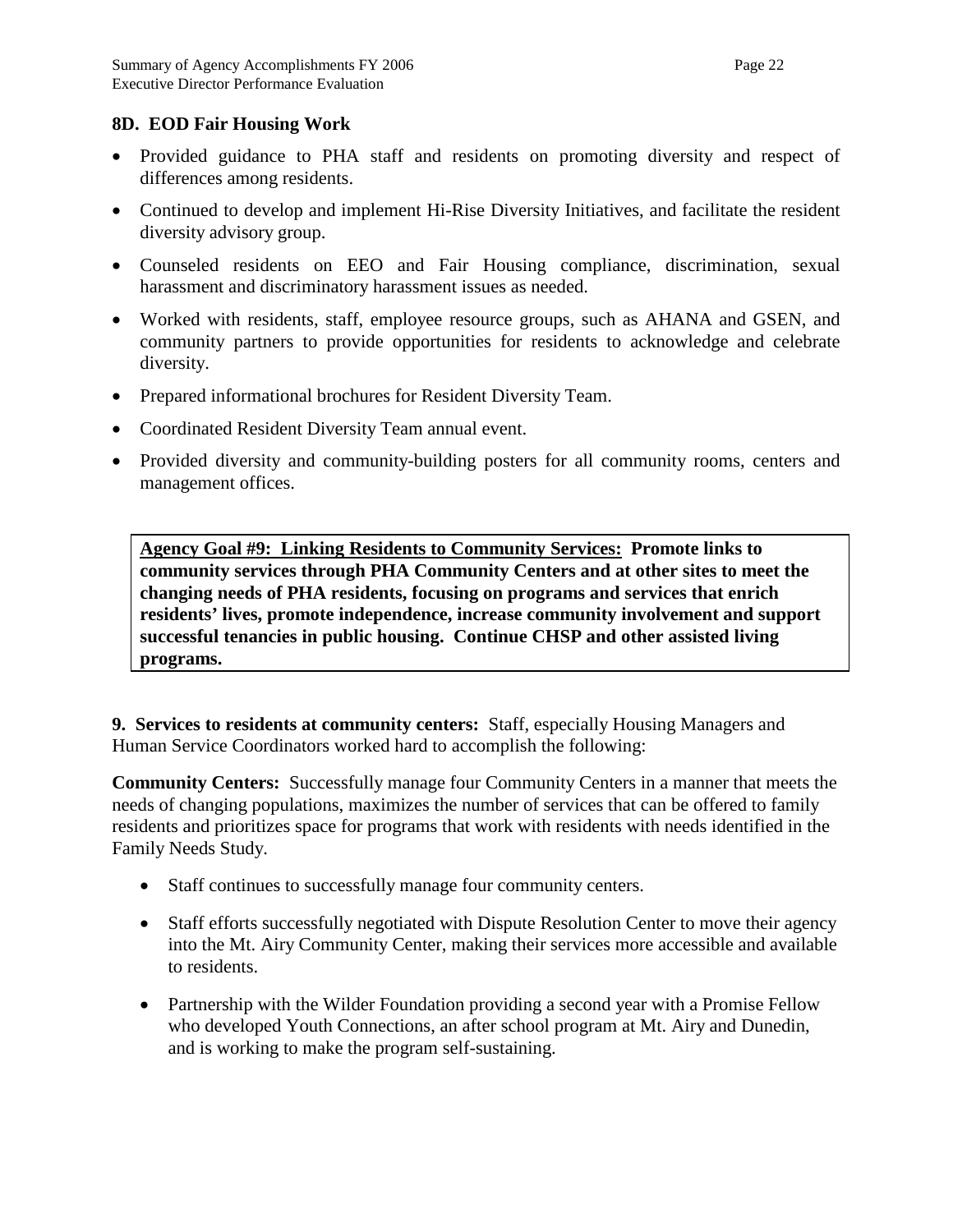• CHSP Coordinators and Human Service Coordinators attend Hi-Rise management meetings. They also hold their own monthly meetings. This greatly assists with communication and information sharing.

**9A. Employment and training programs:** Staff, especially Joanne MacDonald and Connie Toavs, and management staff assisted with:

## **Resident Initiatives; Jobs programs**:

- Due to ending of the ROSS Grant in FY 2006, the STEP program consolidated workers and efforts at the McDonough Community Center site but increased services to residents from all sites (and then discontinued services to residents at all sites in June 2006 due to budget tightening at St. Paul Public Schools).
- Management staff continued to refer residents to the FSS program and to STEP (until STEP ended in FY 2007).
- Management staff continued to identify residents eligible for the Earned Income Disregard program and assured that the program was explained and that residents were provided the full benefits of the rent reduction to support and encourage new wage earners.
- The ROSS grant which funded the last two years STEP program, ended in January, 2006. There were 9 program goals established for the ROSS funding. All 9 goals were met or exceeded during the program:
	- o 148 resident were enrolled while employed.
	- o 202 were unemployed when enrolled
	- o 98 residents participated in education classes.
	- o 162 residents participated in job training or job support.
	- o 135 unemployed residents moved to employment.
	- o 81% of participants (283 residents) obtained employment at some point in the program.
	- o 262 residents out of 283 retained new employment for at least 90 days.
	- o 54% of employed residents advanced in their jobs through an increase in hours, wages or benefits.
	- o 21% participated in financial literacy classes or individual financial coaching.
- **9B. Congregate Housing Services Program (CHSP):** Work to attain full census in all CHSP sites as supported by the grant budget. Maintain improved communication, procedures, and computer reports to link CHSP with the Hi-Rise Management work unit.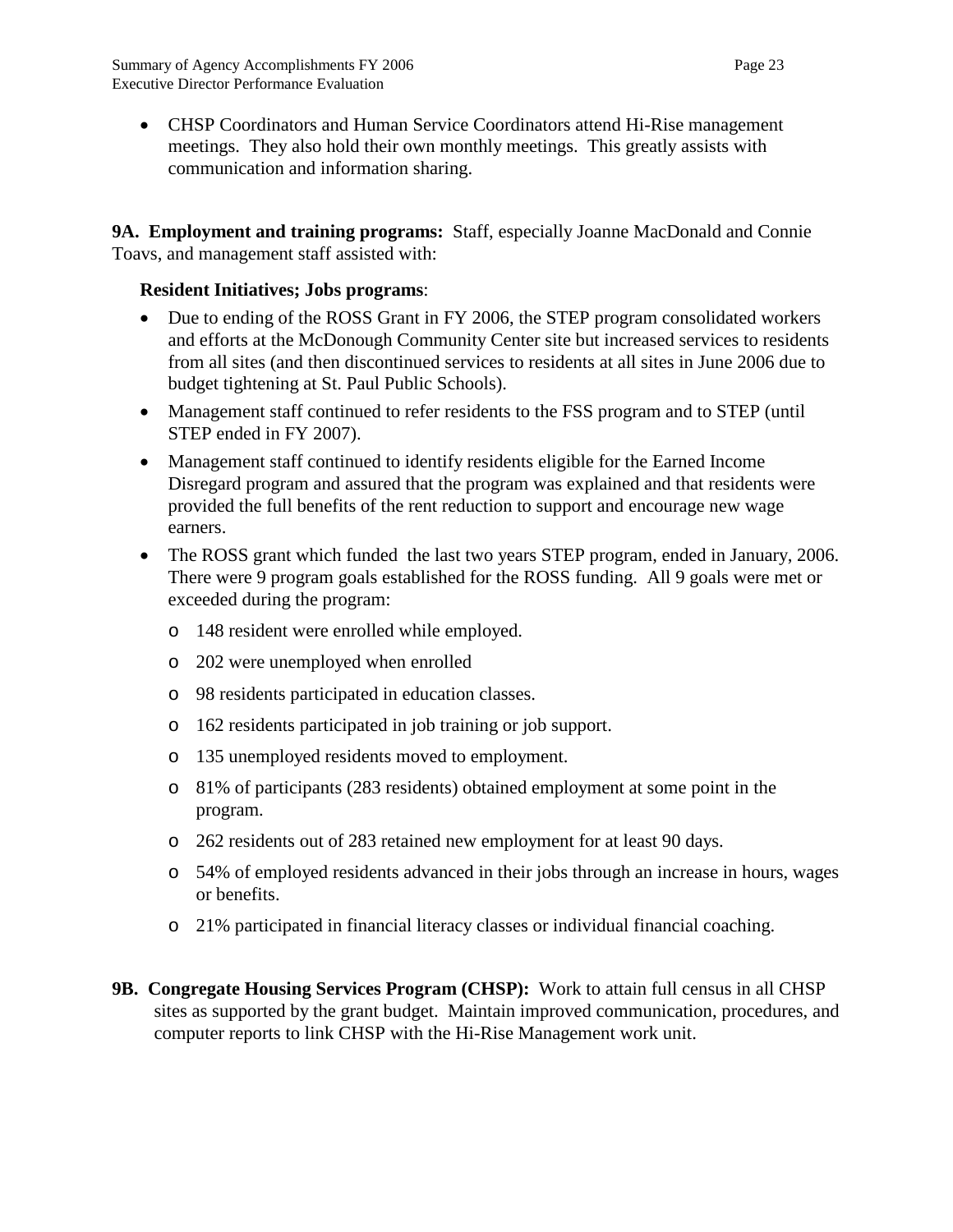- Program utilization remained strong throughout the year, averaging 142 participants a month. Up from 137 the year before, and up significantly from 2004 when the average was 128. This is an increase of 11% in two years.
- In 2005 the program ran significantly in the red, requiring a large contribution from reserves. A number of changes were made in 2006, some related to staffing levels, others related to budget management. The result was the program spent \$120,000 less in 2006 than the prior year. The budget that was established for the past year, nearly 1.7 million dollars, was closely monitored. We ended the year within \$28 of budget!
- Mt. Airy Management Office reorganized space to provide some space for CHSP coordinator to improve efficiency and availability of CHSP worker to Mt. Airy residents.
- Improved reports and on-going meetings between CHSP and Rental staff has increased coordination of application processing.

**9C. Adopt-A-Hi-Rise Program (AHP):** The Adopt-A-Hi-Rise Program was developed to link PHA hi-rise communities to corporate and community organizations and volunteers. "Adopters" sponsor events and activities, donate goods and services, and provide time to hi-rise residents. Until she retired from the EOD Department in August 2005, Elaine Anderson worked with residents, staff and corporate and community volunteers to sustain and improve the program.

- Continued efforts to recruit and retain corporate and community "adopters". Met and successfully retained the participation of St. Paul Travelers, arranging their transition from Wilson Hi-Rise to Hamline Hi-Rise to enable them to serve older resident.
- Met and introduced Ford Motor Company volunteers to this year's Resident Council officers at Cleveland Hi-Rise.
- Worked with adopters to plan hi-rise events, increase resident participation, and identify collaborative projects.

## **9D. Implementing Family Needs Study Recommendations:**

- Family Steering committee continues to meet monthly.
- In spite of budget constraints and ending of ROSS grant funding, Family Steering Committee continued to document significant progress in meeting the 9 goals in the work plan.
- Participating with Resident Councils in meaningful community events such as Back to School nights at all four family sites, Family Day at McDonough, Holiday events, rollerskating event to honor PALS participants and their families, City Wide Resident Council picnic for all families.
- Creating job shadowing opportunities including Resident Kids to PHA day to expose youth to possible careers.
- Supporting lease compliance including developing and implementing a mold and moisture education program, expanding the tool lending program, revising the timing of the Scattered Site training program.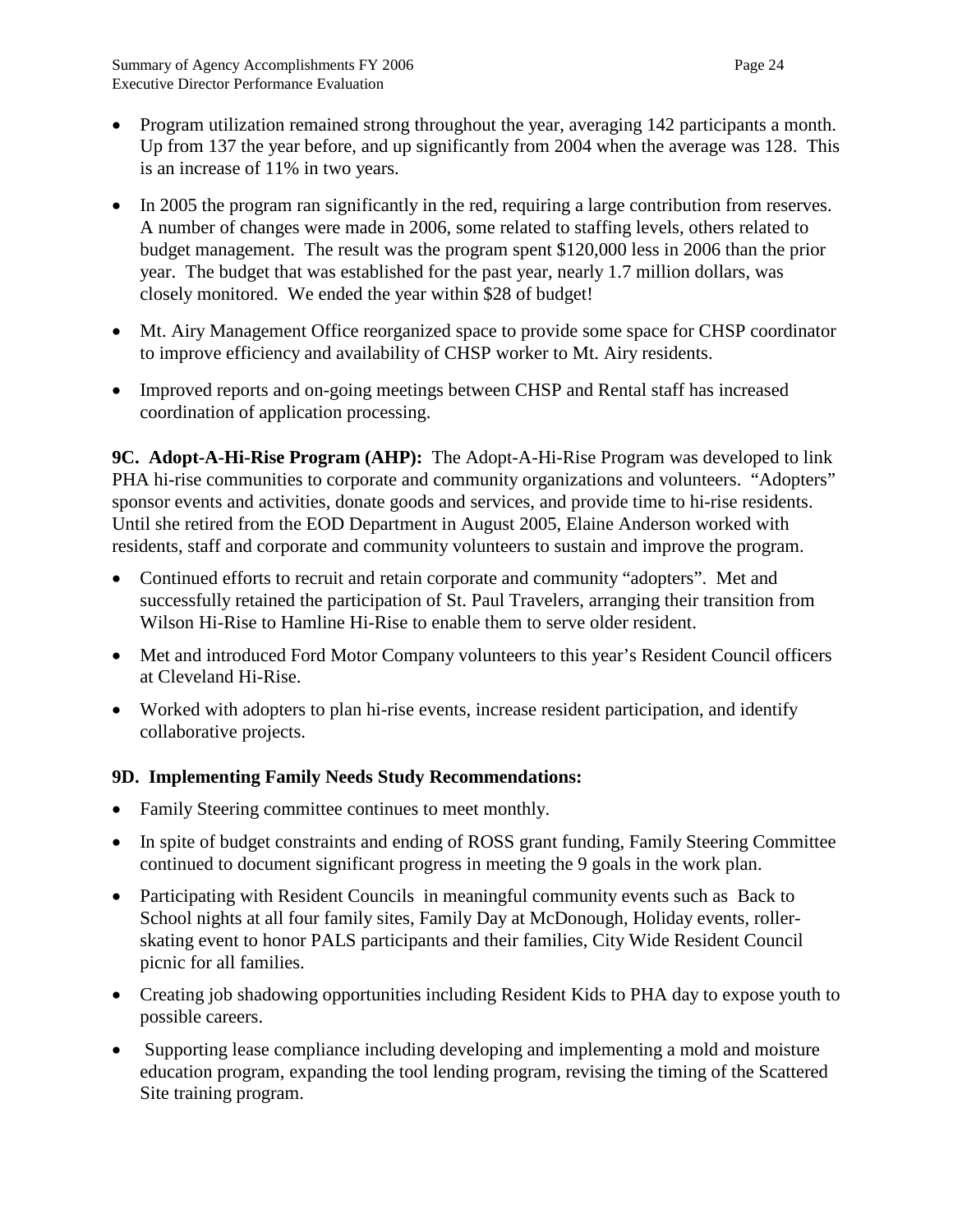• Assuring that residents are made aware of changes in benefit programs such as Medicare Part D, informing residents of changes in programs such as emergency assistance, energy assistance, and other program changes related to decreasing funding..

**Agency Goal #10: Housing Preservation and Development: Support the City's Housing 5000 Plan and work with other agencies and organizations to preserve, develop, and/or manage affordable housing through programs such as the Section 8 Project-Based Assistance and Preservation Vouchers, through the disposition of property, and other cooperative and entrepreneurial efforts. Secure replacement units for any scattered sites that may be sold. Seek out opportunities to produce additional affordable housing or improve management of existing subsidized properties through expanded partnerships with Twin Cities habitat for Humanity, Metro HRA or by other methods.**

**10. Housing 5000:** The Executive Director served on former Mayor Kelly's Housing 5000 Advisory Committee and assisted with the implementation of the Housing 5000 Plan. The PHA's primary contribution to affordable housing production has been through designating a certain amount of existing or new Section 8 vouchers as Project Based Assistance (PBA) and making them available to non-profit and for profit developers for use in accordance with the Housing 5000 Plan guidelines. No other affordable housing product is as readily available to help the City meet its goals for housing assistance to persons at or below 30% of median income. The PHA's project-based Section 8 assistance supported 84 affordable units in 10 projects under Housing 5000, a contribution valued at over \$32 million in the Housing 5000 final report. Using HUD Capital Fund grants for public housing, the PHA invested another \$32 million just to preserve affordable housing in the City in just four years.

The Executive Director has been asked by Mayor Coleman to assist in drafting the updated annual Housing Action Plan.

The Executive Director and Housing Policy Director met with Mayor Chris Coleman and City Policy Director Nancy Homans on January 17 to discuss the PHA's current programs and concerns about policy and funding issues at the federal, state and local levels that affect affordable housing.

#### **10A. Section 8 project-based assistance program**

- Executed two Agreements to Enter Into Housing Assistance Payments Contracts (AHAPs), for the Crestview Expansion and Model Cities.
- Project Based Utilization averaged 297 out of 348 approved units. However not all of the 348 units were available for occupancy during the year

**10B. Funders Council:** The PHA, primarily Al Hester, participated in monthly meetings of the Ramsey County/Saint Paul Funder's Council to oversee and coordinate public and private efforts to achieve the goals stated in the City/County Five Year Low Income Housing and Homeless Services Plan. Staff provided data, technical assistance and insight into issues of funding,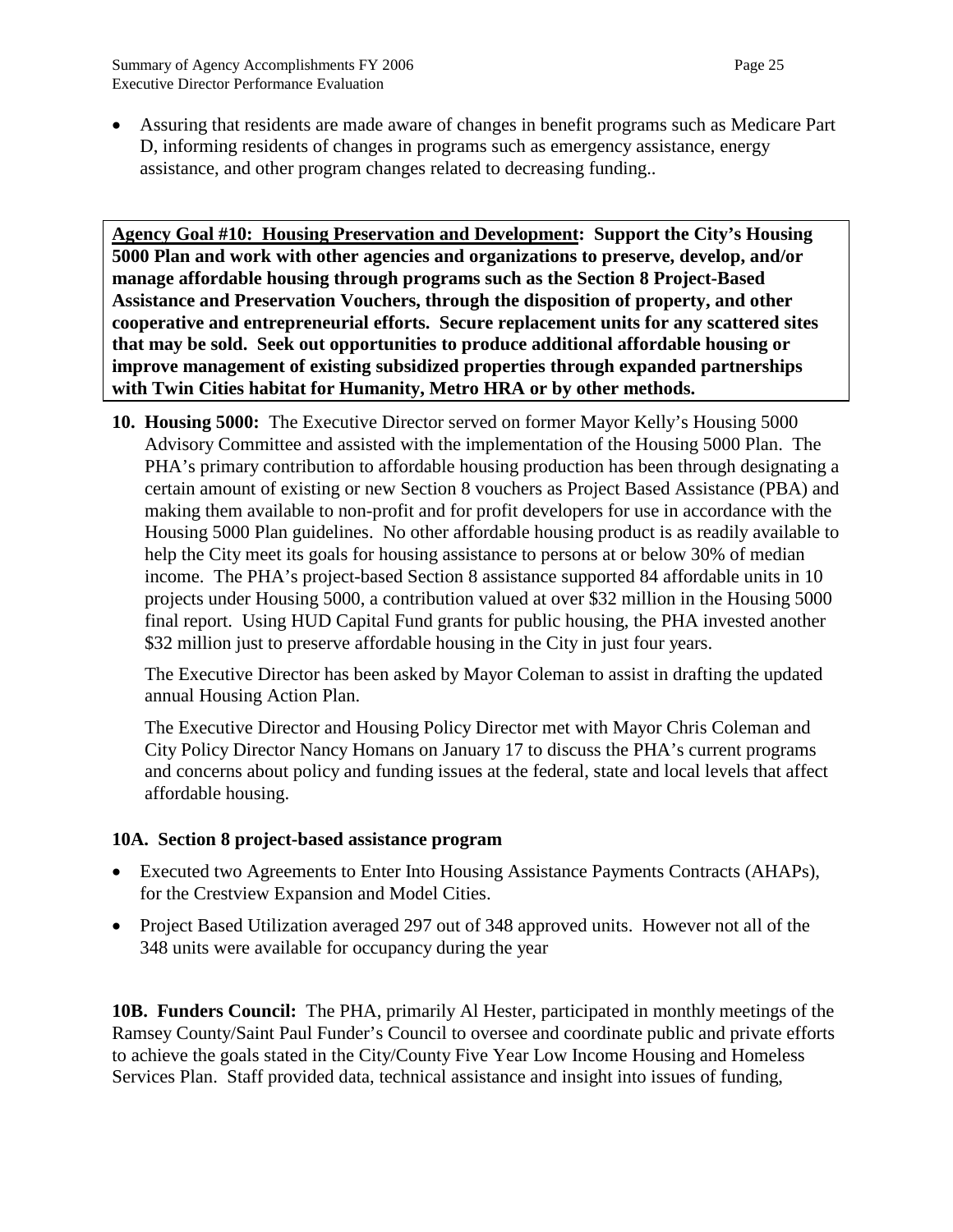managing and maintaining housing for very low-income families, as well as program rules for public housing and Section 8.

## **10C. Sale of excess land to Habitat for Humanity:**

- In prior fiscal years the PHA sold excess land at two sites (Roosevelt Homes and Ravoux Hi-Rise) to Twin Cities Habitat for Humanity. Habitat for Humanity purchased both sites for approximately \$360,000; the PHA received net income and Habitat produced 30 affordable homes for sale.
- This past year staff met with representatives of Twin Cities Habitat for Humanity and discussed the possible sale of a variety of PHA properties. Habitat is still evaluating the possible sites.
- Our two agencies also discussed additional opportunities to partner on the development of additional affordable homeownership.

**10D. Disposition of Scattered Site Properties**: During this fiscal year one scattered site unit (1232 Goodrich) was sold, with Board and HUD approval. A replacement unit was acquired in July 2006.

**10E. New Construction:** Investigate opportunities for partnering with others in the construction of additional low income or public housing units in the City of Saint Paul.

• Staff engaged in discussions with Twin City Habitat for Humanity about possibilities of building new units for the PHA in exchange for land.

**10F. New Ventures:** Explore possible new Agency ventures; including exploring options related to the Metropolitan Council's public housing program. Also, explore potential options for developing additional public housing, through the use of existing PHA resources or other means. Continue to explore viable partnership opportunities with Habitat for Humanity.

- Examples include:
	- o Several meetings and detailed review of various documents related to the Metro Council Public Housing program.
	- o Meetings with Habitat for Humanity related to additional opportunities to partner on the development of additional affordable homeownership.
	- o Meetings with Fannie Mae regarding Capital bond financing as a option to accelerate the Capital improvements that are underway at various sites.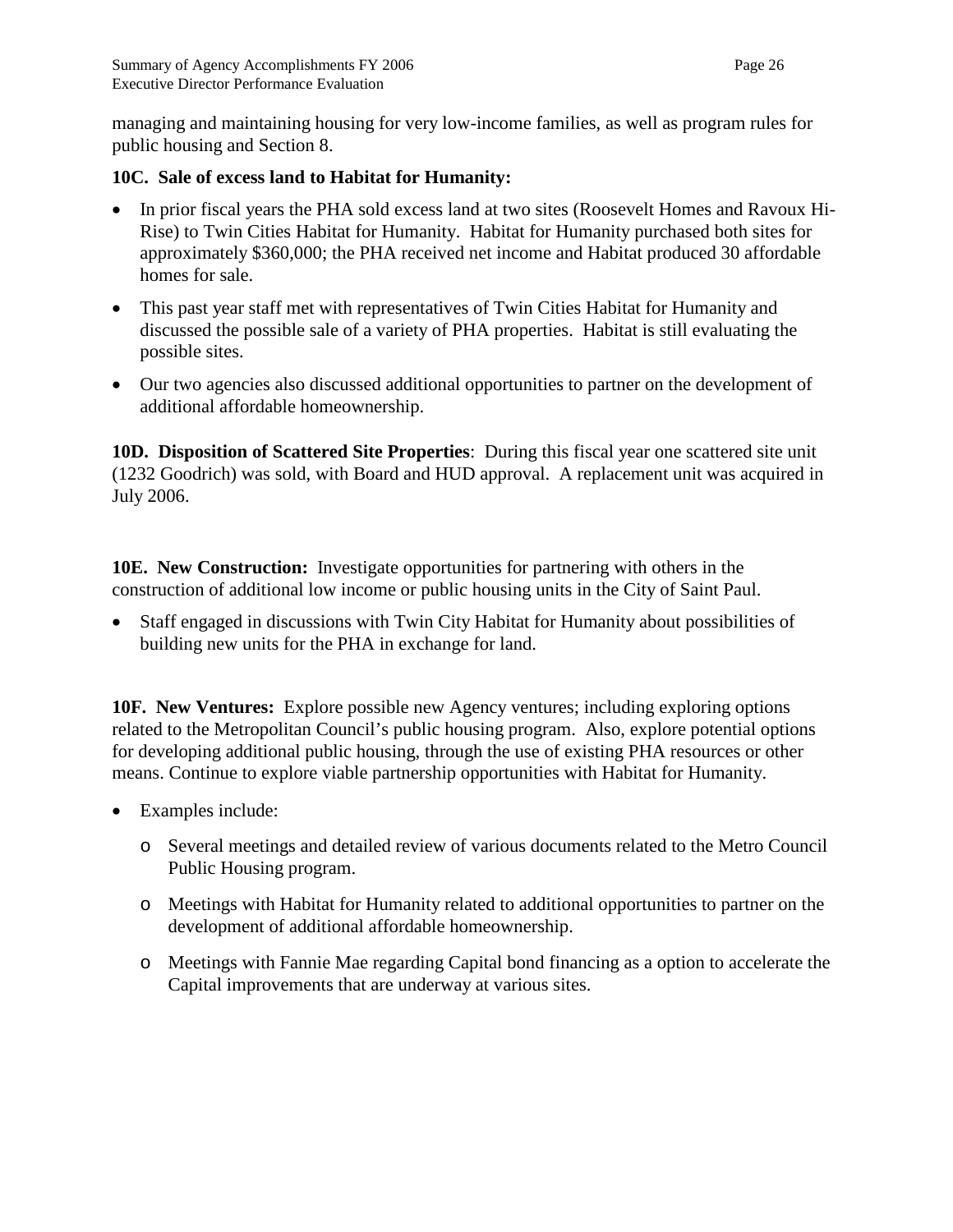**Agency Goal #11: National Leadership Responsibilities: Continue active leadership in national and state housing organizations to improve national housing policy and funding. Continue to provide assistance to other housing authorities and organizations seeking organizational development, business systems, or program support.**

**11. National leadership: PHADA:** The Executive Director was elected President of PHADA in May 2005 and he served in that capacity throughout FY 2006. He testified before Congressional committees on May 17, 2005 and June 20, 2006, and met with HUD officials on May 17, 2005, November 29, 2005 (meeting with Secretary Jackson) and February 15, 2006 (also June 20, 2006, in FY 2007). The ED and other staff maintained contact with PHADA staff on a variety of issues related to HUD budgets, QHWRA, Harvard Cost Study, and PHAS and responded to PHADA surveys and inquiries as requested.

At the Executive Director's urging, PHADA established a new scholarship fund for public housing residents in honor of civil rights pioneer Rosa Parks.

**11A. CLPHA participation:** The Executive Director and Resident Services Director participated in CLPHA quarterly meetings to provide Saint Paul's perspective in the debates over national issues. Responded to CLPHA surveys and inquiries as requested.

**11B. NAHRO leadership:** Staff to NAHRO surveys and inquiries as requested. Several PHA staff conducted presentations at MN NAHRO sponsored conferences. Al Hester serves on the MN NAHRO Board.

• MN NAHRO recognized the St. Paul PHA's leadership by presenting its "Dedicated Service" Award for Commissioners" to Andy Boss in 2005 and its Allan Anderson Award to Hank Petro in 2006.

**11C. Appropriations/Legislation advocacy:** With special assistance from Lyle Schumann, Junella Pichelman, Rick Betz and Al Hester, the Executive Director led the PHA's efforts to fight the dramatic cuts to the Public Housing Program for FFY 2005, 2006 and continuing for FFY 2007.

• In addition to appropriations issues, staff contacted U.S. Senators Coleman and Dayton and Representative Betty McCollum by telephone, letter and e-mail several times during the year on other housing issues, including proposed amendments to the Violence Against Women Act (VAWA), proposed restrictions on voter registration activity, and HUD's implementation (micromanagement) of the asset management system.

**11E. QHWRA implementation:** Staff, especially Resident Services staff continued to draft and revise procedures, notices and forms, and conduct staff training to implement the requirements of QHWRA (the 1998 Public Housing Reform Act), including; de-concentration of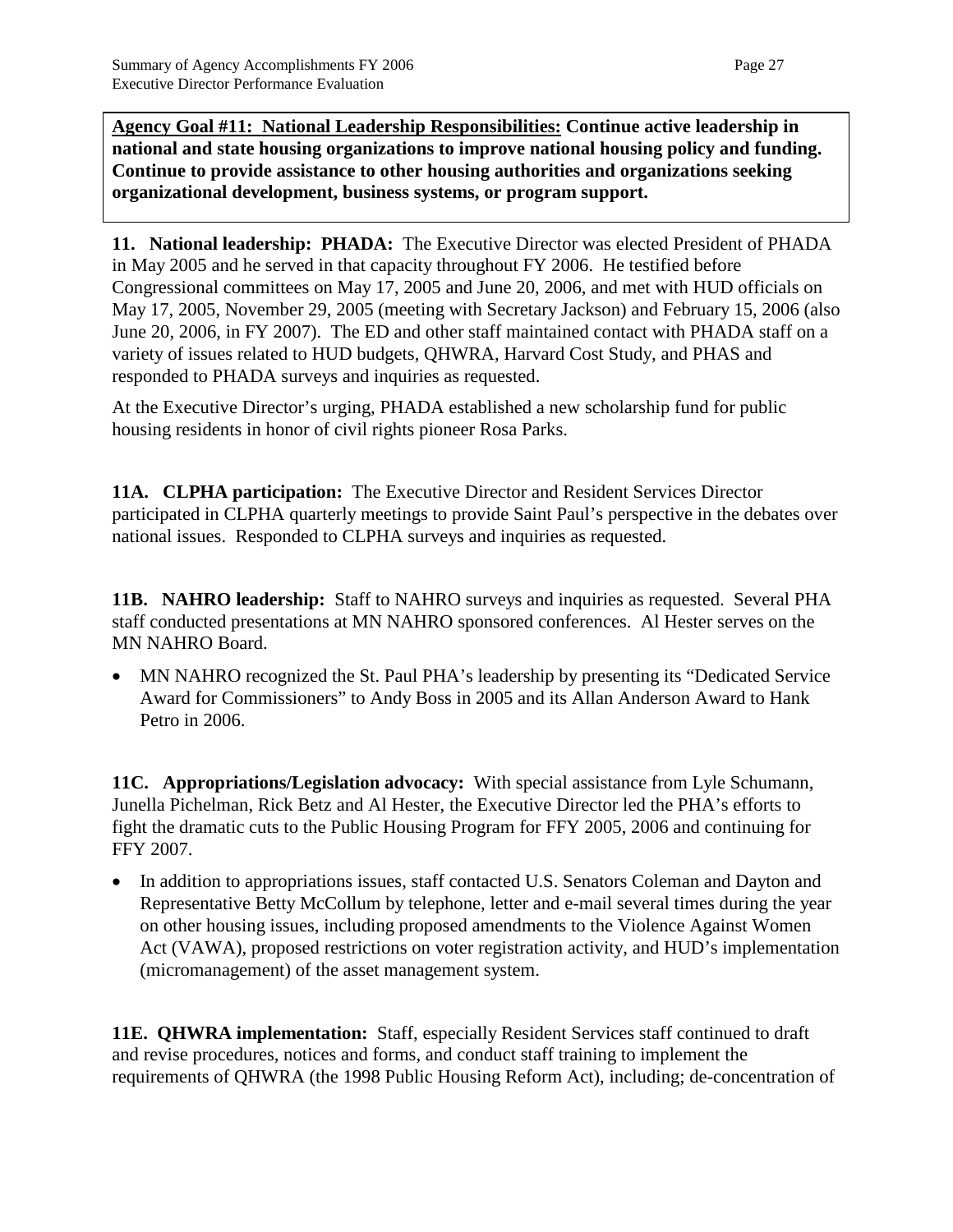poverty, data analysis, earnings disregards, community service, HUD Tenant Data Reporting, Earned Income Verification (EIV) and revised policies for Board approval.

**11F. Asset-based management, HUD operating subsidy:** This is one of the biggest challenges the PHA has faced, and it will continue to demand large amounts of staff time. The Executive Director and other staff continued to monitor and provide comments with the housing industry groups and HUD on the new Public Housing Operating Subsidy rule and HUD "guidance". Staff, especially Controller Junella Pichelman and Resident Services Director Lyle Schumann analyzed the requirements for Asset Management Project (AMP) groupings. The PHA's proposed groupings were accepted by HUD with minor modifications, which further benefited the PHA.

The PHA's auditors, McGladry & Pullen LLP, included the following description of Asset Management in the PHA's FY 2006 financial audit and compliance report:

*HUD has established revised asset management policies for public housing in an effort to improve the efficiency and effectiveness, to preserve and protect the assets, to facilitate future investment and reinvestment, and to provide appropriate mechanisms for monitoring the performance at the property level. HUD intends public housing agencies to decentralize management and change the way activities are currently accounted for and reported. HUD intends for each project to be operated autonomously and have the activities accounted for and reported in the same manner. The most significant impact to public housing agencies relates to the decentralized management of its projects. According to HUD's revised asset management policies, marketing, leasing, certifications, rent collection responsibility, routine and preventive maintenance, resident services, protective services, project based budgeting and accounting, and procurement are some examples of the management components that are typically performed by a public housing agency's central office that will now be the responsibility of the project manager of each project:*

*HUD revised asset management policies will create new resource requirements for public housing agencies and will require redefined organizational structures for public housing agencies. Each project will require a manager to be dedicated to the properties within each of the public housing agency's defined projects. According to HUD, the project manager will be given the authority for decision making for the project and control the project's budget. HUD revised asset management policies will also create requirements for many of the public housing agencies' contractors and vendors in the form of decentralized invoicing, accountability to more business units or projects, and revised administrative requirements.* 

*HUD will no longer be providing a direct subsidy for a public housing agency's costs associated with its central office. HUD will only be providing a subsidy to each project based on the project's budget. Under the new asset management model, a public housing agency will only be able to charge fee-for-service to the projects for overhead and centralized services. If the fees charged the projects do not cover the public housing agency's central office overhead cost, the public housing agency will need to rely either on reserves or funding from other non-HUD sources to cover the shortfall.* 

The Executive Director's commitment is to do what is best for the PHA and our clients while conforming with "maximum flexibility" provisions of the regulation (and "best practices" such as centralized procurement).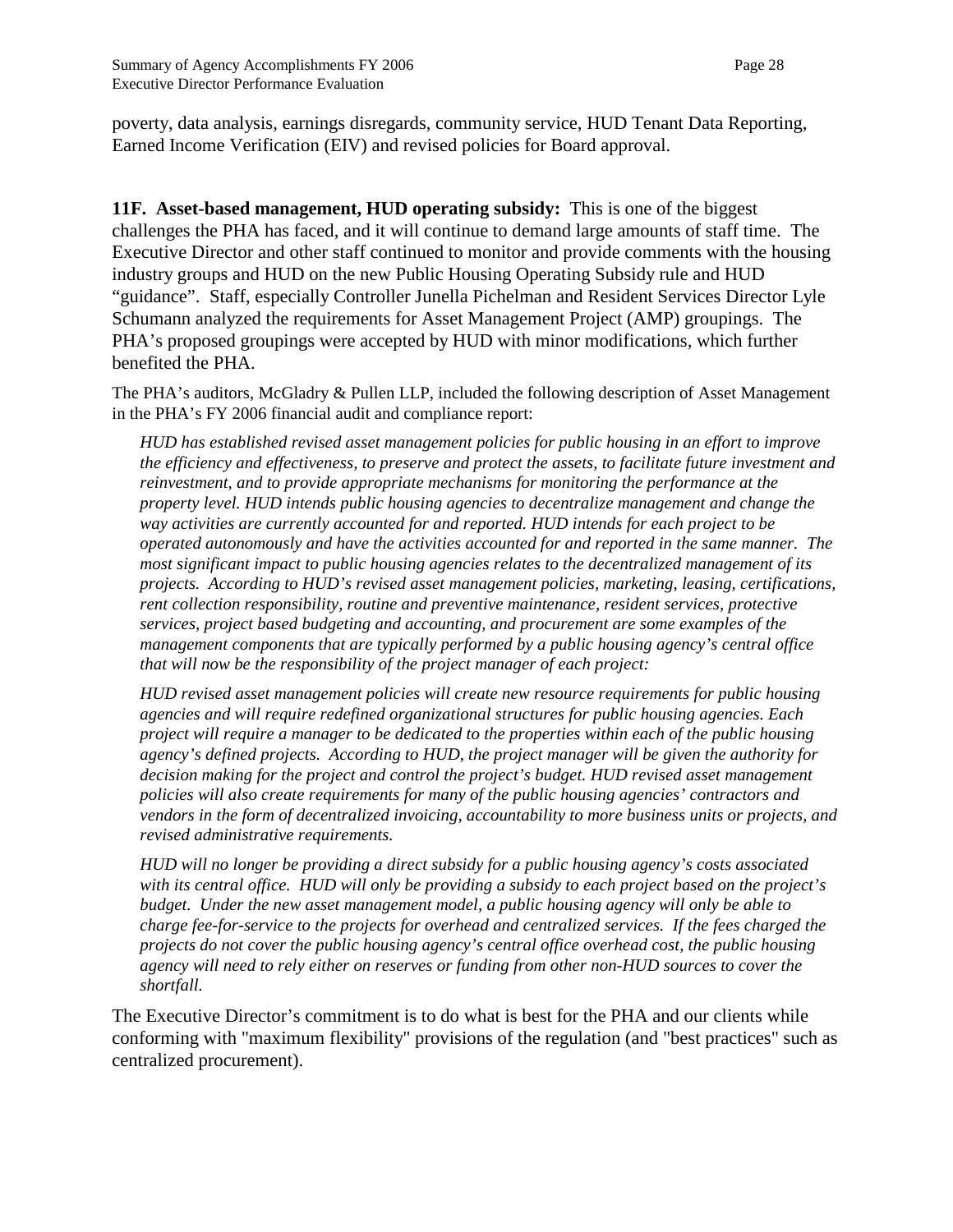#### **11G. Minnesota Legislature:** Staff advocated for reform on the following topics:

- **\$50 MFIP Cut**: Staff, especially Al Hester and Alicia Huckleby, analyzed data for the Minnesota NAHRO, Minnesota Housing Partnership legislative advocates and supportive legislators and testified before legislative committees in 2005 and 2006 to push for repeal of the "housing penalty" and to oppose legislative proposals to make the cuts even deeper. At the end of the 2006 Session the legislature left the \$50 MFIP housing penalty and the \$125 "SSI penalty", neither increasing nor abolishing them. The fight will resume next session.
- **Utility Costs**:Staff (Al Hester) testified before a Minnesota Senate committee on November 17, 2005, describing the impact of soaring utility costs on the PHA and its residents.

**11H. Technical assistance to other housing authorities:** PHA Senior Staff responded to numerous inquiries from other housing authority staff, students, public officials and staff, and general public about public housing and Section 8 regulations and policies:

- The PHA increasingly provided technical assistance through its Internet website, which includes a variety of form notices, letters, manuals and other documents for use by other agencies. The McDonough Modernization Master Plan and Resident Survey Reports from Wilder Research Center are also posted there.
- Staff responded to specific requests for assistance from housing authorities in New York City, Nashville TN, Portland OR, Portland ME, Hartford CN, York NE; and several Minnesota agencies including Duluth, Minneapolis, Washington County, Dakota County, and St. Louis Park.
- Analyzed the possibility of assisting Hawaii Housing Authority with their financial operations at their request. (The decision was not to assist the HCDCH as the PHA's own workload was too heavy.)
- The PHA shares policies and notices MN NAHRO member agencies. Staff (Al Hester) served on the MN NAHRO Board and several staff conducted conference workshops.
- Staff shared the PHA's expertise in computer systems and software at a public housing software users group conference (ENUG - EmPHAsys National Users Group) in Miami, with Curt Kline presenting two sessions.
- Staff participated in monthly Elite user conference calls, working with other agencies to resolve problems/enhance the software.
- Staff co-hosted a symposium on the Elite computer software system in fall 2005 with EmPHAsys staff.
- Staff also responded to HUD requests to share information about PHA procedures with other housing authorities in Minnesota and other states.
- Staff (Al Hester) served as a PHA representative on HUD PHAS appeal panels.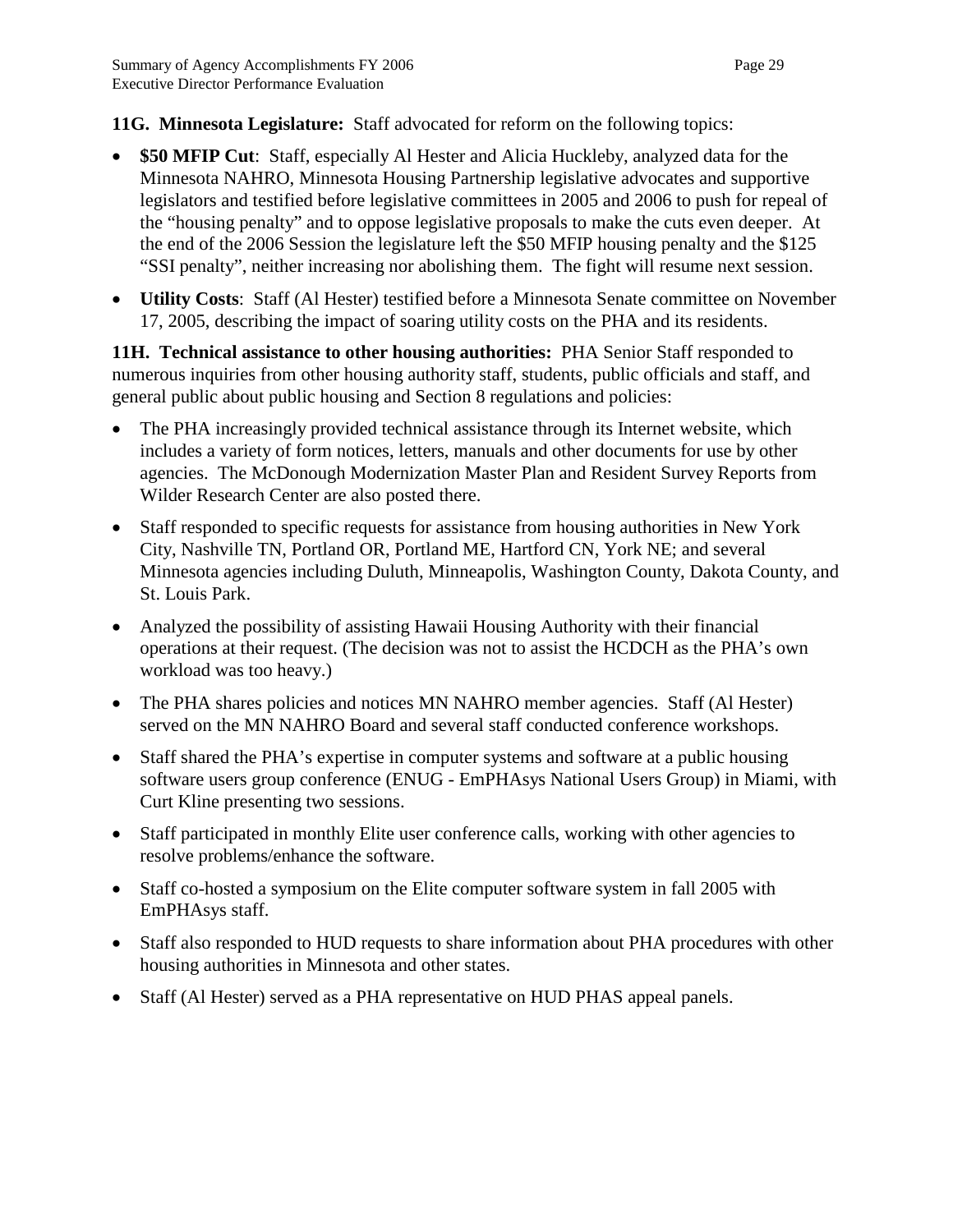## **Other Significant FY 06 Agency Accomplishments Included:**

**12. Certificate of Achievement for Excellence in Financial Reporting:** The PHA was awarded this distinction by the Government Finance Officers Association of the United States and Canada on March 31, 2005, thanks to the leadership of Controller Junella Pichelman and the Finance Department.

**12A. Other FY 06 budgets:** Finance Department staff under the leadership of Junella Pichelman and Rick Betz, accomplished much in FY 06 relative to our budgets:

- Low Rent net assets equaled \$126,971,971.
- Section 8 FY 06 unaudited close shows an administrative fee reserve of \$543,245.
- FY 06 Building Fund net assets equaled \$14,121,540.
- Prepared three FY 07 original budgets for primary operations, totaling over \$69 million, (Low Rent Public Housing, Section 8, and Building Funds) as well as budgets for several special grant programs such as Service Coordinator Grant and CHSP.
- Three revised budgets (low rent, Section 8, Building) were prepared during FY 06.

**13. Agency Plan:** Staff, especially Al Hester and Alicia Huckleby, successfully coordinated RAB meetings, performed data analysis, and submitted the FFY06/PHA FY07 Agency Plan (approved by HUD).

**14. Accounting systems, reports, maintenance of sound fiscal operations, etc.:** Finance Department staff under the leadership of Junella Pichelman, Ron Moen and Pat Riley, accomplished much in FY 06*,* including the following:

- Issued 6,808 payroll checks/direct deposits for \$11.19 million, 8,181 accounts payable checks to vendors totaling over \$22.4 million and 23,666 checks to Section 8 landlords (up from 22,947 last year) for more than \$33.82 million (down from \$35.20 million).
- Prepared and mailed 50,533 rent statements.
- Prepared and mailed 5,686 Certificates of Rent Paid. These documents are sent to all adults age 18 and older who lived in PHA units at any time during the calendar year. This document enables them to claim a renter's property tax refund from the state of Minnesota.
- Distributed quarterly financial statements to the Board and staff; internal cost center reports; encumbrance reports; and reports for position control, payroll distribution, etc.
- Provided timely and accurate distribution of all required IRS and HUD financial quarterly and year-end reports.
- Managed the agency-wide investment portfolio which at March 31, 2006 was \$17,240,348 invested at an average yield of 3.96%. For comparison purposes, at March 31, 2005 the PHA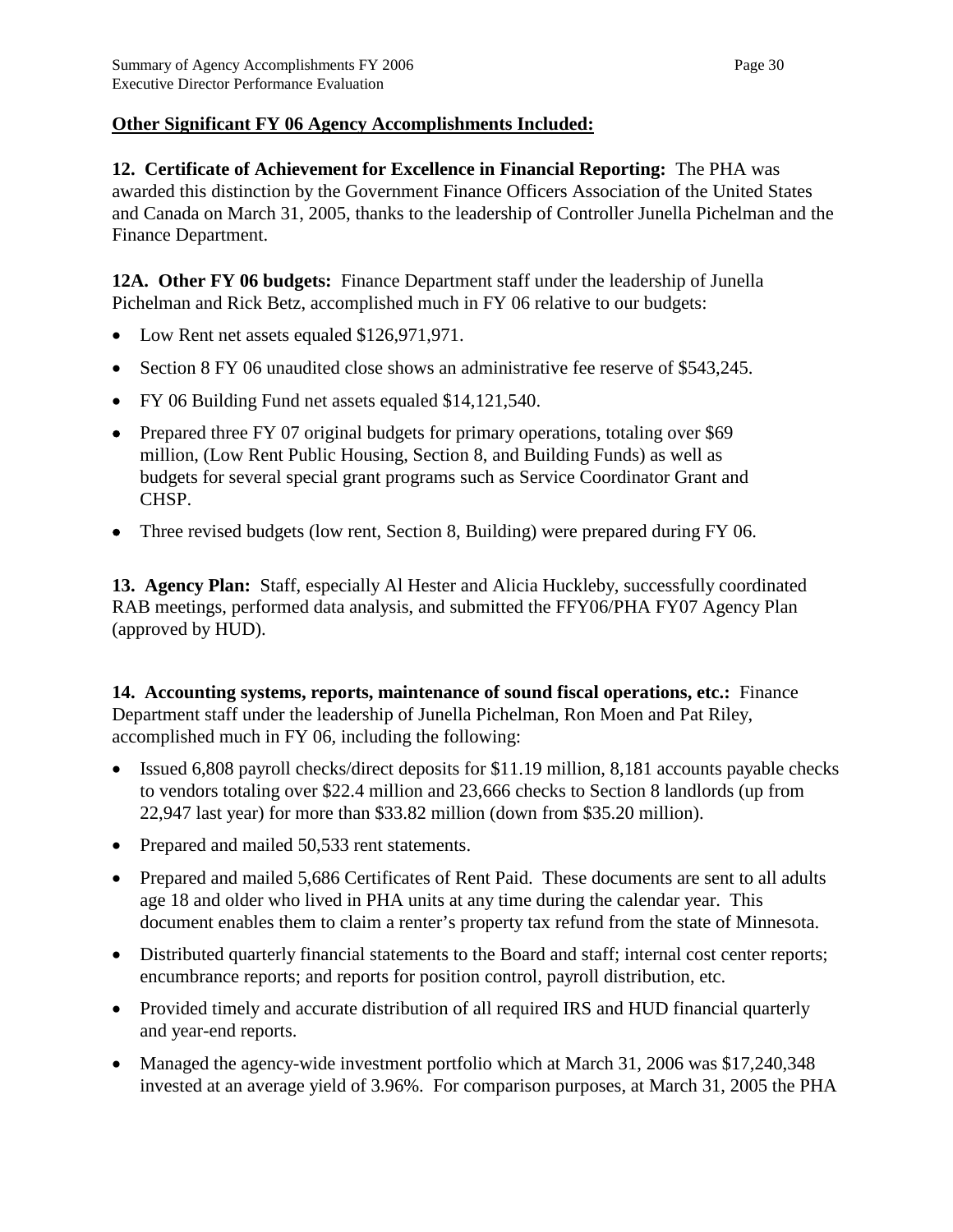had \$18,394,705 invested with an average yield of 2.32% and as of March 31, 2004, the PHA had \$16,340,554 invested with an average yield of 1.53%.

- Continued participation in the Minnesota Revenue Recapture program with \$91,283 collected in FY06 from former public housing or Section 8 participants. This program has been by far the most successful method employed by the PHA to collect what are commonly called "bad debts". In FY 2006 the PHA passed the million-dollar milestone in debt collections using Revenue Recapture and issued a press release.
- Staff met with officials from the Minnesota Department of Revenue to explore a federal version of the Minnesota Revenue Recapture program, to receive repayments through withheld federal tax refunds ("offsets"). Federal legislation is pending which may open that door, and the PHA will seek further legislation if necessary.
- Continued participation in the construction sales tax rebate program, filing for a refund of \$55,744 in FY06.

# **15. Audits:**

- The agency continued to qualify as a low risk under applicable provisions of OMB Circular No. A-133, for the years ended March 31, 2005. This designation reduces the amount of compliance work necessary and thereby helps contain audit cost.
- The audit work for FY 2005 resulted in an **unqualified opinion with no findings** or questioned costs related to internal control or compliance issues in the financial or programmatic areas. The auditors are now (July 2006) completing their review of FY 2006 transactions and compliance and will report to the Board at the August 23 meeting.
- In July 2005, the State of Minnesota conducted a sales and use tax audit, reviewing accounts payable invoices from FY05. The audit yielded instances where the PHA had not paid sales or use tax. Modifications were made to accounting processes for future payment of use tax. The State was satisfied with our efforts. Payment of past delinquent taxes was made with no interest or penalty assessed. In October 2005, PHA received notice from State of Minnesota that the audit was completed. No further actions were necessary.
- Participated in an IRS compliance review no issues.
- Performed an internal audit of LIPH FSS escrow accounts no issues.
- Performed an internal audit of fire and casualty expense accounts no issues.
- Performed an internal audit of compliance and procedures for tenant accounts receivable. This is a repeat audit of the previous fiscal year. Significant improvement was noted.
- Completed the annual PILOT calculation audit no issues.
- Completed the annual Workers Compensation audit no issues.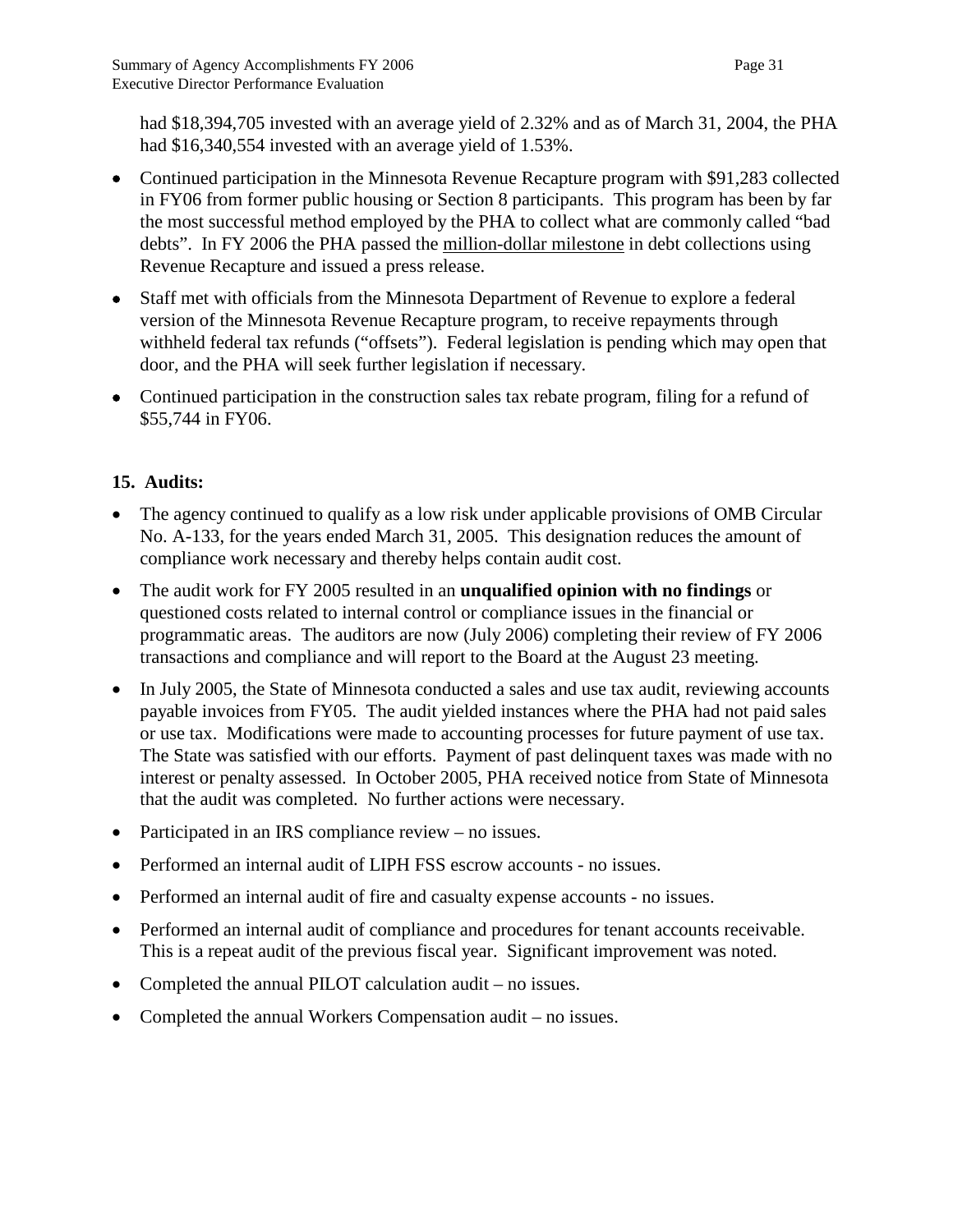**16. Management information systems (computer and phone systems:** MIS, under the direction of Junella Pichelman and Rick Jordan, accomplished the following this fiscal year:

## • **Computer Systems:**

- o Staff continued review of the ELITE FSS, Work Order and LIPH processes. Determined a number of weaknesses. Review continues with conversion completed for August 1, 2006.
- o Staff handled 2,766 "MIS Hotline" calls last year; 224 for telephone and voice-mail support and 2,542 for computer support.
- o Staff supported over 75 Networked printers and about 50 personal printers across the agency.
- o Staff updated or added dozens of documents describing end-user and internal MIS procedures, equipment and software inventories, Network Architecture diagrams and communications architecture diagrams to our support library. We have over 200 documents in this library now.
- o Staff contracted with Qwest and Matrix Communications to upgrade our Wide Area Network communications links. The new links are much faster, more dependable, and are saving the PHA several thousand dollars per month in communications charges.
- o Staff implemented an anti-spam email service. It is blocking over 200 spam messages per day.
- o Staff maintained the WatchGuard Firewall and Backup Exec tape backup system. We backup data nightly and send copies of data backup tapes off-site twice per week for disaster recovery purposes.
- o Staff installed network managed Uninterruptible Power Supplies to protect the network equipment at all PHA locations.
- o Staff supported almost 250 computer workstations. About 200 of these now have Flat Panel monitors. These monitors consume less power, take up much less desk space, and are much lighter and easier to move. The remaining CRT monitors will be replaced this fiscal year, except for those users who prefer a CRT.
- o Crystal Enterprise Web server delivers dozens reports to PHA end-users with more being added each week. Reports that used to take minutes to hours to run at remote sites are now available in seconds.
- o Staff purchased and installed new server computer hardware for 9 servers supporting NetWare, GroupWise, Citrix, and SQL Server. Some of the replaced systems were more than 6 years old, a very advanced age for computer servers.
- o Replaced old remote access servers with current server software and new server hardware.
- o Consolidated server storage onto a common, secure device allowing us to improve storage efficiency, reduce server computer costs, and improve data backup and protection.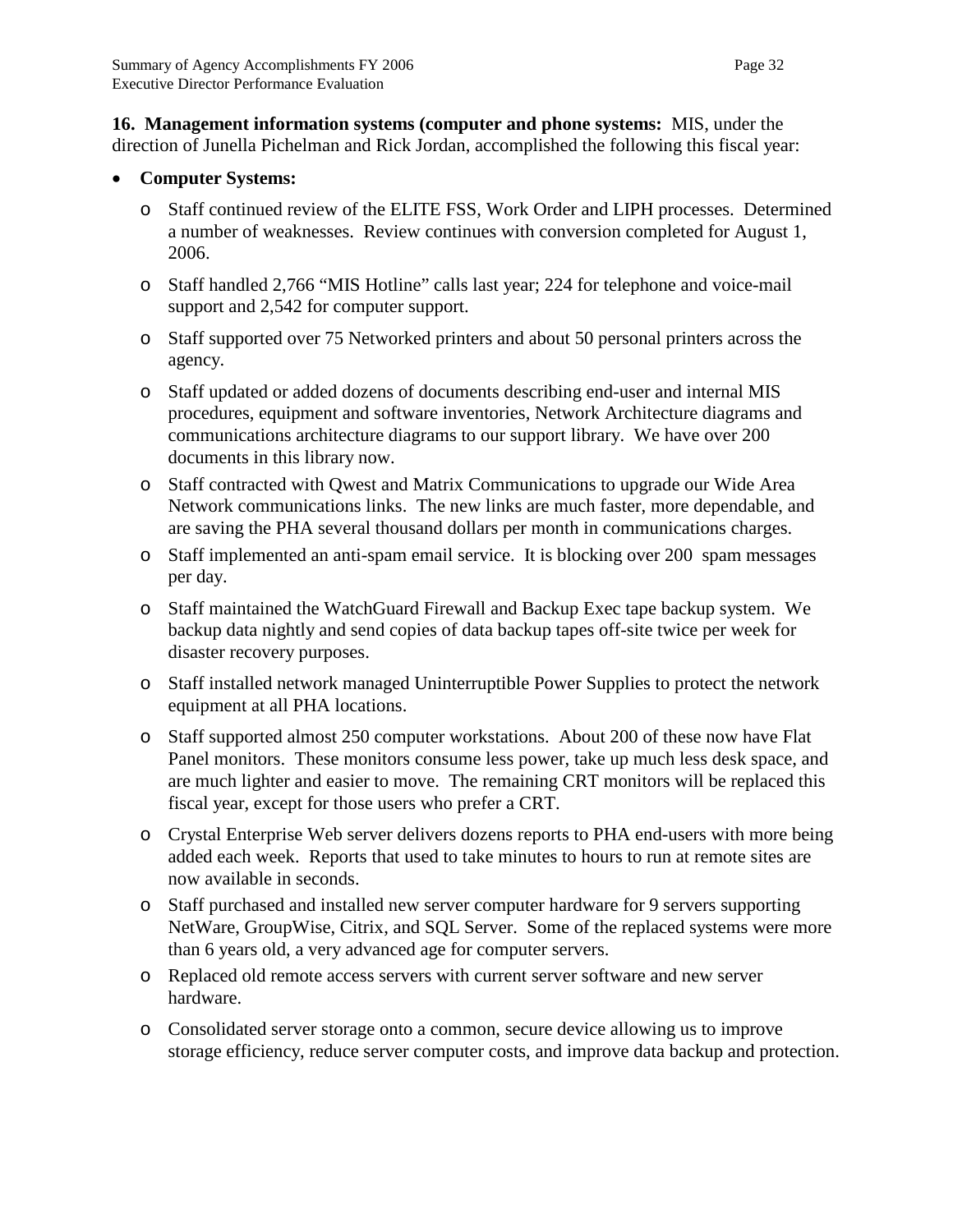- o Staff is implementing a new HP multi-function device in several locations. This single product can replace the separate printer, copier, and fax machines, reducing space, powerconsumption, and the number of support contracts required.
- o Staff helped with several HUD initiatives/new regulations, including:
	- Upfront Income Verification
	- Earned Income Disregard
	- Demo Dispo
	- PIC/WASS security coordinator

## • **Phone Systems**:

- o We converted the Environmental Management Systems communications links from leased telephone lines to use the new Wide Area Network circuits. This saves the Agency about \$2,000 per month.
- o MIS worked with our Sprint/Nextel representative to analyze our cell phone usage. We adjusted the Cell service contracts to more closely match PHA usage, saving about \$1,000 per month.
- o We continue the cleanup of telecommunications billing charges. We have canceled or corrected charges on lines saving the PHA several hundred dollars per month. A comprehensive consolidation and cleanup project continues. Inventoried over 375 external (non-PBX) telephone lines at the non-CAO locations and created maps of the phone locations.
- o We replaced the telephones at the Central/Scats office with new IP telephones and remote PBX device which integrates their office with the CAO and Mt Airy systems and provides much better features and service at a much lower monthly cost. MIS intends to roll out similar solutions to our other remote offices over the next dew years. Ultimately, the entire PHA should be on an single integrated phone system.

## **17. Insurance:**

- The property insurance premium declined to \$447,958 (down from \$449,171) on an insurable property value of \$409,239,272 (up from \$376,702,228), with \$13.5 million of the increase attributable to coverage for the new Central Administrative Office Building. (Board approved November 23, 2005)
- The general liability insurance premium was increased to \$180,859 which is 0.9% above the previous premium of \$179,196. (Board approved February 22, 2006.)
- Continued to control our workers compensation insurance premiums. On March 22, 2006 the Board approved the current policy with an annual premium of \$111,102, a increase of \$1,818 (1.7%) from the previous year's rate of \$109,284. The experience modification factor declined from 0.70 to 0.67, which lowers premiums.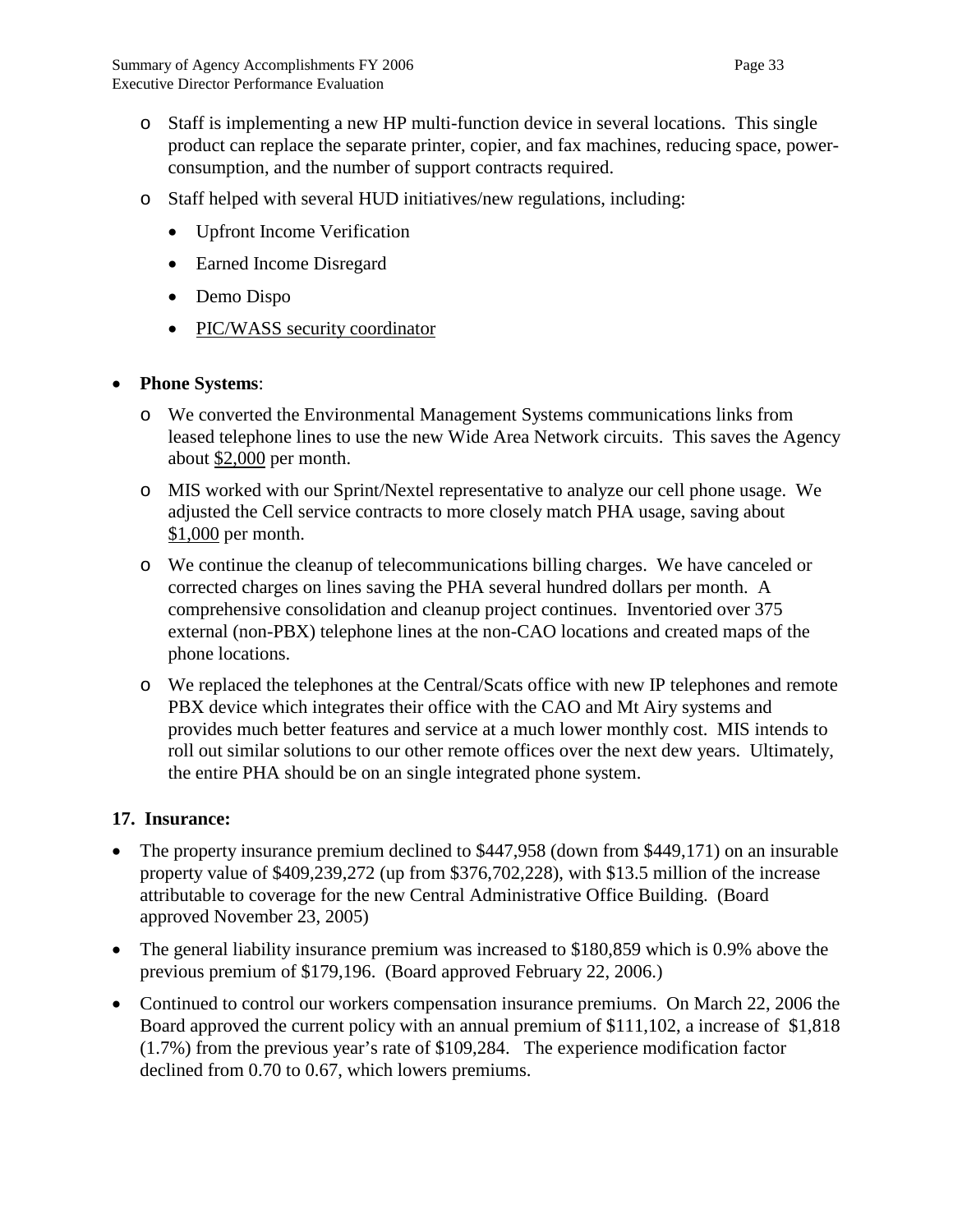• Continued coverage in the areas of automobiles, commercial crime, directors and officers, boiler, and Section 8 Lead Based Paint liability cost a total of \$78,944. Fiduciary coverage is provided for staff serving as Pension Plan Trustees/Administrative Committee members at a cost of \$6,171.

**18. Risk management and general employee safety:** Staff, especially Mike McMurray, Hank Petro and Junella Pichelman led our efforts to promote employee safety, including:

- Reviewed and updated safety procedures and information, which is given to employees and residents.
- Monitored and updated the Agency's material safety data sheets. Continued the contract with DeMarco Solutions to maintain a database for all material safety sheet information. Issued name and picture ID badges to employees including the 1-800 phone number for 24 hour, 365-day emergency information availability regarding material safety sheet information.
- Worked with Regions Hospital and Clinic for pre-employment physicals and medical care for employee on-the-job injuries. Pre-employment physicals continue to be specialized and tailored to the physical requirements of the job. Physician examination of injured employees is coordinated with employee's department, the insurance carrier, and the workers' compensation management consultant. Light or alternative work continues to be assigned to employees to foster a quick return to work. This approach continues to minimize employee injuries and claims, which reduces premium costs.
- Sent wellness and health information to employees.
- In conjunction with the Employee Right To Know and Bloodborne Pathogen safety program provide Hepatitis B vaccinations to Maintenance and CHSP staff considered at risk for occupational exposure. New employees who may be at risk for occupational exposure are offered the vaccination at the time of their pre-placement physical and receive safety training as part of the orientation program.
- Continued to monitor infectious materials spill kits installed in each main employee work location and in all buildings.
- Continued to conduct an informal ergonomic review program. .
- Worked with the consultant from Stanton, HealthPartners and Health Fair Committee members to organize a "Health Fair" which consisted of: heart information booth, body fat and bone density testing, blood pressure readings, cholesterol and glucose reading. Over 100 employees (about 50% of the total staff) attended and participated in all aspects of the fair. The goal of the Health Fair is to increase and promote healthy living and preventative health measures that will help keep employees healthy and eventually control health care costs.
- Members of the safety committee conducted safety inspections of all PHA sites during the year.
- Serve as members of the Workplace Violence Task Force.
- Safety committee began work on a business continuation plan in the event of a disaster.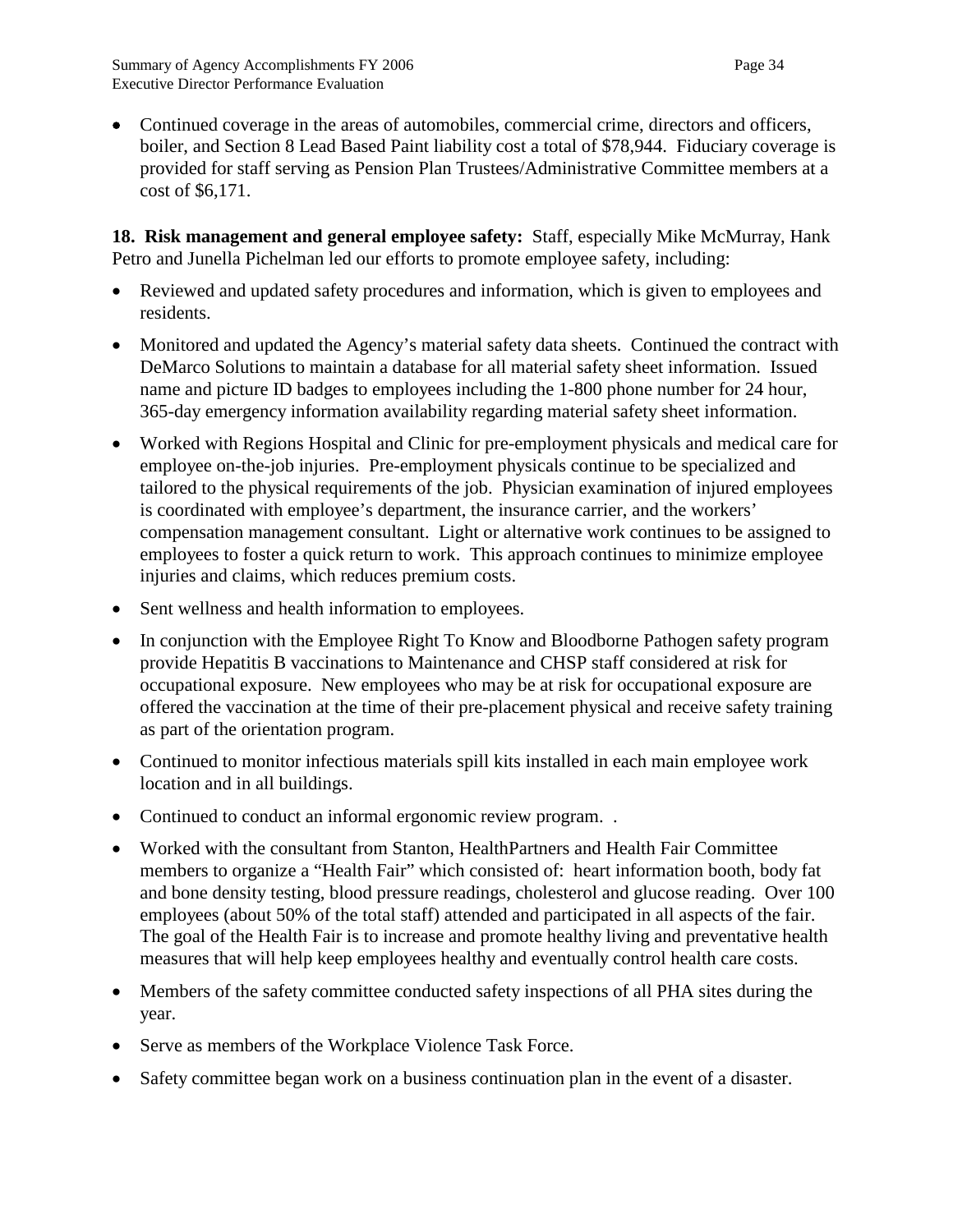- Safety committee updated the "Emergency Responses Building Evacuation Plan"; and HR met with all employees at CAO to review the plan.
- Maintenance and CHSP supervisors and managers received Employee Right To Know and Bloodborne Pathogen training given by Minnesota Municipal Utilities Association.
- Controlled workers compensation insurance premiums. On March 22, 2006, the Board approved the current policy with an annual premium of \$111,102. This is a increase of \$1,818 (1.7%) from last year's rate. This is the start of the second year of purchasing a policy with a \$10,000 deductible per occurrence. By implementing a \$10,000 deductible last year, the Agency saved about \$20,000 versus the cost of a no deductible policy. The experience modification factor was slightly lower at 0.67 compared to 0.70 last year.
- During the year there were a total of 12 employee injury claims. The total cost of these claims was \$10,452 (\$7,950 for actual medical and time lost costs plus \$2,502 in reserves). There were a total of 19 non-reported (required no medical attention and no lost time) injuries on the job.
- Completed and posted annual OSHA 300 Log
- Three workers' compensation claims were denied by the insurance carrier.
- Continued to aggressively manage claims, work with physicians to determine employee job restrictions, and quickly return employees-to-work in modified or light duty.

## **19. Pension plan:**

- The HRA/PHA Pension Plan is under the direction of its Board of Trustees (5 members). The Plan exits only to serve PHA employees and certain City HRA employees. Junella Pichelman currently serves as PHA administrative representative on the Board and as Chairperson of the Administrative Committee. Mike McMurray is also a member of the Board of Trustees and on the Administrative Committee. The Committee has the fiduciary responsibility associated with managing the **defined contribution plan** that had assets of \$31,570,707 as of December 31, 2005. This is an increase of \$1,209,875 in the plan valuation and is the net result of regular employer/employee contributions and positive market changes.
- Transferred \$570,000 as employee mandatory contributions and \$741,000 as PHA employer contributions to the Plan.
- Conducted 21 pension information interviews concerning pension fund options and potential tax impact. Conducted a training session for pension plan participants, repeated twice.
- Set up total cash distributions, rollovers to other plans/IRAs, installment cash distributions, deferred distributions, Minimum Required Distributions upon reaching age 70.5, etc.

**20. Contract settlements and labor relations:** Mike McMurray, Kathy Frits, Hank Petro and Al Hester assisted the Executive Director in negotiating the following settlements which included salary and benefit changes during FY 06: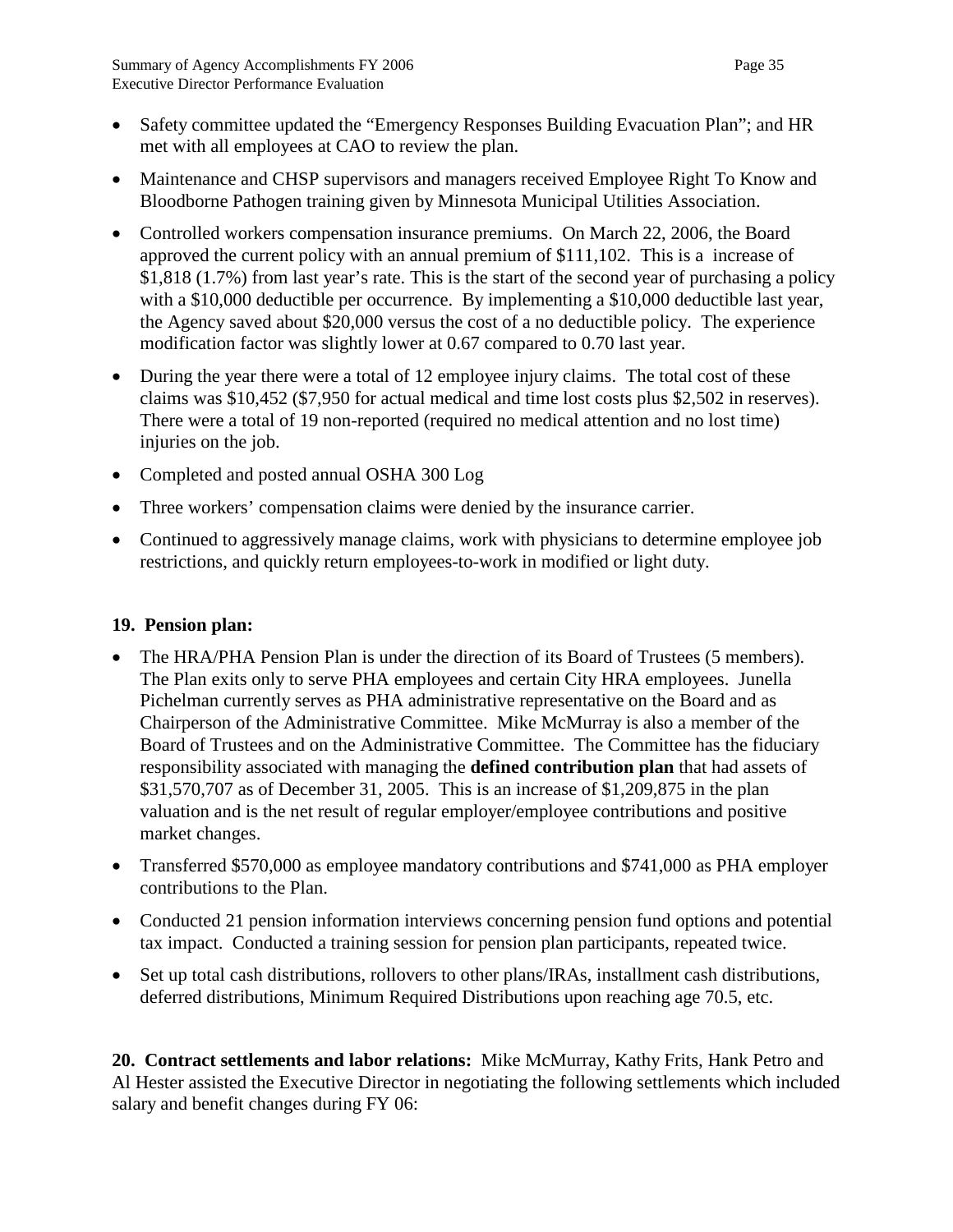- Negotiated union contracts using in-house staff. Continued to maintain positive employee relations by pro-actively addressing and resolving problems at the earliest stages. Continued to work to minimize number of formal grievances. The few grievances that were filed were settled at the first or second step.
- Negotiated a two-year contract with AFSCME that granted a 3.05% increase on June 1, 2005 and a 3.25% increase on June 1, 2006. Both years will also include employees retaining the higher level of long-term disability coverage. Employees with 25 years of continuous employment also receive an additional day of vacation.
- Grievances: During the fiscal year there were a total of eight grievances filed. One was filed by Local 132 and seven by AFSCME. All were resolved at either Step I or Step II.

**23. Admissions and Occupancy Policy revisions:** Continue to monitor and revise the public housing policies based on Congressional changes and Board directives. Work closely with other departments in reviewing and evaluating proposed changes to programs.

- Revised policy to add Limited English Proficiency Plan.
- Revised policy increasing flat rents.
- Revised policy to include temporary admission preference for Hurricane Katrina victims.
- Revised policy to require income averaging of seasonal or irregular income where there is sufficient history to predict income.
- Revised policy for purposes of units offers of scattered site units, changing from 2 to 1 offer.
- Revised policy to change the definition of scattered site duplexes, now treating them as family units, and not scattered site units.
- Revised policy to incorporate use of HUD's Enterprise Income Verification system to verify earned income, SS, SSI, unemployment compensation.
- Increased Minimum rent to \$50 effective 10-1-06.

**23A. Temporary "Katrina Preference" –** On September 28, 2005 the Board approved staff's recommendation to create a temporary admission preference (ending December 31, 2005) for eligible individuals and families who were displaced by Hurricane Katrina and relocated to the Twin Cities. Although 35 applications were received, only about ten households were actually housed under the preference. The temporary preference had little impact on other applicants on the waiting list.

**24. Public housing re-exams:** Perform resident interim rent determinations and annual reexams with accuracy within established time frames. Continue to develop processes to increase efficiency and ensure compliance with current HUD guidelines. Fully integrate HUD's UIV application into our business systems. Work with Re-exam, Rental Office and Section 8 staff to share information and ongoing training.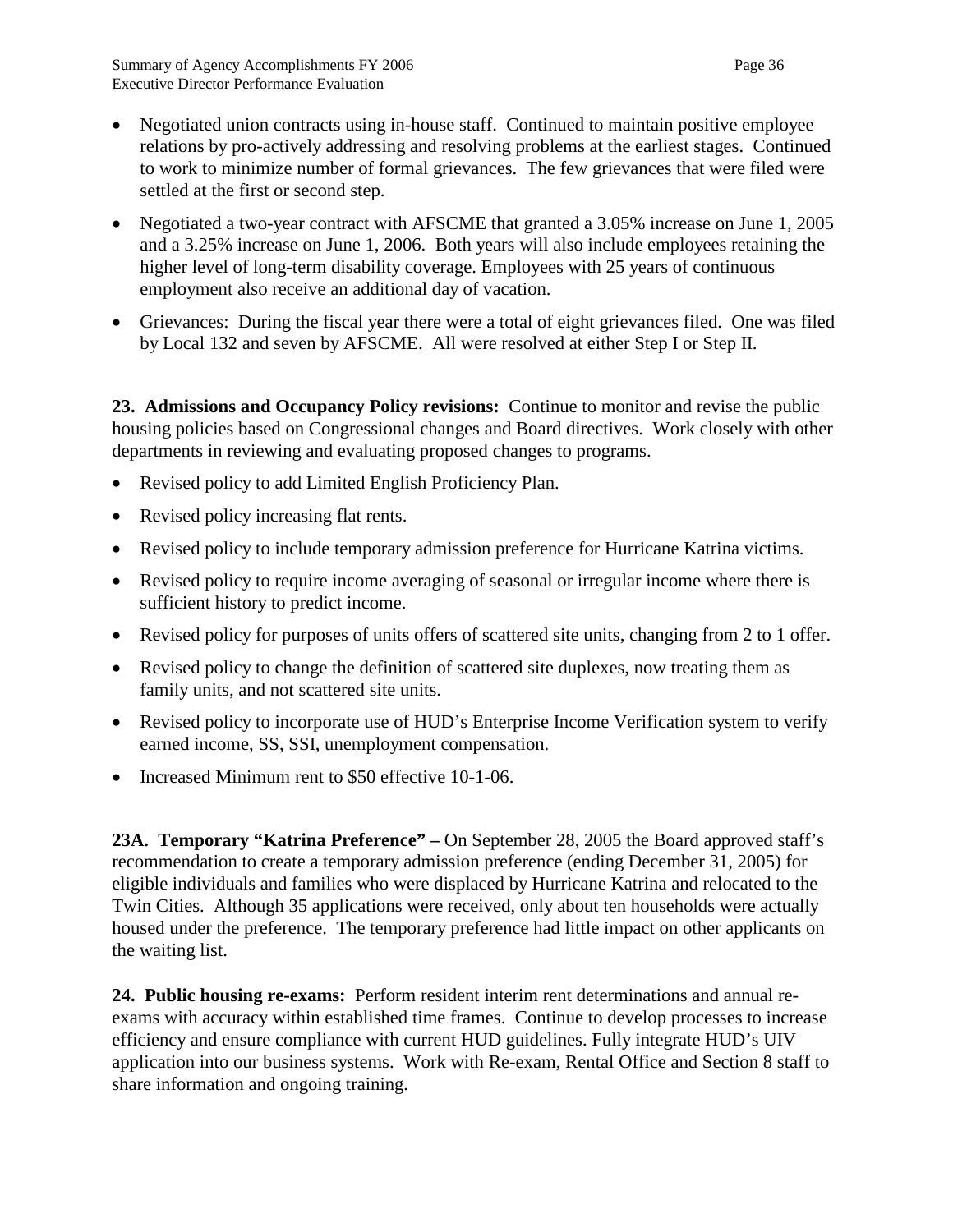- Integrated HUD's Enterprise Income Verification System into Admissions and Occupancy Policies and routine procedure.
- Took appropriate action to retro-charge all residents where EIV showed discrepancy with termination actions where appropriate.
- Developed, implemented, and trained staff on HUD required policies regarding appropriate and secure use of EIV data.
- HUD completed Enterprise Income Verification review from  $8/05 10/05$ , including review of 17 files HUD identified as having significant income discrepancies – 16 found to be invalid discrepancies, no significant audit findings. .
- Conducted Earned Income Disregard training/review with Family Management staff on 4/7/05 and Hi-Rise management staff 5/23/05.
- Developed and implemented simplified procedure for handling mini-ACO's for flat rent payers.
- Implemented increase in flat rents.
- Implemented revised policy allowing income averaging where there is a consistent history of seasonal or irregular income
- Revised procedures regarding tenant-provided bank statements to decrease need to re-verify assets less than \$3000 prior to completion of an ACO.
- Management staff completed 4,235 annual income reviews. This includes interview with resident; verification of all income, assets and deductions; determination of eligibility for earned income or other special programs; calculation of new rent; certification of accuracy; notification to resident of new rent amount.
- Staff conducted more than 3,000 interim income reviews to meet all HUD regulations regarding increase or decrease of rent between annual income reviews.

**27. Heating, ventilation and air conditioning (HVAC) systems/energy consumption:** Staff, under the leadership of Hank Petro and Al Borman maintained all HVAC systems in a safe and efficient manner to ensure resident/staff comfort and safety, and assured that all HVAC systems are in compliance with City and State regulations, including:

- All HUD and State required inspections and safety checks were performed as required this fiscal year.
- The Maintenance Department staff have been active participants in all modernization projects and continue to advocate for energy saving equipment. Radiation heating pumps and domestic water booster pumps have been updated in several hi-rise buildings for maximum energy saving. This is achieved by controlling these systems through the energy management system. This program automatically monitors and adjusts the water pumps discharge water pressure. Maintenance also assures that all improvements that are made are compatible with the Agency's HVAC system.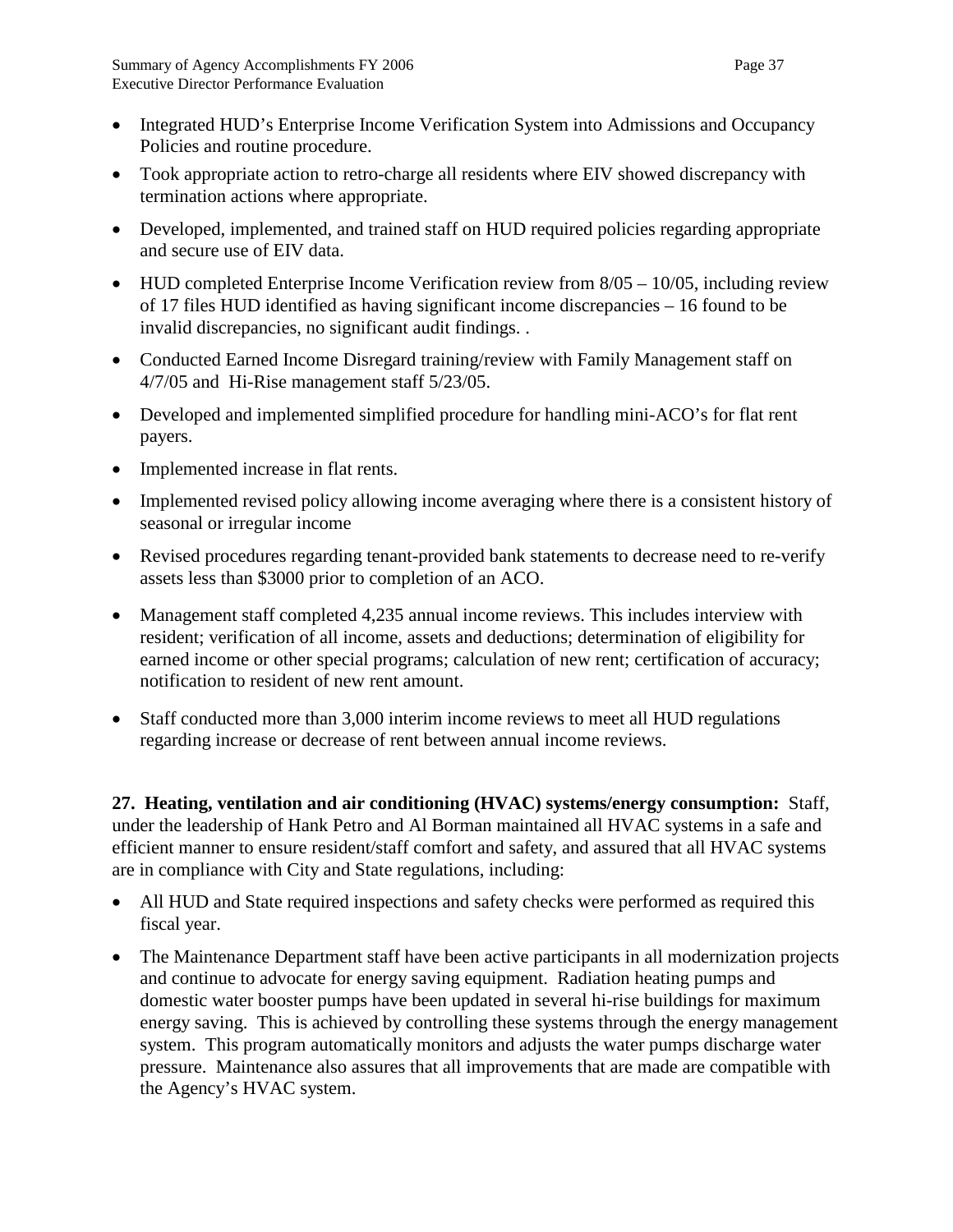• The Chief Operating Engineer expended \$250,000 of Comp Grant funds and an additional \$100,000 of Non-Routine funds replacing obsolete and inefficient HVAC equipment in the hi-rises and community centers.

**28. Appearance of buildings and grounds:** Maintenance staff, working with Resident and Technical Services staff continued to assume the primary responsibility for maintaining and improving the appearance of PHA buildings and grounds.

- During the last fiscal year the Maintenance Department expended in excess of \$7 million dollars in operating funds. In addition to operating funds Maintenance staff expended Capital Funds and non-routine dollars to upgrade our properties. Some examples of these expenditures were: continue the rehab at the McDonough family site. Exterior brick repair at Valley Hi-Rise, repair of bad plaster and repainting in Valley Hi-Rise corridors, upgrade Community Room furnishings at two hi-rises and replace hall floor covering at two hi-rises. Several energy saving improvements were made in our hi-rises (radiation pump upgrade, new booster pumps, exhaust fans and replaced hi-rise domestic hot water heaters with computer controlled units), in addition we upgraded controls on the HVAC systems. Extensive rehab on 65 scattered site units were done using Capital Funds, in addition to \$500,000 of nonroutine dollars that were expended completing exterior upgrades, improvements that happen each year to keep the developments looking good. On grounds work alone, staff spent a total of 19,585 hours.
- Maintenance and Property Managers perform all of the joint monthly inspections and provide written documentation of their findings (including assignment of noted corrective actions). Maintenance staff completed corrective action on any noted maintenance assigned deficiencies prior to the next scheduled monthly inspection. These inspections have proven to further foster the team approach to property management by getting the team together to take a close look at building conditions and joint agreement on corrective action. As a result of this proactive approach, we don't have to be reactive prior to inspections, such as, PHAS and insurance.
- Maintenance and management staff continues to perform joint vacate and ready unit inspections in family areas and scattered sites to improve the quality of the unit at turnover. These joint activities promote the Agency vision of team property management.
- Management staff did weekly drive-by inspections of several Scattered Site units all summer in areas where neighbor complaints had been an issue. This effort greatly reduced neighbor complaints and negative comments about public housing.
- Scattered Site staff, with help from Mt. Airy and Roosevelt/Dunedin management staff completed a minimum of 5 inspections of yard and home exteriors of all scattered site properties and did necessary follow up.
- In all family developments staff assured that residents adequately maintained yards, sidewalks, and trash enclosures using techniques such as daily monitoring; recognitions such as "yard of the month", framed pictures of yards with outstanding flowers, providing flower seeds, encouraging planting of perennials, recognizing efforts by providing incentives to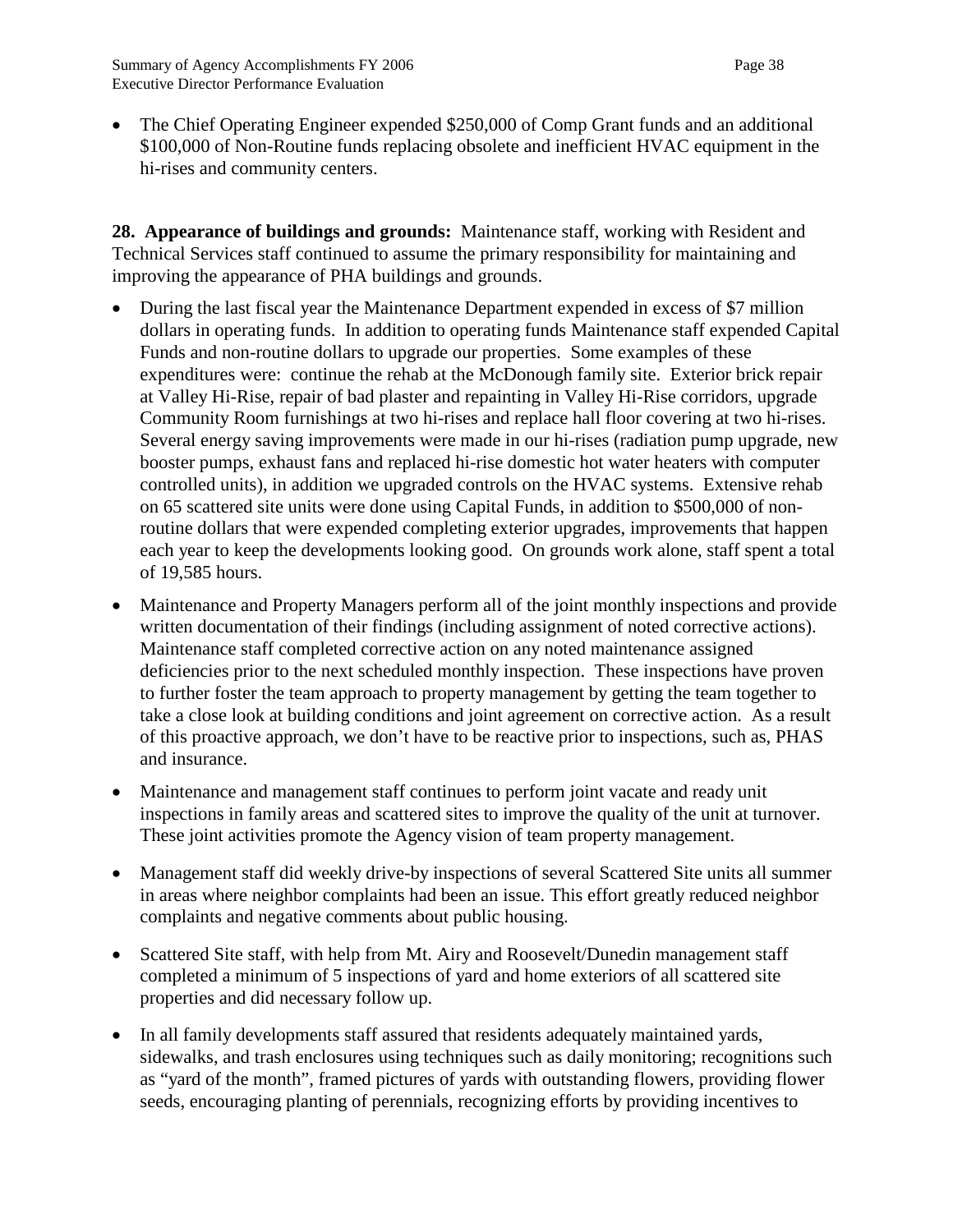purchase yard care tools, tool lending programs and yard care classes for those who needed frequent reminders about yard care.

• Senior staff performs monthly inspections throughout the fiscal year. These include hi-rises, family developments and single-family scattered sites. Any noted deficiencies are passed along to the appropriate staff for correction.

## **29. HOME (Home Ownership Made Easy):**

- At the beginning of FY 06, a total of 245 families had become homeowners since HOME's inception in 1990. By the end of FY 06, that number grew to 247 (139 public housing residents and 108 Section 8 participants). Thirteen households became homebuyers in FY 06, just short of meeting the goal of assisting 15 families.
- During FY 06, 43 new families were counseled by Thompson Associates, bringing the total number counseled since the program's inception to 1,445. Thompson also conducted followup visits with recent homebuyers. The average income of the HOME purchaser in FY2005  $\&$ FY2006 was \$47,490 (compared with \$35,245 over the life of the program). The average purchase price was \$197,000 (compared with \$91,331 over the life of the program).
- On March 22, 2006, the Board approved the Year 17 HOME contract with the Family Housing Fund. The PHA and our partners (the Family Housing Fund, and Thompson Associates) are proud of the 245 families that have moved out of public housing or Section 8 into homeownership. Their units have been re-rented to other families on the waiting list.
- Much of the program's success can be attributed to the generous financial support provided by Tom Fulton and the Family Housing Fund, counseling and education services of Sue Didier of Thompson Associates, and the hard work of PHA staff and residents who prepare families for the responsibilities of homeownership. Tristy Auger also deserves credit for assuming the PHA's administrative duties for the HOME program this past year.
- The challenges facing the program continue to be rapidly increasing home prices that outpaced participant's purchase ability, and limited lender agreements.

**30. Other homeownership purchases:** In addition to the HOME and HOMEWARD, two participants in the Family Self-Sufficiency Program (FSS) purchased homes directly upon graduating from FSS. Others may have purchased at a later time.

**32. Resident councils:** Staff continue to provide necessary staff support and funding to all family and hi-rise Resident Councils, City Wide Residents Council and Presidents Council by attending all council meetings, encouraging participation of residents, providing new residents with information about councils, and encouraging residents to take leadership roles in councils. Provide guidance to councils on appropriate use of funds.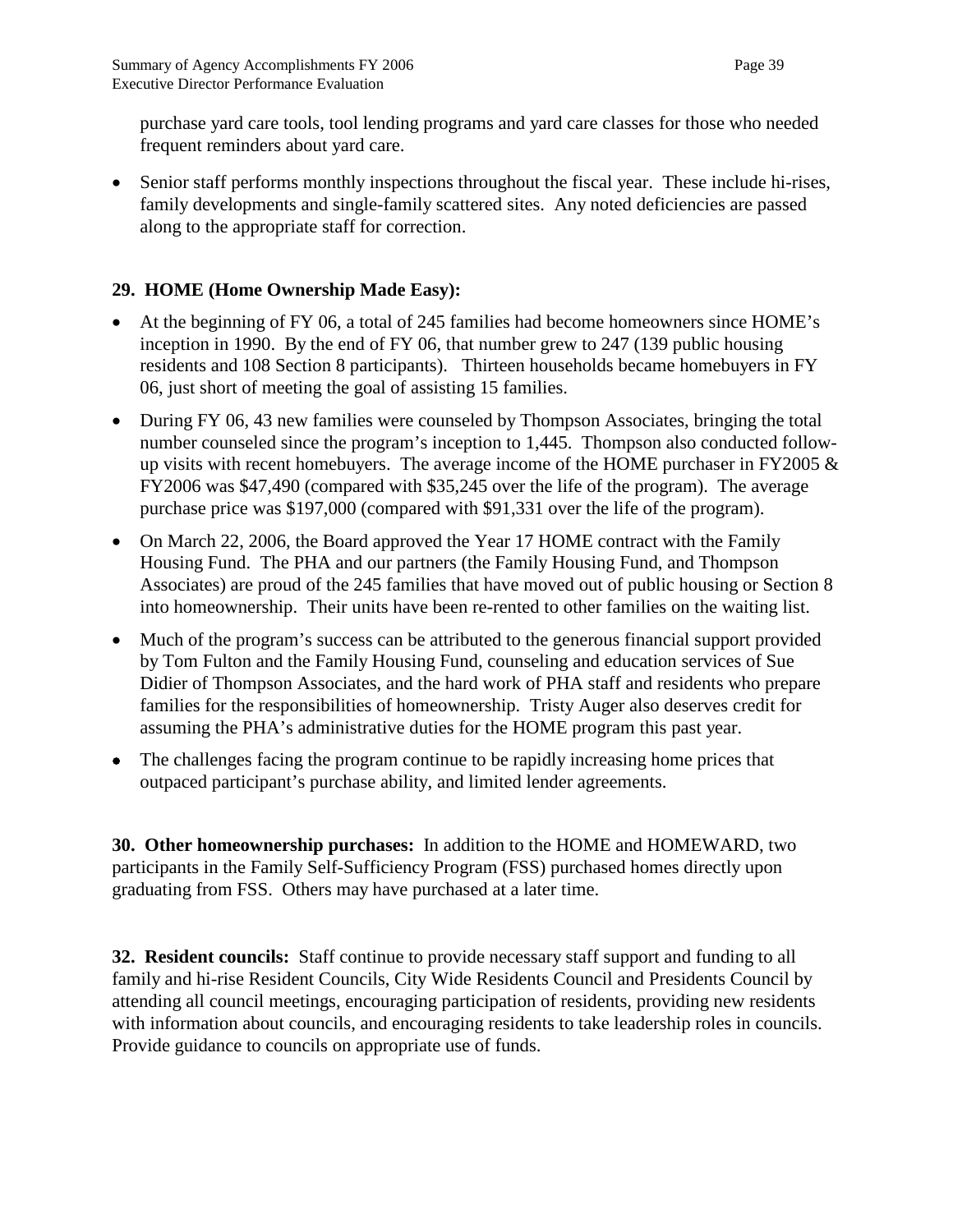- McDonough Resident Council sponsored a youth mosaic art project where youth in several programs worked with a mosaic artist to develop a piece of art work to be on permanent display in the Community Center.
- Dunedin Resident Council provided funds for a resident to staff the computer lab for the after school youth program.
- Roosevelt Council welcomed comedian Louie Anderson, a former Roosevelt resident and was the recipient of a \$5000 donation to the council. Council sponsored a reception and all residents received holiday turkeys.
- City Wide Resident Council participated in a training session with the PHA's Assistant Controller regarding appropriate record keeping with funds provided to the councils by the PHA.
- All family councils submitted records for audit timely and received full funding, based on audits conducted.
- Presidents Council and City Wide Resident Council each sponsored successful summer picnic events for all residents.
- The 4 family HSC's handled approximately, 1,400 referrals during the fiscal year. Referrals were for a variety of issues including:
- Housekeeping, Property Upkeep issues, late rent, parenting issues, mental health, crisis intervention, conflict resolution, domestic abuse, child abuse, transfer requests, police call follow ups, and 504 accommodations.

## **33. Employee and resident scholarships:**

- **Former Commissioners Richard Willits and John Wilking and current Commissioner Marty Strub** have donated a total of \$4,135 to the PHA for staff scholarships through FY 2006 (and another \$700 to date in FY 2007). These scholarships can be used to supplement education related expenses not covered by the PHA's tuition reimbursement plan. When former Commissioner Willits made the first donation, he wrote: "I would like this donation to be used by the PHA for the purpose of assisting an employee with their education. The education may or may not be related to their work at the PHA. Any education for the purpose of self-improvement is acceptable." The balance remaining at the end of FY06 was \$450.
- On September 28, 2005, the Board awarded five public housing residents scholarships of \$1,000 each through the PHA's Scholarship Award Program to pursue post-secondary education. This program was created in 1996. The PHA has awarded 61 scholarships to residents since the inception of the program.

**34. Agency-wide employee recognition event:** Held yearly banquet in October. In addition to the Employee Length of Service Awards, staff continued the Team Awards including the Outstanding Risk Taking Award (Newly Reorganized Scattered Site Team) and the Outstanding Team of the Year (Smooth Operations Team).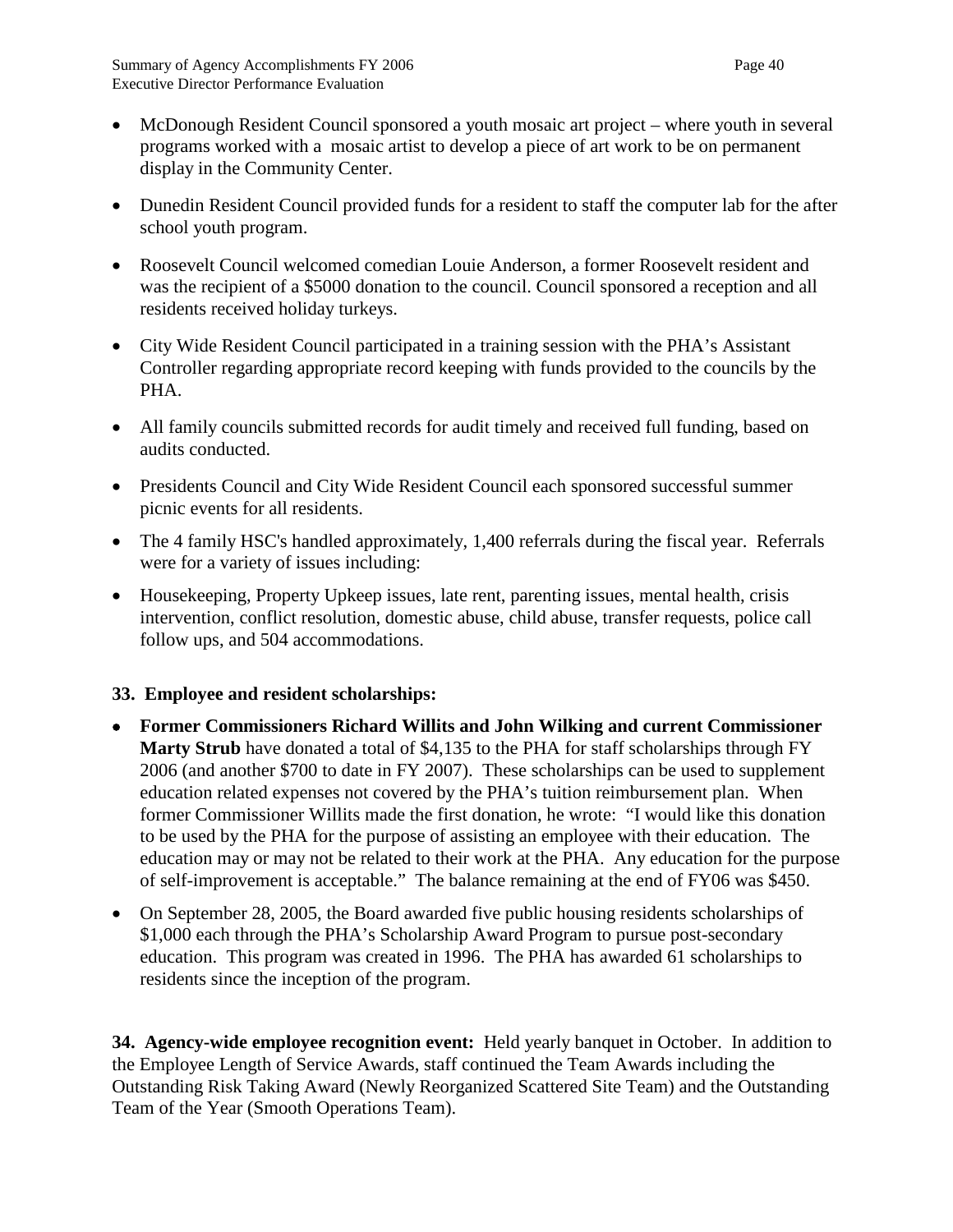**35. Monthly management report:** This report continued to be the focus of detailed, semi monthly Senior Staff review of numerous operational indicators, such as: units owned, vacancy rate, turnover rate, families housed each month, waiting list and admissions, tenant accounts receivable, annual housekeeping inspections, annual preventive maintenance inspections, applications for continued occupancy, lease terminations for cause, maintenance work orders, resident satisfaction surveys, and Section 8 utilization.

**36. Monthly Human Resources Employee Activity Guide:** This monthly report provides detailed information to department directors and the Executive Director covering human resources/staffing activity indicators. Indicators include: employees hired, promoted/transferred/demoted, terminated/laid-off; recruiting activity by department; employee turnover; employee population by ethnic group; age distribution of all employees; employees on leave; health insurance cost; list of temporary employees; full-time equivalent employee count by department; and training programs attended by each employee.

| Course title                                   | Course     | Course |
|------------------------------------------------|------------|--------|
|                                                | Date       | Length |
| <b>HUD</b> Meeting                             | 5/17/2005  | 8      |
| PHADA 2005 Annual Convention                   | 5/22/2005  | 32     |
| CLPHA Summer 2005 Executive Director's Meeting | 6/23/2005  | 16     |
| PHA Family Heritage Celebration                | 8/30/2005  | 1.5    |
| PHADA Legislative Forum in D.C.                | 9/9/2005   | 40     |
| MN NAHRO's 2005 Fall Conference                | 9/14/2005  | 24     |
| Project-based Accounting & Budgeting           | 9/26/2005  | 16     |
| <b>CLPHA Fall Executive Director's Meeting</b> | 10/19/2005 | 24     |
| PHADA 2005 Trustee's Retreat                   | 11/4/2005  | 16     |
| PHADA Industry Group Meeting                   | 11/9/2005  | 16     |
| <b>Supportive Housing Forum</b>                | 11/14/2005 | 16     |
| Meeting with HUD Secretary Jackson             | 11/29/2005 | 8      |
| PHADA 2006 Commissioners Conference            | 1/7/2006   | 40     |
| Josie Johnson - Speaker                        | 2/8/2006   | 1.5    |
|                                                | Total      | 259    |

## **37. Executive Director's conference/training record for FY 06:**

**39. Annual Report:** Published. Special thanks to Tristy Auger, Executive Assistant; Laurie Wachter, Business Systems Analyst and Graphic Designer; and Al Hester, text editor.